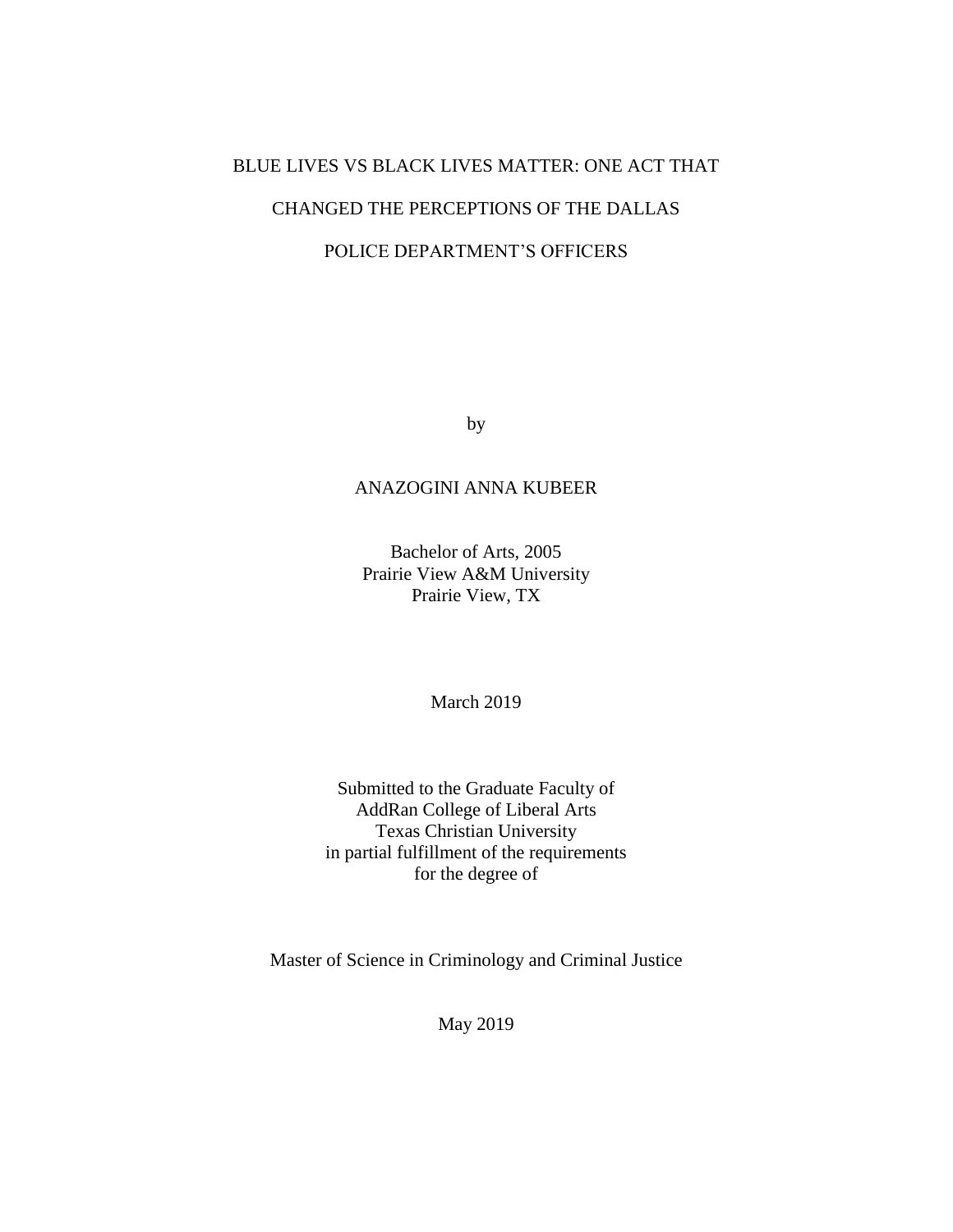# BLUE LIVES VS BLACK LIVES MATTER: ONE ACT THAT CHANGED THE PERCEPTIONS OF THE DALLAS POLICE DEPARTMENT'S OFFICERS

By

Anazogini Anna Kubeer

| Thesis approved: |                                 |
|------------------|---------------------------------|
|                  | Major Professor                 |
|                  |                                 |
|                  |                                 |
|                  |                                 |
|                  |                                 |
|                  |                                 |
|                  | For the College of Liberal Arts |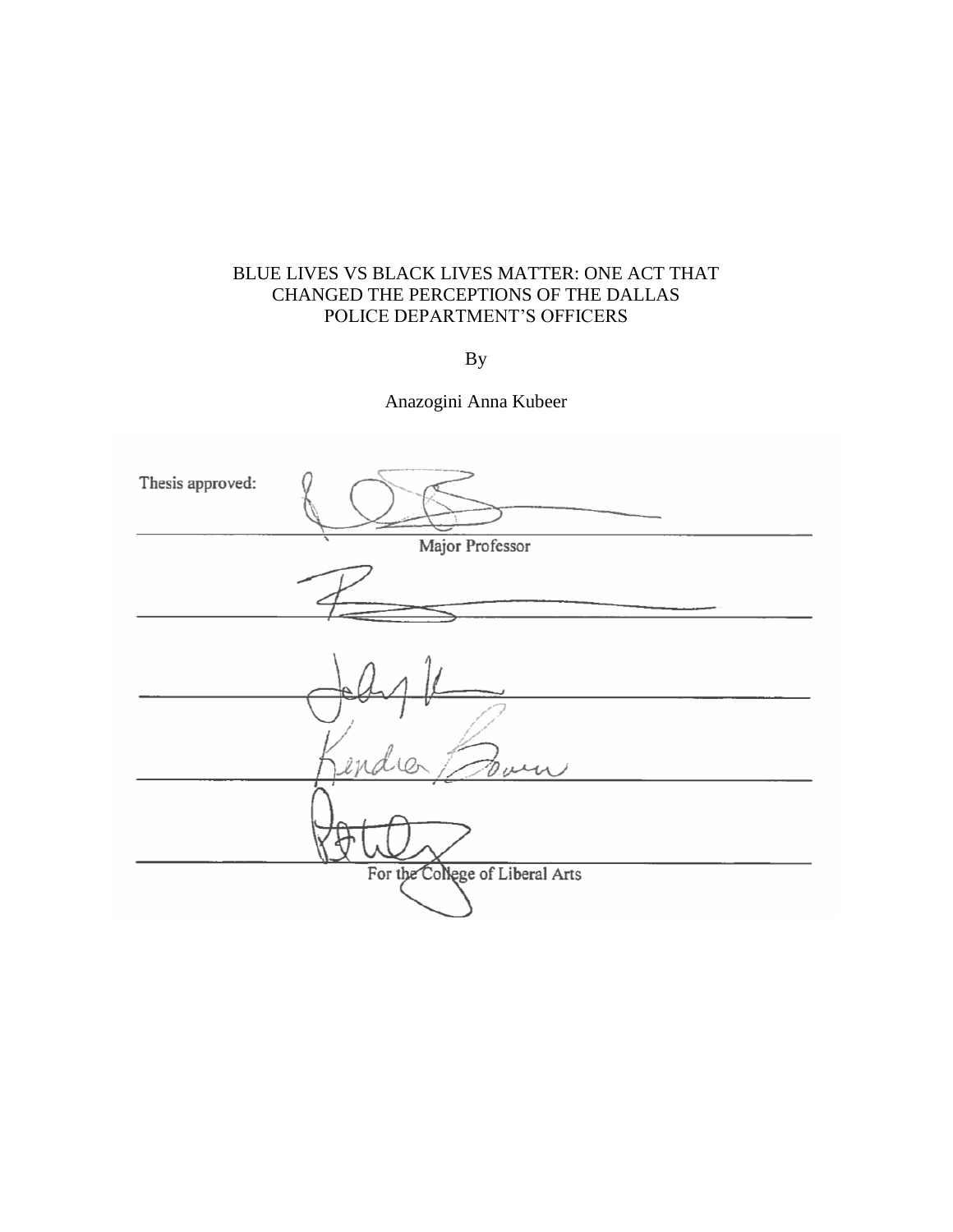© Copyright 2019 by Anazogini Anna Kubeer

All Rights Reserved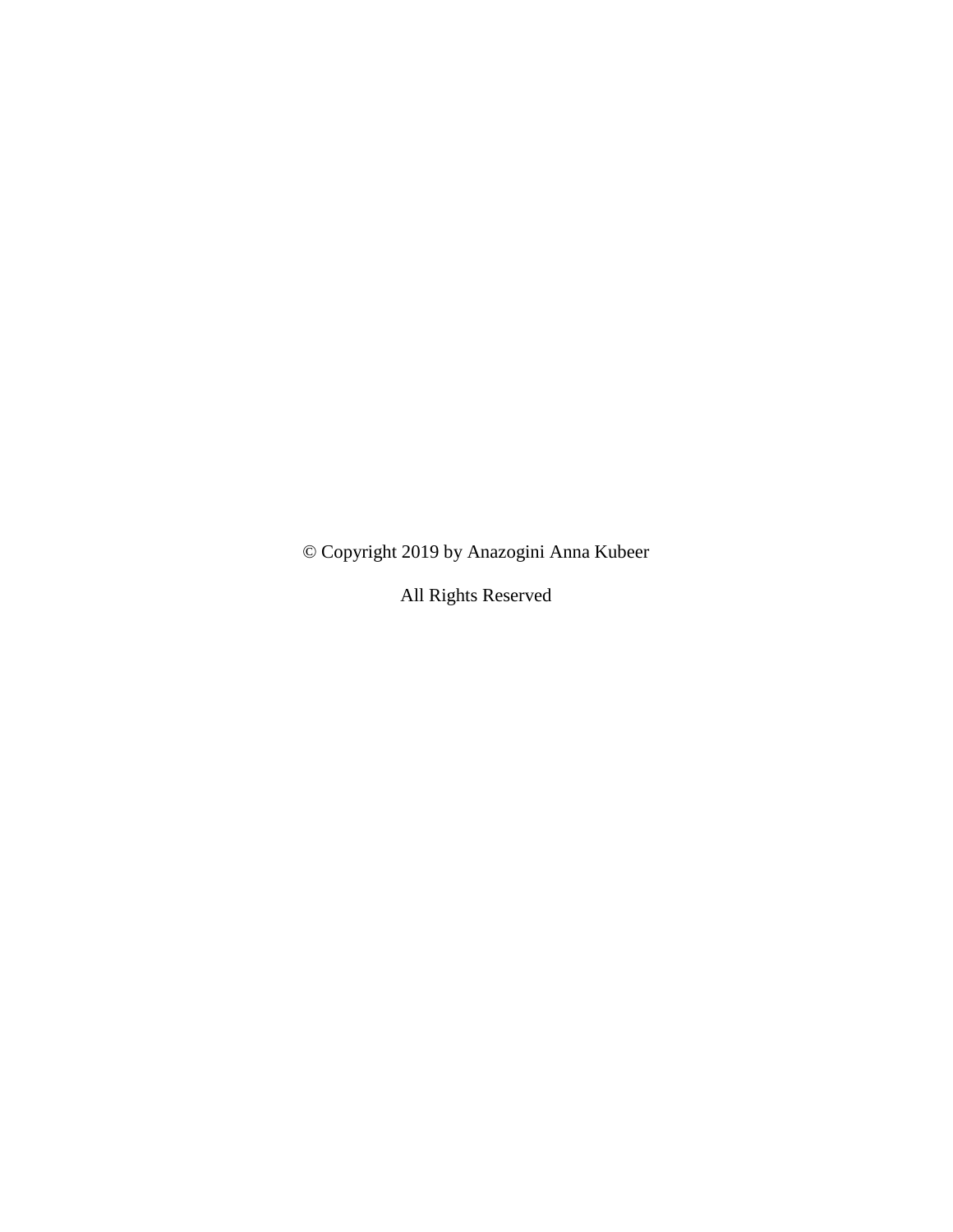#### **Acknowledgements**

Above all, I give special recognition to the five officers who lost their lives from injuries sustained after the protest shooting July 7, 2016, to the two fallen DPD officers in 2018, and I dedicate this research in their honor. Without the members of the Dallas Police Department who took part in this study, this thesis would not have been possible.

Without the assistance and advice of Dr. Ronald Burns who agreed to be my advisor after a last minute request from myself to take the thesis track I would not have been successful with this project. I want to recognize Dr. Johnny Nhan and Dr. Kendra Bowen who introduced this degree plan to me, and Dr. Susan Diamond who assisted with my statistics, survey questions, and data collection. Thanks goes out to Dr. Patrick Kinkade and Dr. Katie Polzer who are also in the Criminal Justice Department at TCU as well as Pamela Carlisle.

A special thanks to Dr. Eldridge Moore who was truly an embodiment of encouragement since my first semester and throughout this process. Dr. Moore was there to help in various manners and became one of my role models. Thanks to Dr. Jubilee Dickson who supported me step by step with choosing, running, and reporting statistical data. I wish to recognize Mr. A. Brody Lyons who assisted me with statistics and graphs.

My husband Kevin, my parents Katherine and Lawrence, Pius and Florence, Ruth and Ishwar, and my siblings Mary and Aaron, Alexander, Jasmine, Ekene, Chidimma, Uche, Ebele, Agozie, and Chisom.

I would like to, again, thank each and every person for their help and attention in order for me to pursue and receive my Master of Science in Criminal Justice and Criminology.

ii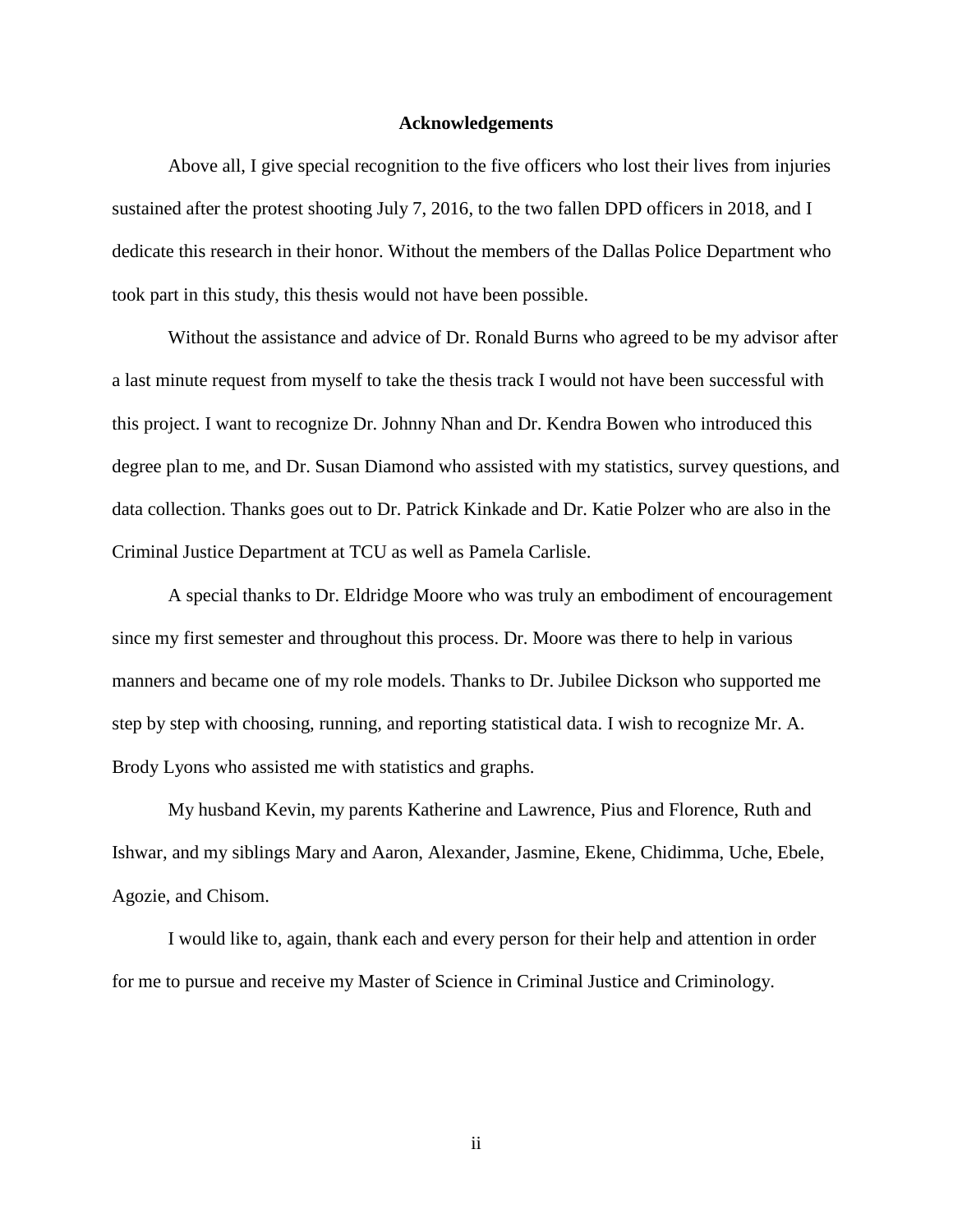# **Table of Contents**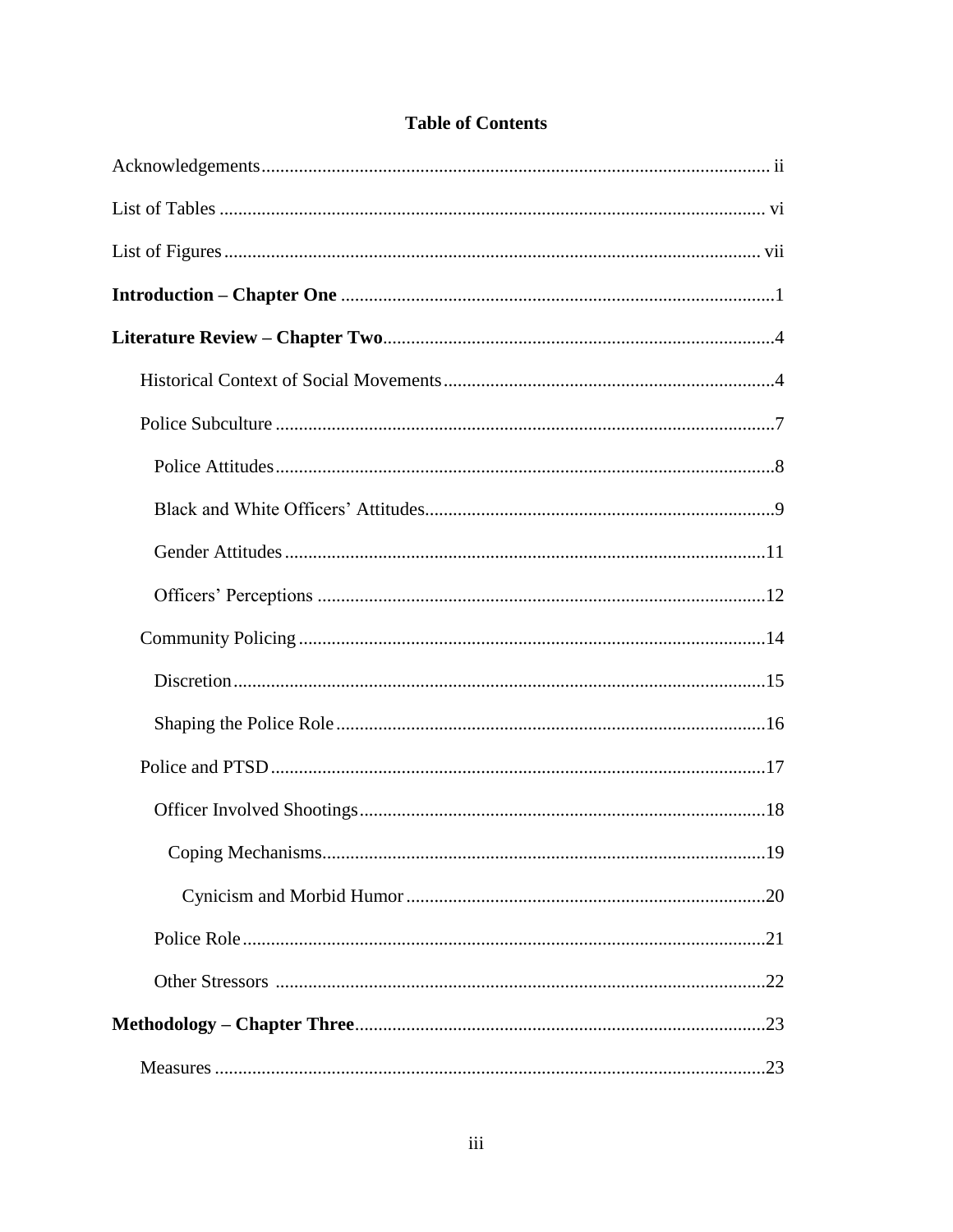| Vita |  |
|------|--|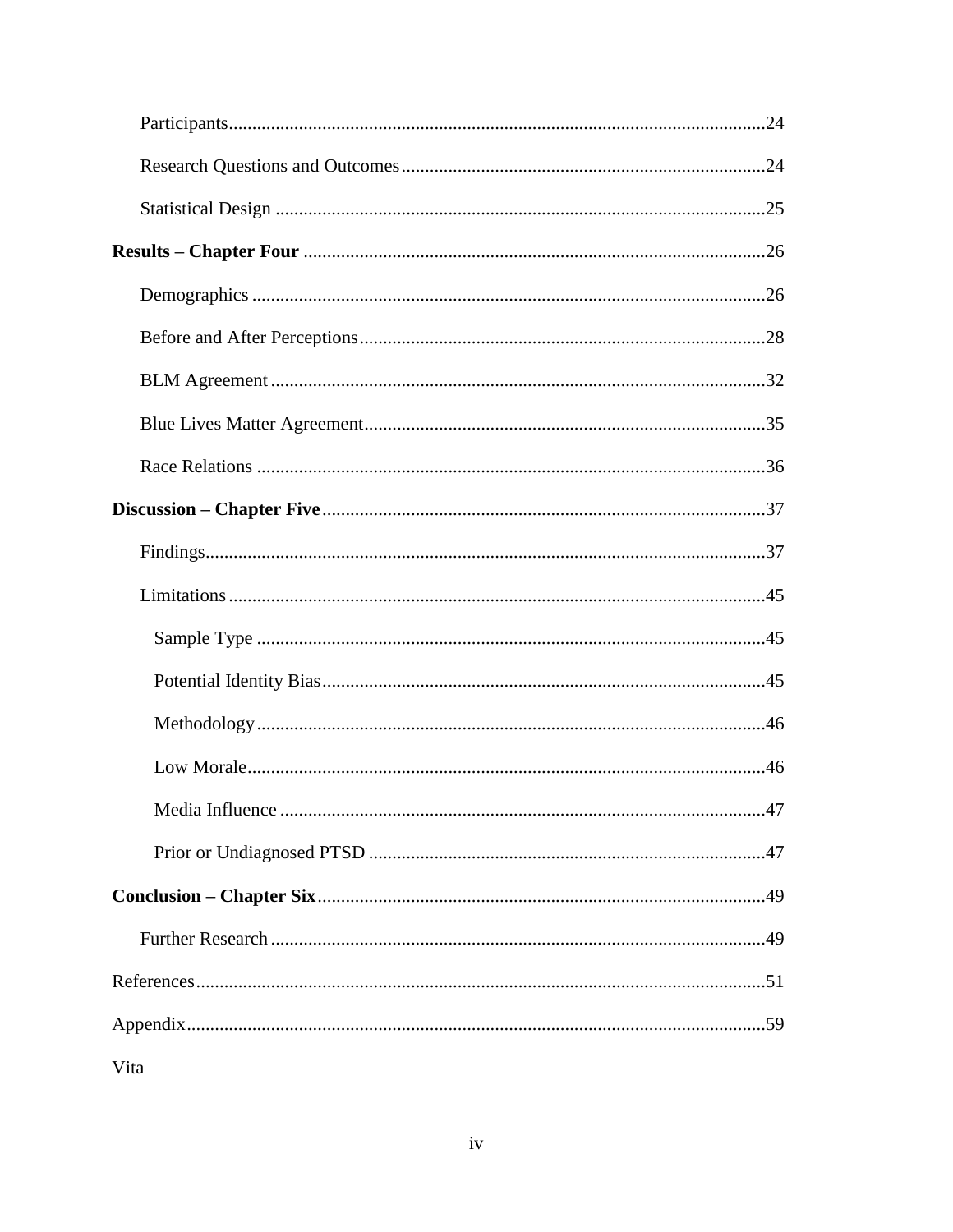Abstract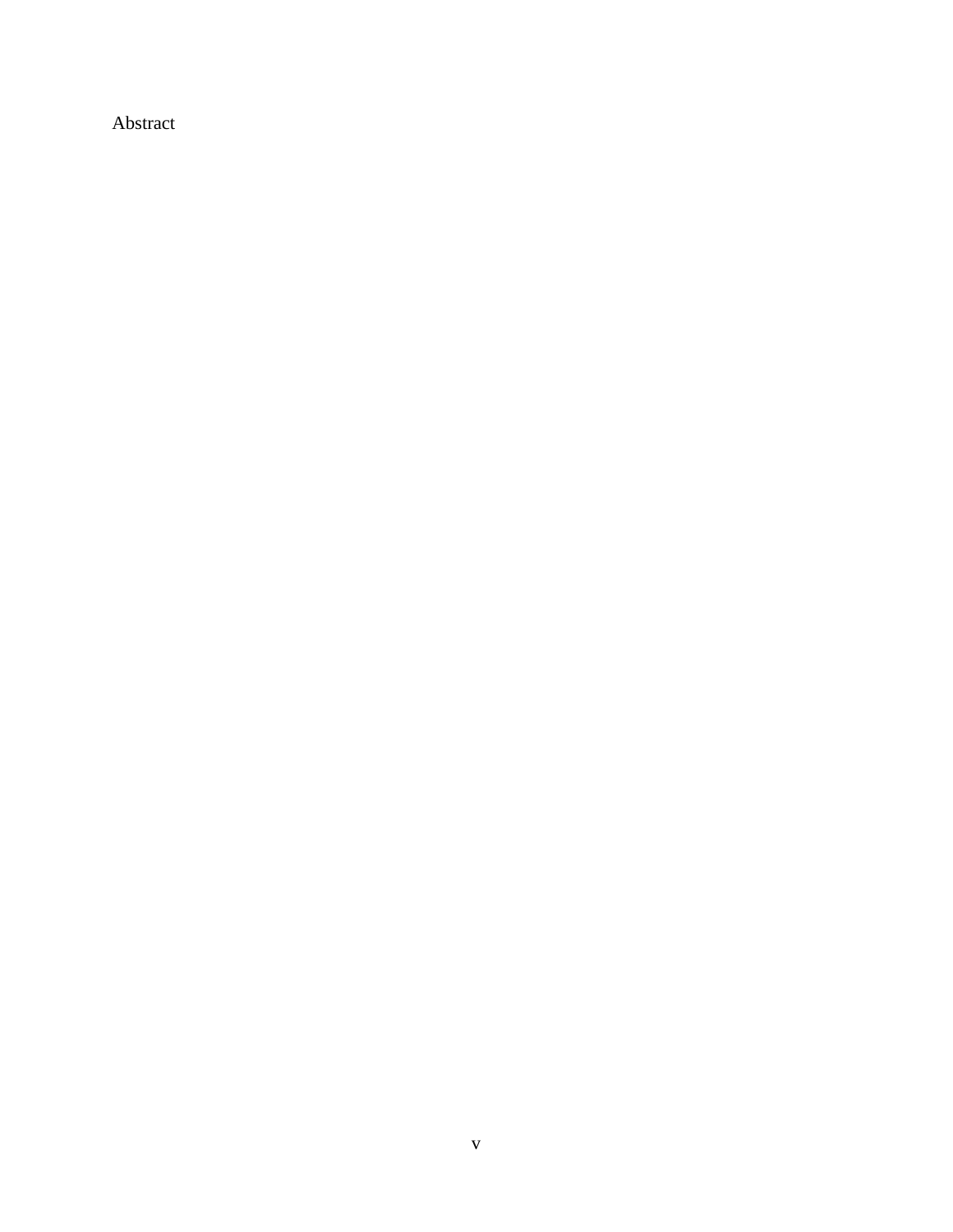# **List of Tables**

| Table 6 – Officer Gender Response on White and Black Relations in US36 |  |
|------------------------------------------------------------------------|--|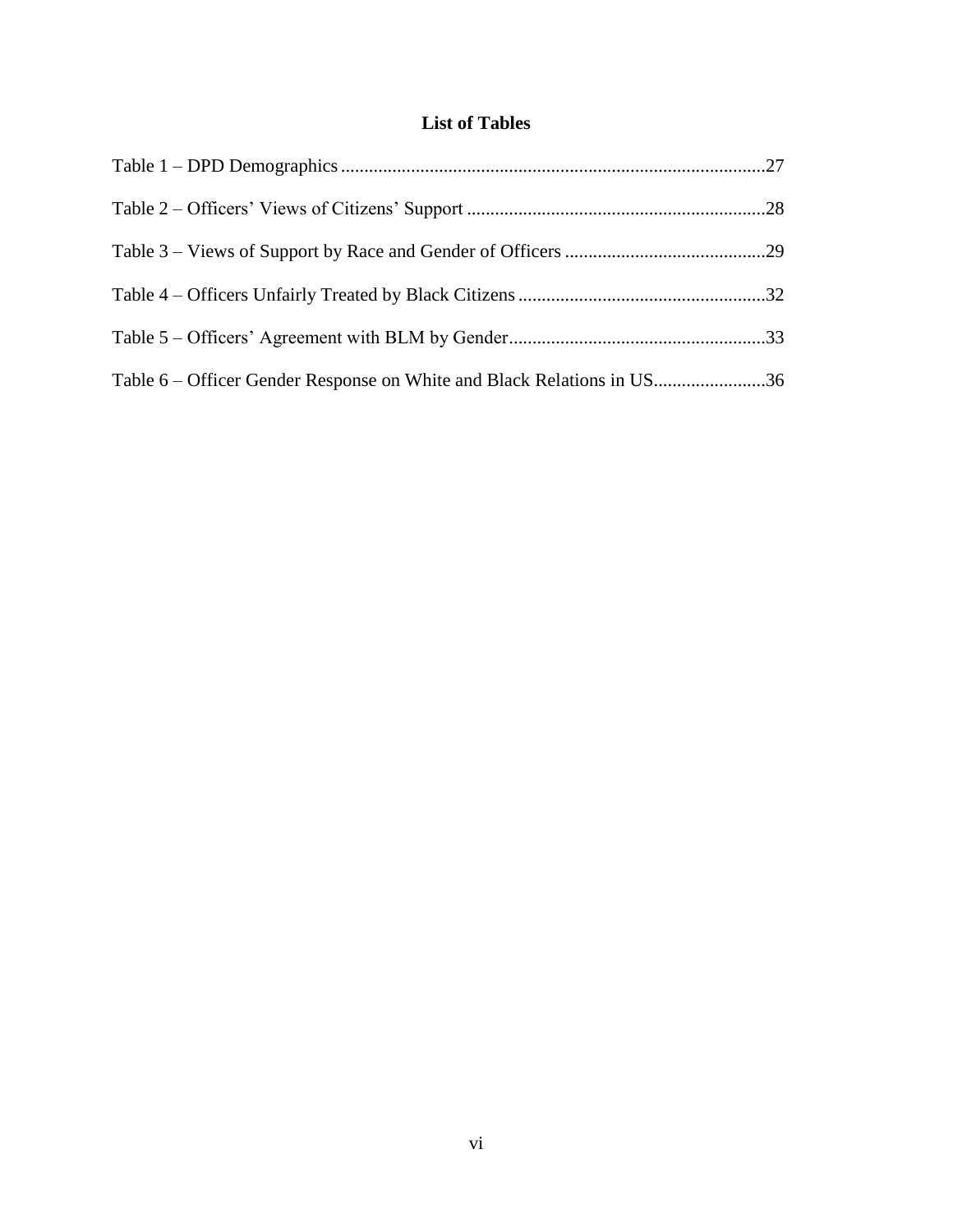# **List of Figures**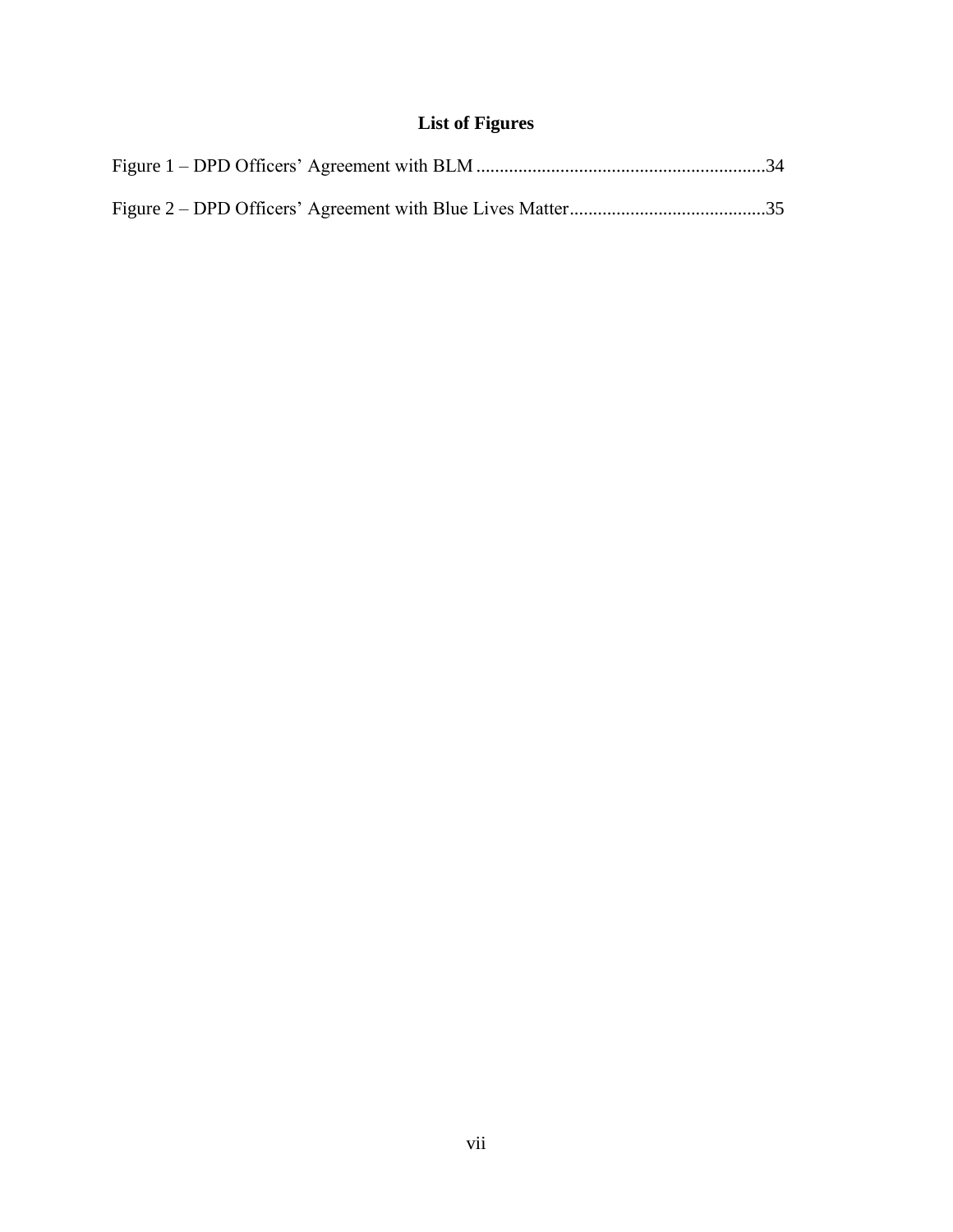Let the White make a supreme effort...to abandon once for all their usually inherent and *at times subconscious sense of superiority, to correct their tendency towards revealing a patronizing attitude towards the members of the other race, to persuade them through their intimate, spontaneous and informal association with them of the genuineness of their friendship and the sincerity of their intentions, and to master their impatience of any*  lack of responsiveness on the part of a people who have received, for so long a period, *such grievous and slow-healing wounds. Let the Negroes, through a corresponding effort on their part, show by every means in their power the warmth of their response, their readiness to forget the past, and their ability to wipe out every trace of suspicion that may still linger in their hearts and minds.*

*-Shoghi Effendi, The Advent of Divine Justice, 1938*

## **Chapter 1: Introduction**

A vital component in any community is the quality of the relationship between the citizens and the police officers. There have been more documents which focus on the citizens' perceptions of officers than those focusing on police officers' perceptions of their citizens. During the period of time following a BLM protest on July 7, 2016, the officers with the Dallas Police Department (DPD) were affected in a tragic manner due to the shooting deaths of four of its officers and one Dallas Area Rapid Transit (DART) (Kalthoff, 2017). Officers opened fire on the suspect, a Black male, and were able to keep protest participants safe. The shooter was killed by explosives after a standoff with DPD officers (Kalthoff, 2017). The investigation of the shooting included interviewing over 300 witnesses and reviewing 170 hours of body camera footage (Kalthoff, 2017). This event may have had an adverse effect on how officers view Black citizens in Dallas, Texas (TX) due to the nature of the protest.

This study uses a major event to determine how officers in Dallas judge their citizens; support. DPD has gone through several challenges regarding race relations, and still faces scrutiny today, as do many departments across the country. Criticism faced by departments nationally is exacerbated by the media's influence on the public's perception of White officers using force, mainly deadly force, against Blacks (Dowler & Zawilski, 2007). DPD has been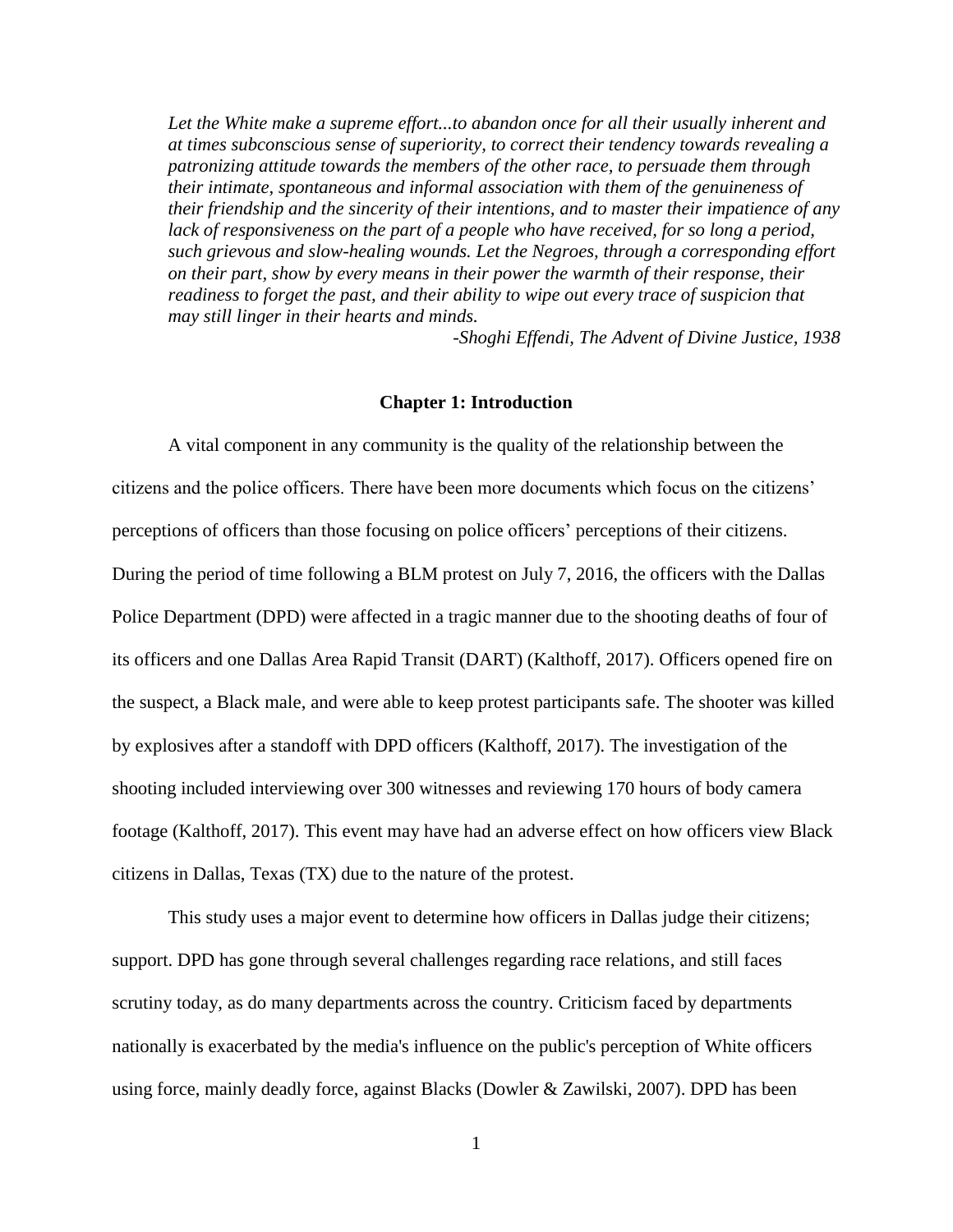nationally recognized for a diverse array of officers compared to the racial demographics of the city and for its involvement within the community. Both of which have strengthened bonds with the community and reduced crime (Miller et al., 2016).

Recently, two major movements arose due to perceived negative interactions between police and the minority communities at large: Black Lives Matter (BLM) and Blue Lives Matter. Both movements have strong ideals and the sentiment of disadvantage toward either Blacks, minorities, or police officers. Ironically, each group shares common ideals and tenets. Police officers serving to protect a peaceful protest for Black Lives Matter were shot at in Dallas on July 7, 2016. This paper explores the sentiment DPD officers share in regard to BLM, members of the community identified by race, and how officer perceptions changed before and after the shooting. It is plausible to assume that the DPD officers who support Blue Lives Matter will not have a favorable opinion of BLM or feel supported from Black communities, especailly after the shooting.

Arising from the criticism of BLM was the Blue Lives Matter movement. The main tenet of Blue Lives Matter is to ensure punishment for those who take the lives of police officers and that killing officers should not be tolerated (About Us, n.d.). Basically, it has the same tenets as BLM, but with one word of difference. It appears this group is a countermovement of BLM and derived its own name from the title of the BLM. It may also be noted that some police officers might agree with Blue Lives Matter and may disagree with the tenets of BLM as a result of the influence of the police subculture.

This study will address changes with officers' perceptions regarding how they view support from Black, White, and Hispanic/Latino citizens. A review of the literature will discuss past social movements, what affects police attitudes, community policing, and how officers cope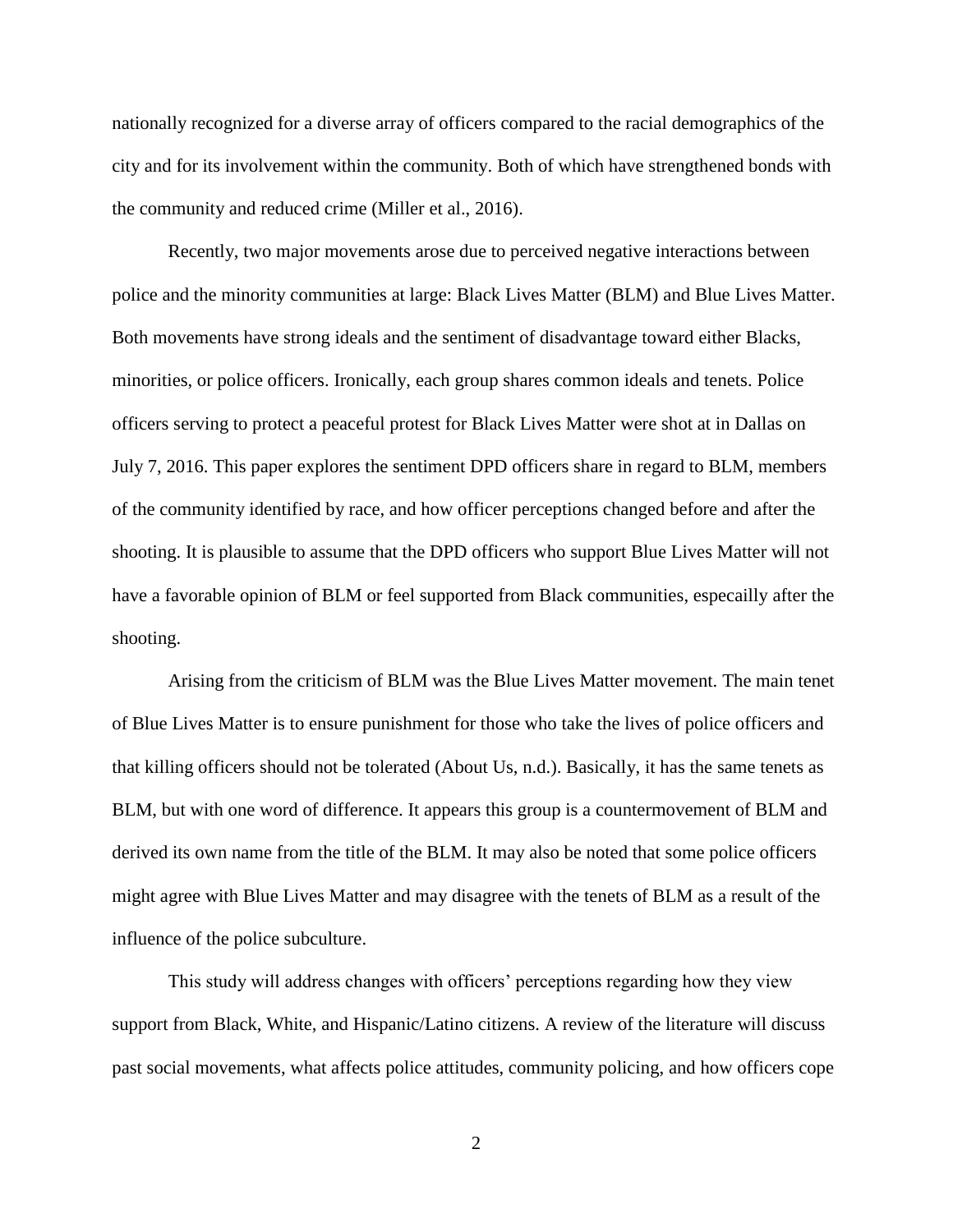with tragedies and stress. The methodology will outline how the study was administered, the participants, and which questions were used to determine if perceptions changed and what factors or variables had the most influence. The results will show data from a few statistical tests as they relate to each research question. Next, the discussion will summarize the findings' implications and the limitations of this study. Finally, this study will offer a brief conclusion and give suggestions for further research. This study adds to the literature of officers' perceptions of their community.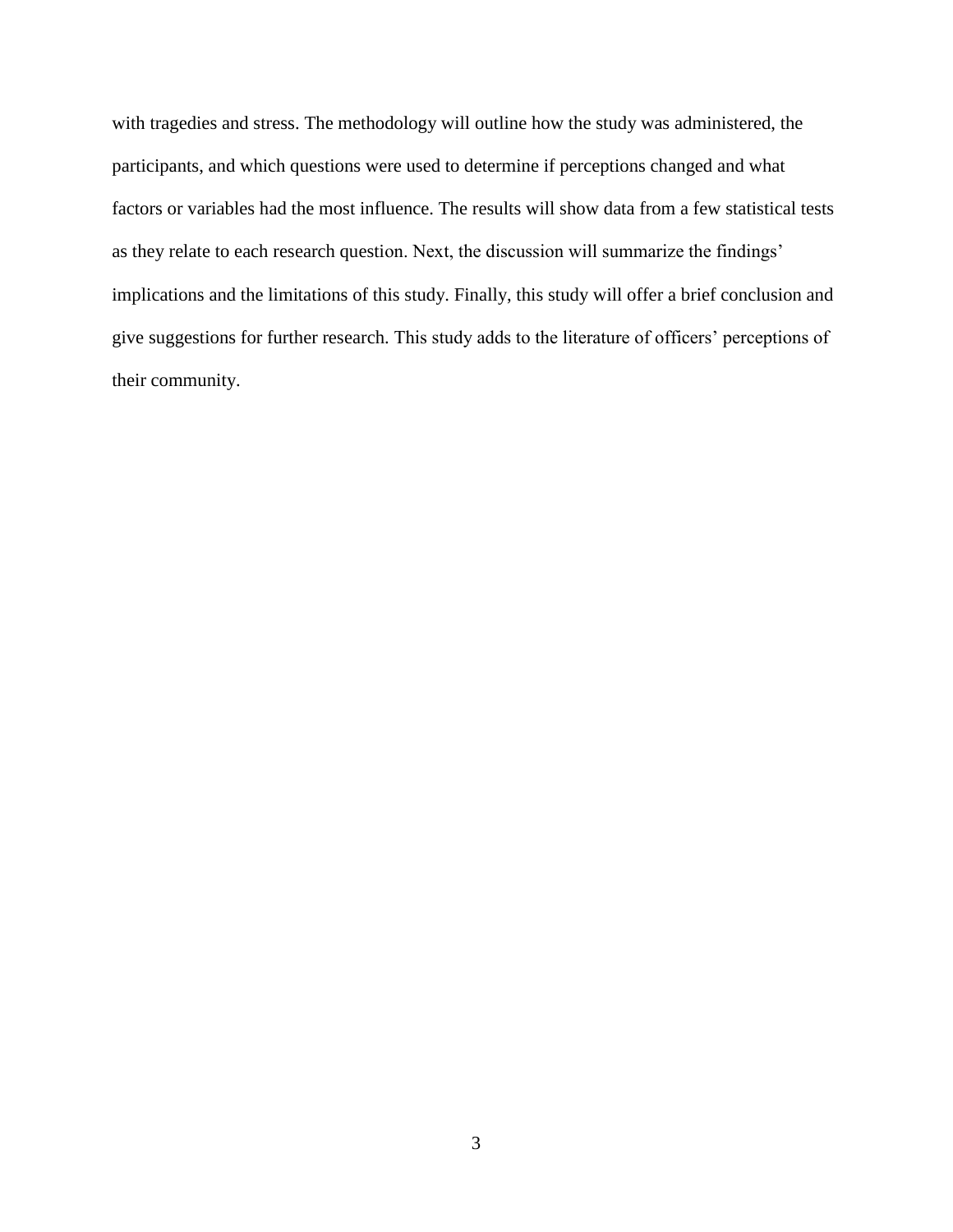#### **Chapter 2: Literature Review**

This chapter addresses previous research showing how police officers historically dealt with social movements in American society, police attitudes in general and based on the race of the officer, officer perceptions, community policing, shaping the police role and other factors that affect how police view the public. It is important to understand how and why police have responded in the past to social movements involving minorities in order to help bridge the gap between law enforcement and citizens.

#### **Historical Context of Social Movements**

Various social movements have occurred throughout time in America because some minority groups have a negative sentiment toward police and the government. The Civil Rights Movement, the Black Panther Party, and BLM are examples of social movements that have existed in response to perceived disenfranchisement. Affiliation with each of these has been labeled as controversial due to the different methods used to cease the oppression of Blacks and other minorities by the government, police, and the dominant White race. It has been a widespread belief that many institutions in America have discriminated against Blacks due to institutionalized racism which is "codified in this nation's institutions of customs, practice, and law" (Jones, 2000). The central governing institution is the law which has been amended several times regarding Civil Rights.

The Civil Rights Movement began in the 1950s with prominent leaders such as Martin Luther King Jr., Malcolm X, James Baldwin, and Medgar Evers, who opened the door for radical change in America. This social response from the Black communities across the nation was mostly attributed to the laws not being applied equally to Blacks and other discriminatory practices based on race (Hall, 2007). Blacks and Whites banded together to march, staged sit-ins,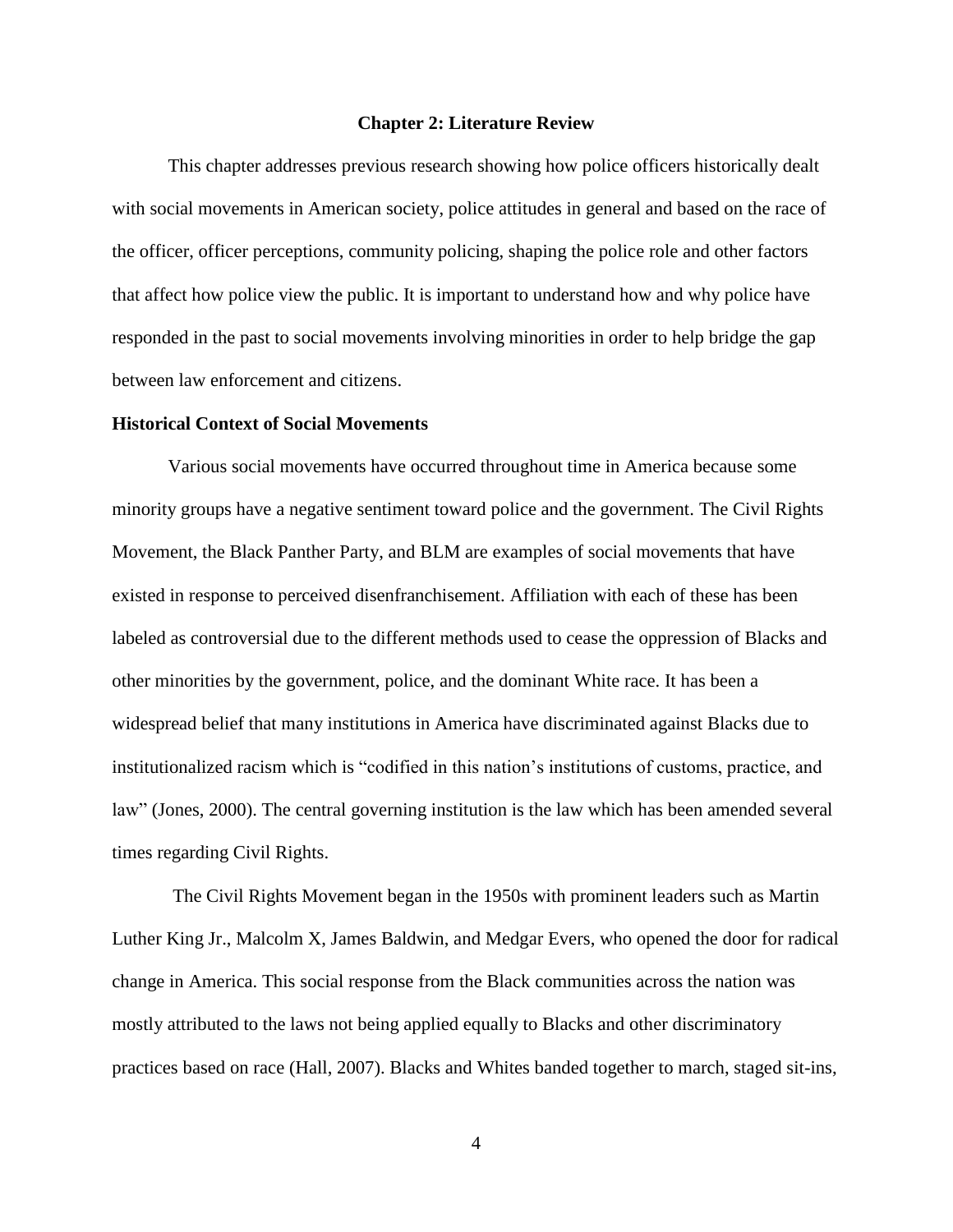and took different non-violent approaches to make progress for the nation as a whole (Joseph, 2007). The non-violent protests were often met with force by police officers. Police departments across various states used tear gas, batons, dogs, and even high-pressure water against protesters during that era (Nodjimbadem, 2017). These types of police responses gave Blacks valid reasons to distrust the police in a nation where the laws did not appear to be equally or justly applied. A televised march from Selma to Montgomery showed the nation that police officers killed a Black civil rights activist and sent many more to the hospital during a peaceful protest (Lee, 2002). This march was dubbed "Bloody Sunday" which was publicly denounced by Congress members (Lee, 2002). Another reason why officers were deemed racist was that they upheld and applied Jim Crow laws in the Southern states (Nodjimbadem, 2017). These types of statutes allowed for separate but equal facilities and for Blacks to be discriminated against when it came to their voting rights.

Along with the police brutality in the 1960s came the assassinations of prominent leaders such as President John F. Kennedy, Martin Luther King Jr (MLK), and Malcolm X. Malcolm X and MLK were not only leaders during the Civil Rights Movement but had opposing views on how to get justice for Blacks and other minority groups. Police were broadcast on television violently attacking peacefully marching protesters with water cannons, clubs, and dogs, sparking a more militant stance by Black leaders (Gunderson, 2008). Malcolm X had a more radical approach with the catchphrase "by any means necessary" when compared to MLK who chose to utilize non-violent methods to get results (Joseph, 2007). During the Civil Rights Movement era, many changes took place which gave Blacks a better chance at being treated equally under the law. Partially due to media coverage in the newspapers and on television about the protests, laws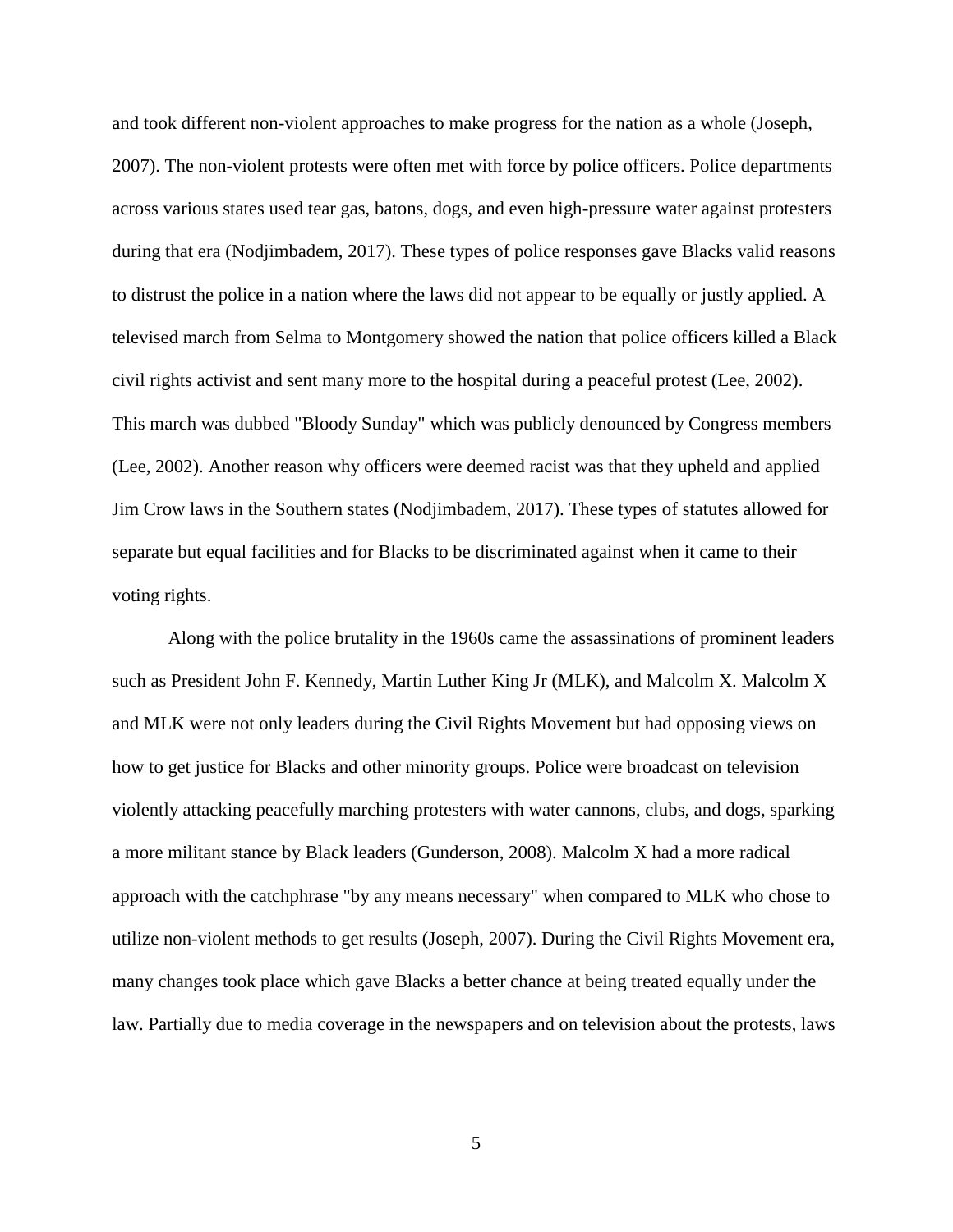were passed to allow for equal rights which included the Civil Rights Act of 1957 and 1964, the Voting Rights Act of 1965, and the Fair Housing Act of 1968 (Hall, 2005).

The Black Panther Party, founded in 1966 in California by Huey P. Newton and Bobby Seale, formed due to ongoing police violence against Blacks (Duncan, 2018). The Party quickly found itself a target of the Federal Bureau of Investigation (FBI) because of its Marxist political views, allies in America and abroad, and in 1969 the FBI's director thought of it as the "greatest threat to national security" (Duncan, 2018). Because of the FBI's interest in the "Communist" Party, the government attacked the Party's members and leaders. One of the leaders killed in a police raid was Fred Hampton, and later the FBI stated it had abused its power in a public apology regarding incidents with the Party (Duncan, 2018). The Party's goals were similar to those of the Civil Rights Movement regarding fighting against police brutality and oppression yet was different in the area of finding solutions. The Party had a 10-point program that called for it to help its people and protect them from the police, unlike the other movement which called for the government to change or amend the laws to help protect Blacks (Duncan, 2018).

Moving forward to this century, the internet is a unique form of media that allowed for the creation of another social movement, BLM, in 2013 (Petersen-Smith, 2015). The name alone has given those who oppose it grief even though it only states a fact which has been denied for far too long in the US as seen by the Civil Right era. In the wake of controversial deaths of Blacks across the nation such as Trayvon Martin and Michael Brown, BLM promotes it tenets using a platform that is entirely different from its predecessors (Trayvon Martin Biography, 2014). With the death of Trayvon Martin, the social media movement was only a hashtag (#blacklivesmatter). After the death of Michael Brown, it formed into the group known today as BLM (Black Lives Matter, n.d.; Petersen-Smith, 2015). Social media has had a dramatic impact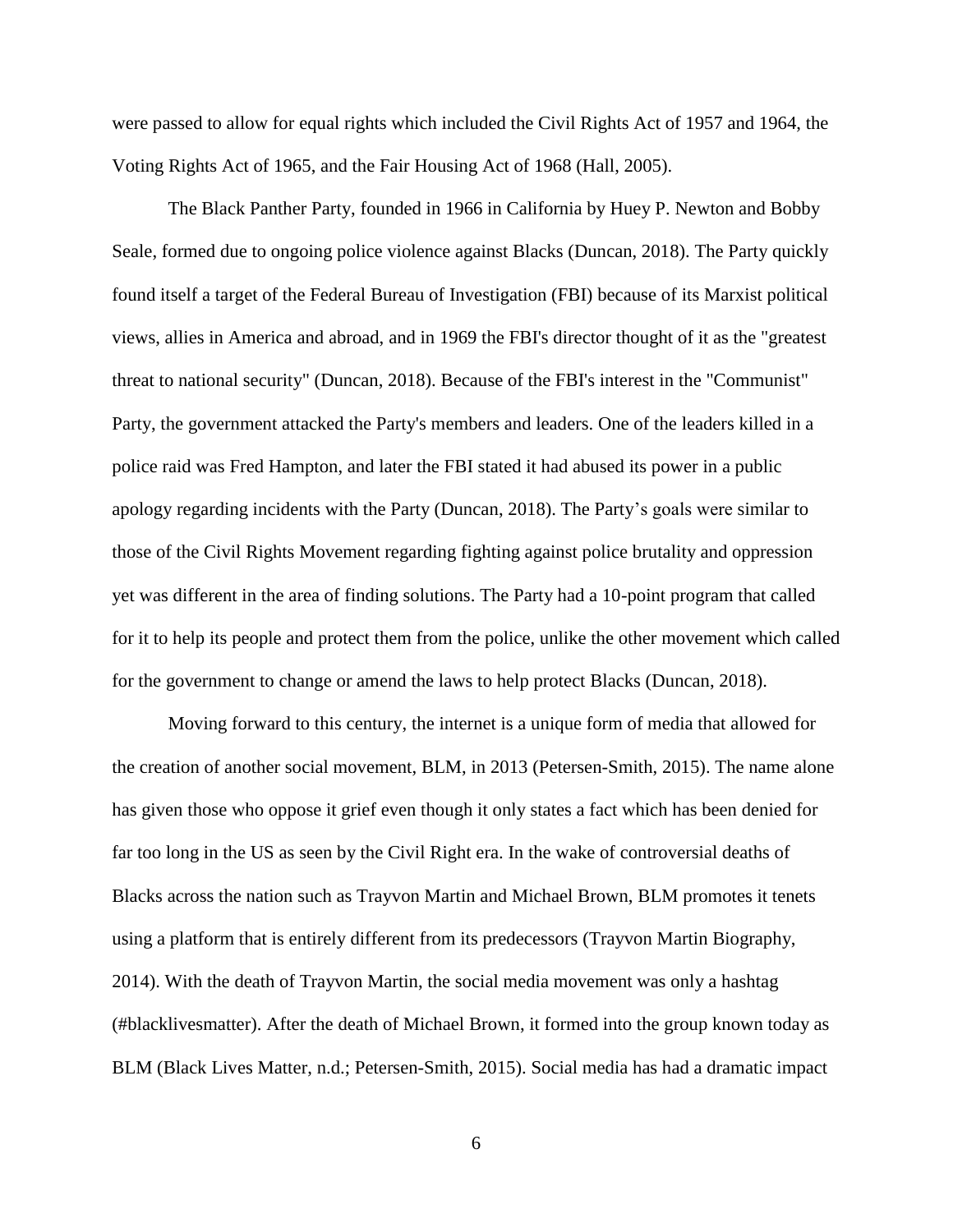on how BLM operates and how its tenets are spread across local and international borders because anyone with internet access can view its website. News media has assisted with strong headlines and continuous coverage of shootings like the two mentioned, and showing how those who agree with the BLM protest in various cities in the wake of such tragedies. According to the BLM website, it has now evolved into the Black Lives Matter Global Network, which is recognized worldwide, and is decentralized while existing to support new Black leaders and serve as a network to empower Black people (Black Lives Matter, n.d.). From social movements or the enforcement of Jim Crow laws, tension between police and Black communities nationwide have remained constant and controversial (Howell, Perry, & Vile, 2004). The history of social movements gives a glimpse into how police responded, but officers' perception of the response might be heavily influenced by the police subculture.

#### **Police Subculture**

The subculture police officers have developed differs depending on the nation, state, city, etc. But looking more in-depth than the location, a "collective sense-making" among a group of individuals with some form of commonality that ties or bonds them together fosters this subculture (Crank, 2004). This consensual bond is developed by feelings of hostility from the public which allow for police to feel marginalized (Britz, 1997). There is a negative undertone when the words *police culture* are used to describe how officers think and act, which is directly influenced by the media and literature on the subject, yet the idea of culture alone does not have a negative meaning (Crank, 2004). Much research focused on police culture is conducted by those who were not police officers. There has been a negative stigma attached to police subculture as Crank (2004) noted: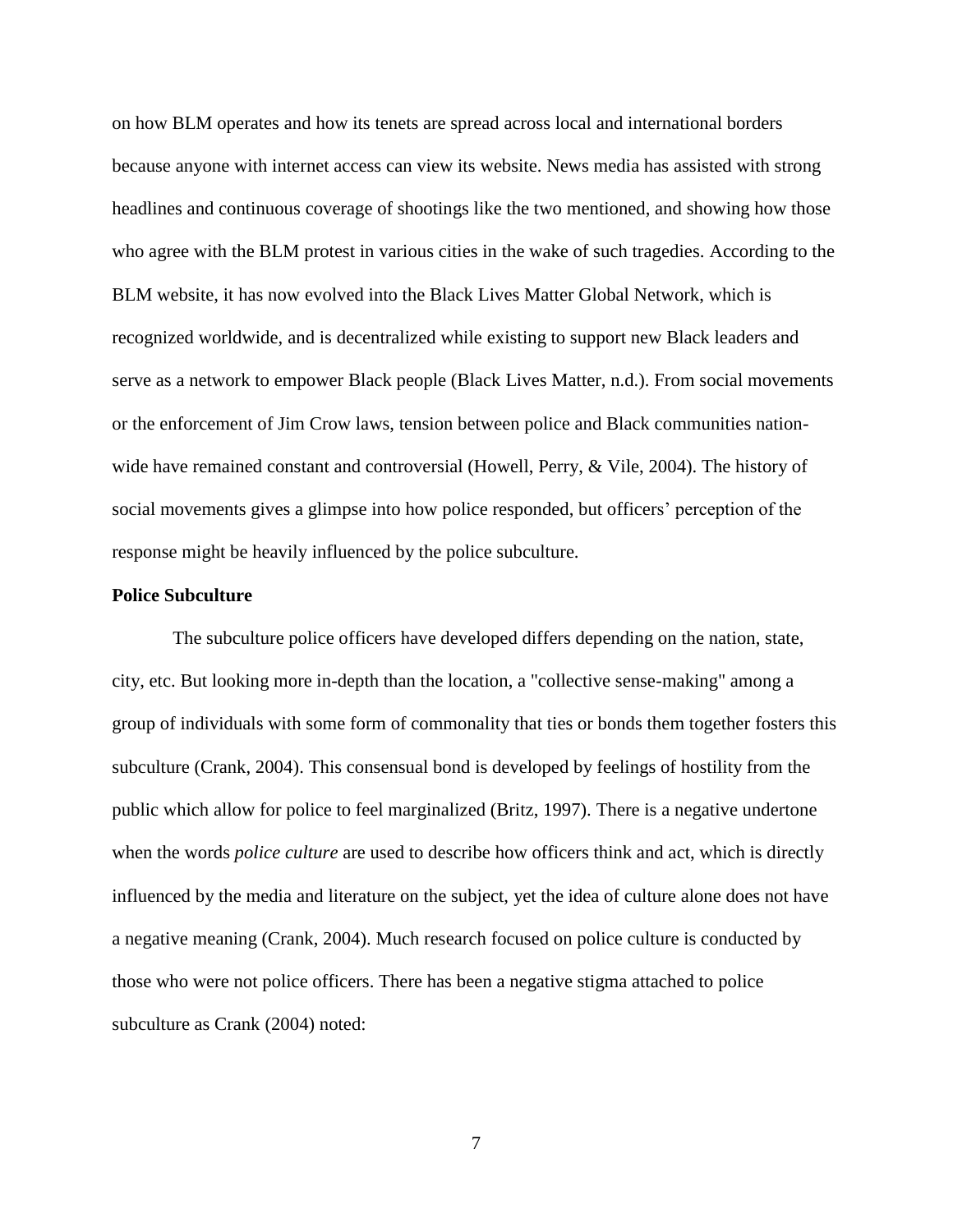The literature on police culture…ends up telling us what is wrong with police culture from the perspective of the observer of the culture. It does not tell us anything about culture from the perspective of its participants. Consequently, and consequentially, we learn a great deal about the perspective of the observer, not the observed. The interaction of the observer and observed is a central and unsolvable dilemma in all research on culture, and particularly haunts narratives on police culture popular in both the popular and academic media (p. 14).

A person can only see through the lens of his or her own perspective, and when it comes to qualitative research data collection, an observer researcher struggles to balance his or her observations (Crank, 2004). As Crank stated, researchers and others who study the information researchers provide face this dilemma. This study aims to provide the perspective of the observed with both qualitative and quantitative data. Qualitative research is useful when it comes to gathering in-depth data that looks more toward the why and how, and not solely quantitative data which does not describe those aspects (Tashakkori & Teddlie, 1998). The survey presented to the DPD officers asked qualitative and quantitative questions to better understand perception changes. An understanding of the police subculture is necessary to assess how their opinions will change after a tragic event be it positive or negative.

**Police Attitudes.** Many psychological theories attempt to explain how and why people think about anything in specific terms. People show emotion(s) toward a group of people or one person in particular which include racism, hatred, love, and respect. Historically, studies related to understanding police socialization were completed with homogenous departments consisting of White males, although individual differences like gender and race must be considered (Britz, 1997).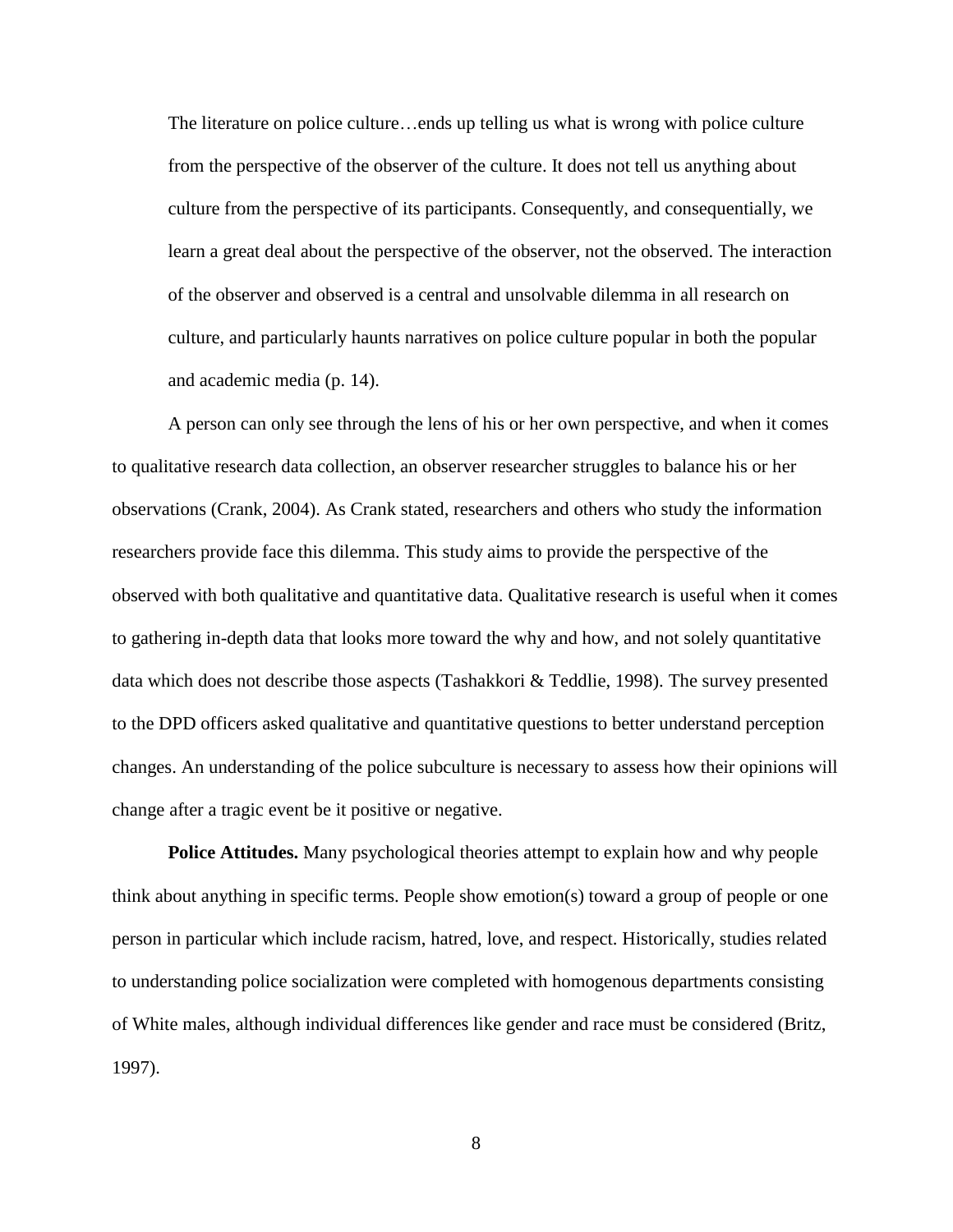DPD officers come from various backgrounds, cultures, and races. These officers are also highly trained, having one of the most extended police academies in the country, and officers complete reality-based training during the academy and throughout their careers. Some of the training received at the academy includes learning about different races, which has been mandated by the Texas Commission of Law Enforcement (TCOLE). Because of this training and working side by side with diverse coworkers, Dallas officers may think differently about their communities and how the public perceives them regardless of the race or ethnicity of the officer.

Some of the attitudes police officers share come from their backgrounds and cultures similar to anyone else outside of law enforcement. The attitudes adopted from the police subculture change how they view their line of work, how the media portrays them to the public, and how they react to what they think the public opinion is of officers (Johnson, 1968). This perception of how police believe the citizens view them can be on the macro-level and microlevel. The macro-level would be how officers share commonality/brotherhood, or the "thin blue line," with police from any state in the country and perhaps with other officers in other similar countries. The micro-level would be how an officer believes the citizens think of him/her or his/her co-workers on a case by case basis, and of how the department is considered in light of any given circumstance. When taking July 7, 2016 into account, an assumption that DPD officers would align with Blue Lives Matter over BLM would be logical. This assumption might also mean that DPD officers' perception before and after the protest would change, and their attitudes toward public support would be different concerning the race of the citizens.

**Black and White officers' attitudes.** One study addressed how the race of citizens was a determining factor with positive or negative attitudes toward police (Howell, Perry, & Vile, 2004). An officer's race may or may not affect how he or she treats the public, but race does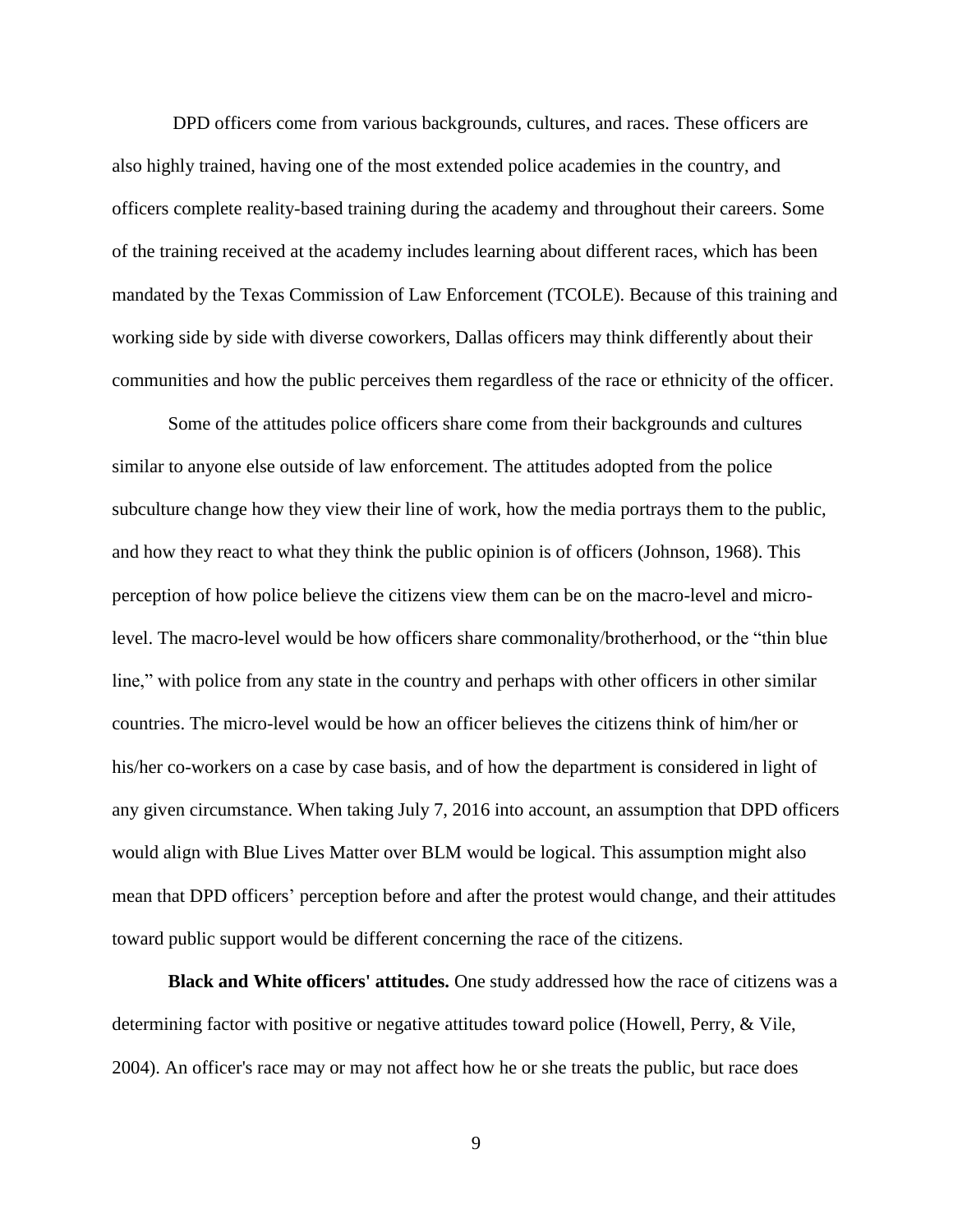affect how the citizens view the officer's actions. There were a few studies addressing this issue with varying results (Sun, 2003). This study aims to add to the literature in regard to how an officer's race affects perceptions based on results from a survey. Understanding the diverse mental attitudes from each race of officers represented will help provide a more comprehensive picture or understanding of how officers perceive tragic events and if those incidents affect how they view the public. As mentioned, the event used as a catalyst for this study was the shooting of officers in Dallas on July 7, 2016 after the BLM protest.

The reason for the BLM protest in Dallas was because of the recent shooting deaths of Alton Sterling and Philando Castile. It might be plausible to conclude that officers of different races may view the event differently or have mixed reactions with how they see community support before and afterward. It is also possible their responses will be similar as there is not any literature to entirely oppose a difference in opinion with race as a factor. Either way, DPD officers have their own opinion regarding the shooting, and this view may adversely or positively affect how they see the public. This point has been supported by studies that show how police gain the same set of values and beliefs from the early days of academy and field training regardless of race (Fielding, 1988).

Two methods have been used to explain the possible varying attitudes in White and Black officers: the predisposition and differential socialization/experience theories (Sun, 2003). "The predisposition theory suggests that an officer's work-related attitudes and behaviors are a reflection of the characteristics, personality, values, and beliefs he or she learned before entering the law enforcement career" (Sun, 2003, p. 91). This helps explain how and why DPD officers may have various feelings or opinions toward the community after a tragic event. This theory also helps with understanding how gender, age, and education levels could affect how the officer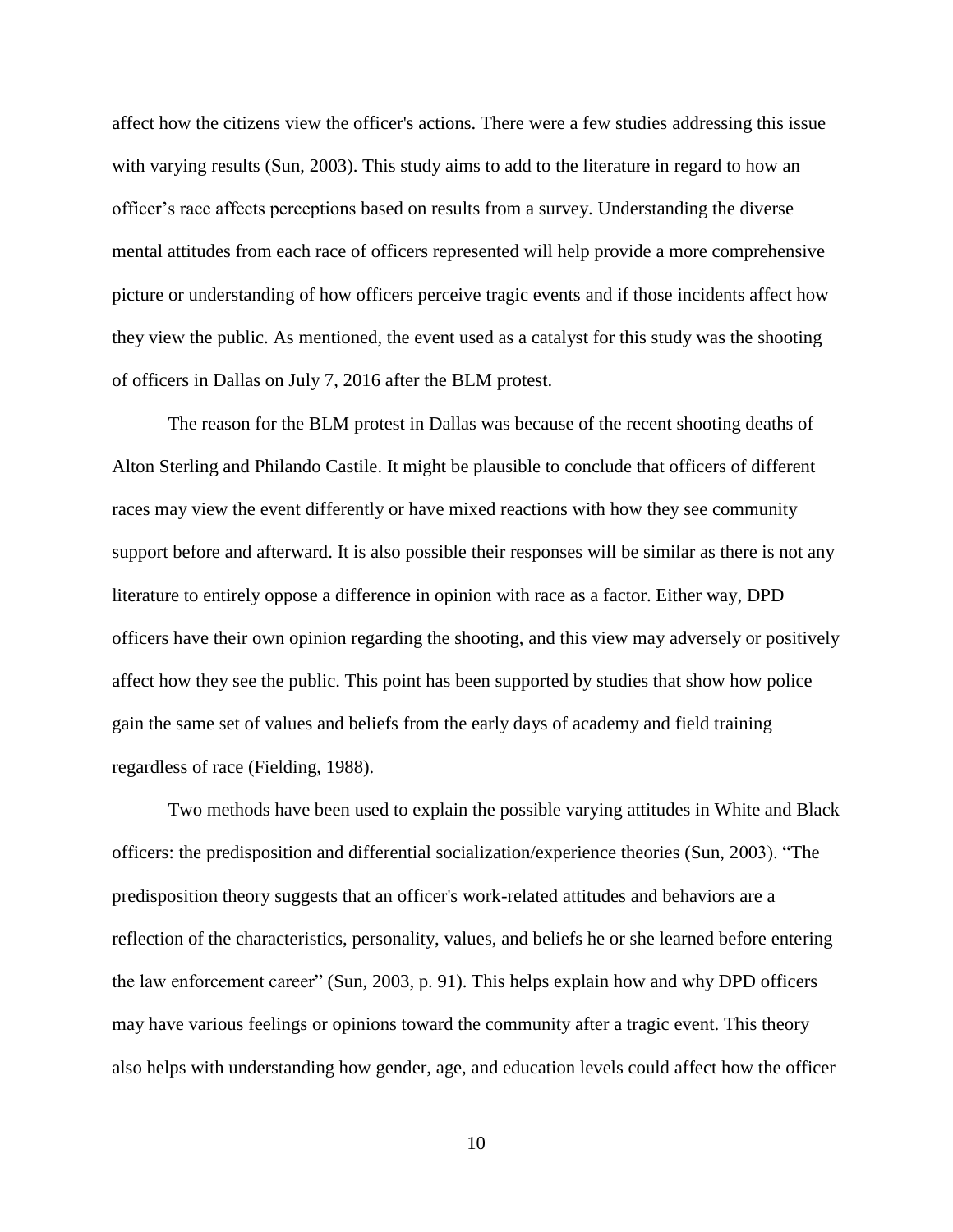views his or her job (Sun, 2003). The survey for DPD officers included demographics of this nature to better understand if officer perceptions are significantly different depending on beliefs that stem from this.

The differential socialization/experience theory suggests that officers will have a difference in how they socialize with others on the department and with the community, and because of these factors they will develop different attitudes toward the citizens (Sun, 2003). There were officers of all races at the BLM protest, but no Black officers died. Instead, they helped their injured co-workers and citizens of all races escape further harm and fatalities.

A study involving officers from the Indianapolis Police Department (IPD) revealed that Black officers were more likely to have attitudes more congruent with community policing when race was taken into account (Sun, 2003). If this was the case, the Black DPD officers' opinions regarding how the July shooting has possibly changed their perception of the community might differ from that of their White and or Hispanic counterparts. Findings from the IPD study also revealed officers had such views regardless of training received from the department on community policing (Sun, 2003). Understanding both theories and how either one may affect officers' perceptions is necessary to gain better insight and understanding of the DPD officers and how they may perceive the public after the tragic/critical incident that changed the fate of the department, which had not lost an officer in the line of duty since 2011.

**Gender Attitudes.** Previous studies have shown differences with how males and females view policing as officers. There have been limited studies showing whether female officers have a more positive outlook on the profession compared to males (Poteyeva & Sun, 2009). Women are relatively new to the police workforce as more active roles and accountability began in the 1970s for females (Poteyeva & Sun, 2009). Some argue that the police subculture or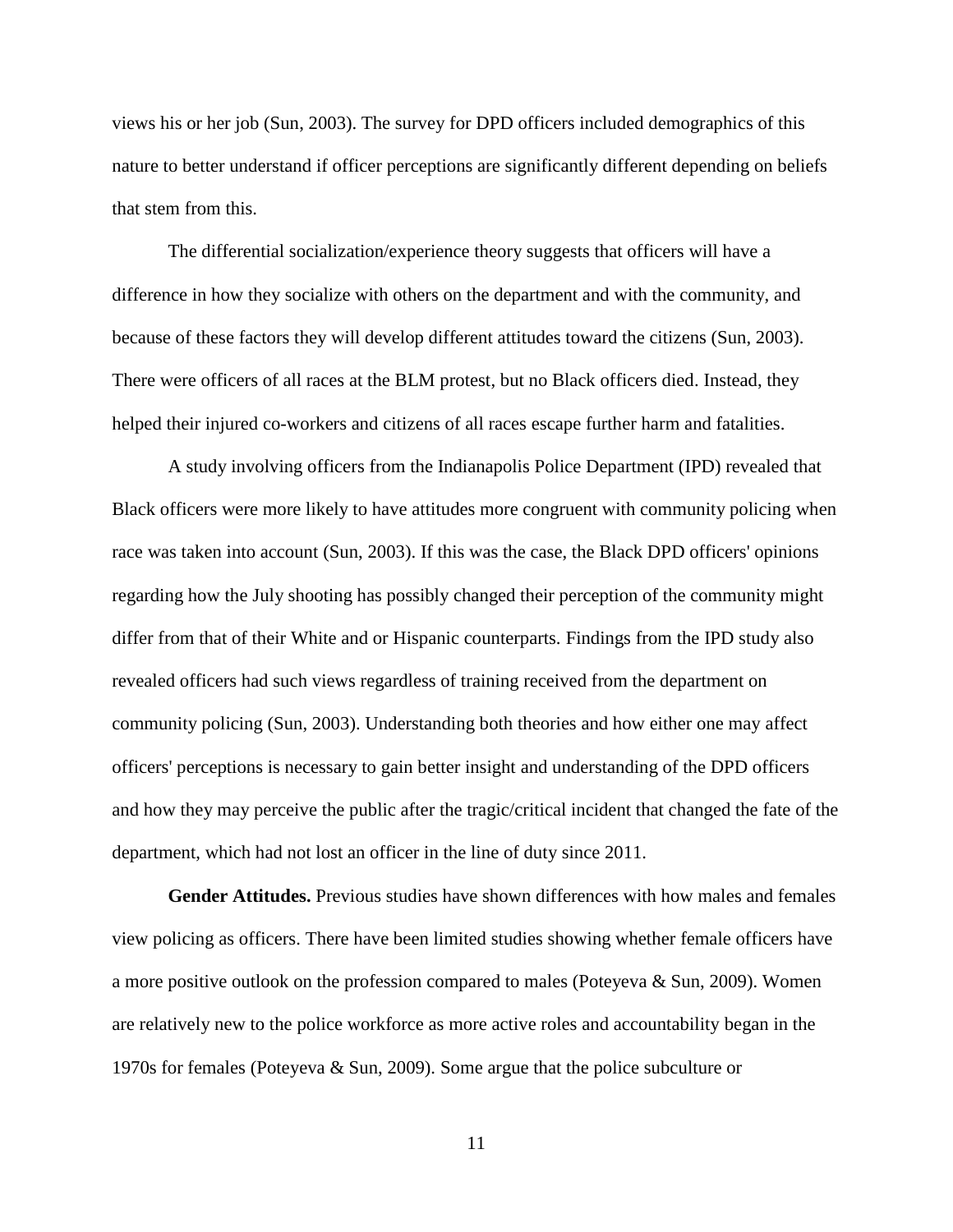socialization process has such a strong influence on women entering the male-dominated profession that they too, will acquire similar thoughts and attitudes like their male couterparts (Poteyeva & Sun, 2009). Gender, according to a multivariate study, was not a strong predictor for how males and females view policing (Poteyevan & Sun, 2009), but gender differences might offer insight for how officers view support from the community. This study aims to add to the literature on officers' gender differences in relation to views of community support.

**Officers' Perceptions.** Prior to the 1970s there were not many studies regarding police attitudes and perceptions towards the general public even though officers played an essential role in the "social revolution" (Carlson, Thayer, & Germann, 1971). What also lacked were studies about how minority communities perceived their neighborhoods and interactions with their respective police officers (Parker, Onyekwuluje, & Murty, 1995). The Dissonance Theory asserts that a person's various cognitions must be aligned or in agreement, like his or her beliefs and opinions (Johnson, 1968). Police officers feel dissonance when confronted with behavior or other things related to their job that is either against the law or their ideals which is a culture shock of sorts or a defense mechanism (Johnson, 1968; Garner, 2005). Dissonance affects officers when dealing with public behavior and the behavior of fellow officers who act in manners acceptable or organizationally-normative for the department (Garner, 2005). Officers have developed an attitude of "us versus them" as these internal conflicts affect interactions with citizens and how officers' conduct themselves during an encounter (Paoline, Myers, & Worden, 2000, p. 579). This is one of the reasons why officers trust each other. One must not think in terms of permanent attitude change to achieve less dissonance, preferably in terms of provoking realitybased responses from trainees (Garner, 2005) because according to Katz (1960):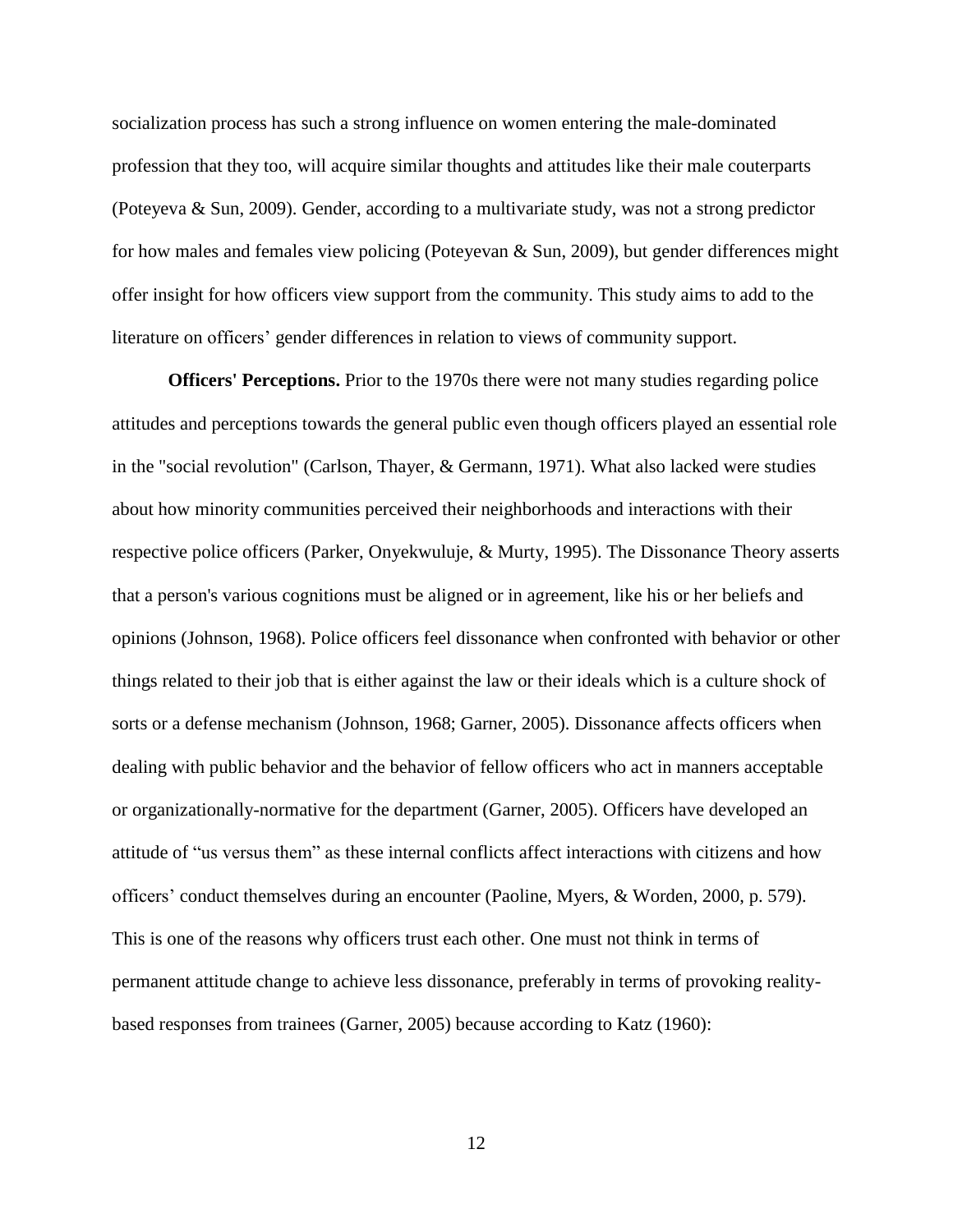The problems of attitude arousal and of attitude change are separate problems. The first has to do with the fact that the individual has many predispositions to act and many influences playing upon him... Hence, we need a more precise description of the appropriate conditions which will evoke a given attitude. The second problem is that of specifying the factors which will help to predict the modification of different types of attitudes [pp. 464-465].

However, another way to combat this type of internal conflict for officers when dealing with minorities, especially Blacks would be to have a diverse department where officers would have to work with, rely on and trust a diverse group of coworkers. Working closely with diverse officers would alleviate or lessen any dissonance regarding race, sex, and culture which could impact how an officer interacts with citizens regularly (Paoline, Myers & Worden, 2000). DPD is a prime example of how having a diverse workforce creates an environment for officers which allows them to learn with and from each other's experiences and cultures, and helps citizens keep their trust in the officers giving legitimacy to the profession.

This type of thinking or inherent dissonance has become the norm for the police subculture, and most officers have been trained to be on alert when in contact with a suspect, victim, or witness because of the fear the job brings with it and for safety concerns. It appears the history of how police trained mirrors the cultural differences of what was a predominately White male profession. Along these same terms, the supposed subculture of policing mirrors that of how historically some White people have taken over/advantage of other cultures and imposed their own beliefs and customs which is the premise or foundation for police departments. Many poor minorities are assuredly under the impression that they need protection from police because interactions are too often confrontational (Johnson, 1968; Paoline, Myers, & Worden, 2000). As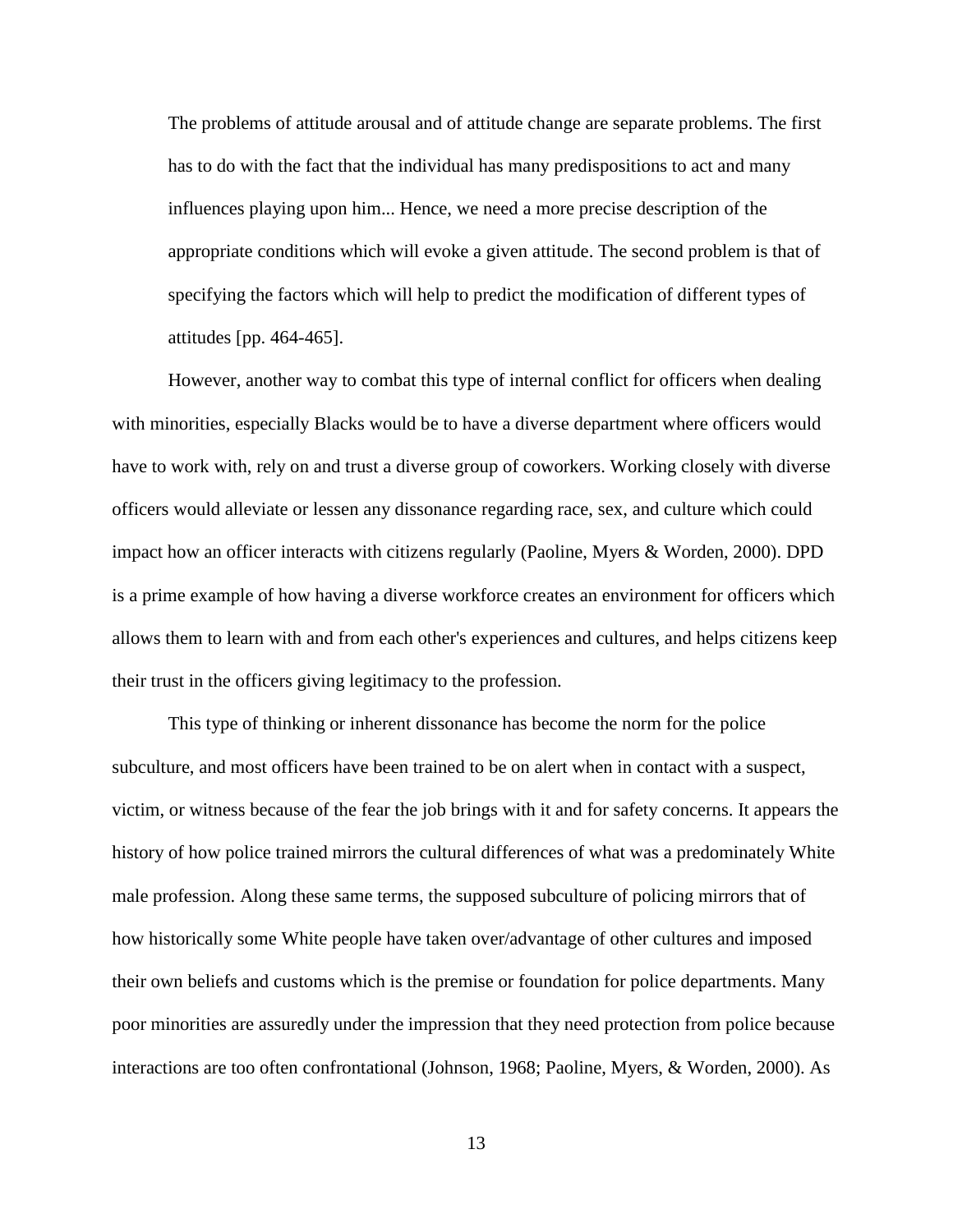mentioned, community policing helps both the officers and citizens bridge the gap and creates an environment of understanding and empathy. It is believed that diversifying the workplace will change the police subculture over time (Paoline, Myers, & Worden, 2000). By sharing power with those who have been disenfranchised historically, learning and tolerance will happen for both sides. To ameliorate police-community tensions, police departments since the 1970s have implemented community policing, a strategy based on engaging with citizens on a personal level.

## **Community Policing**

Community policing was developed after the Civil Rights Era and used as a model to ideally reduce the strain and tension with citizens (Black & Kari, 2010). It is a police strategy that first emerged in the 1970s based on citizen empowerment to facilitate a closer relationship with the community, especially with minorities (Police: Community Policing, n.d.).

The concept of modern community policing dates back to 1829 when Sir Robert Peel, who was the first police chief of the London Metropolitan Police District, used officers in various capacities to reduce crime via foot-patrols, uniforms, and assigned beats or areas of patrol (Fisher-Stewart, 2007). In the United States, the police initially served under politicallyappointed captains, controlled slaves and immigrant populations, and were armed with guns which distinguished them from their British forerunners (Fisher-Stewart, 2007). The fact that police officers controlled slaves and immigrants gives rise to why departments face scrutiny regarding institutionalized racism today. The question of why the criminal justice system disproportionately imposes sanctions on minorities is mainly due to this part of law enforcement's history. In regard to community policing, DPD is one of the departments that has evolved and subsequently flourished in this area.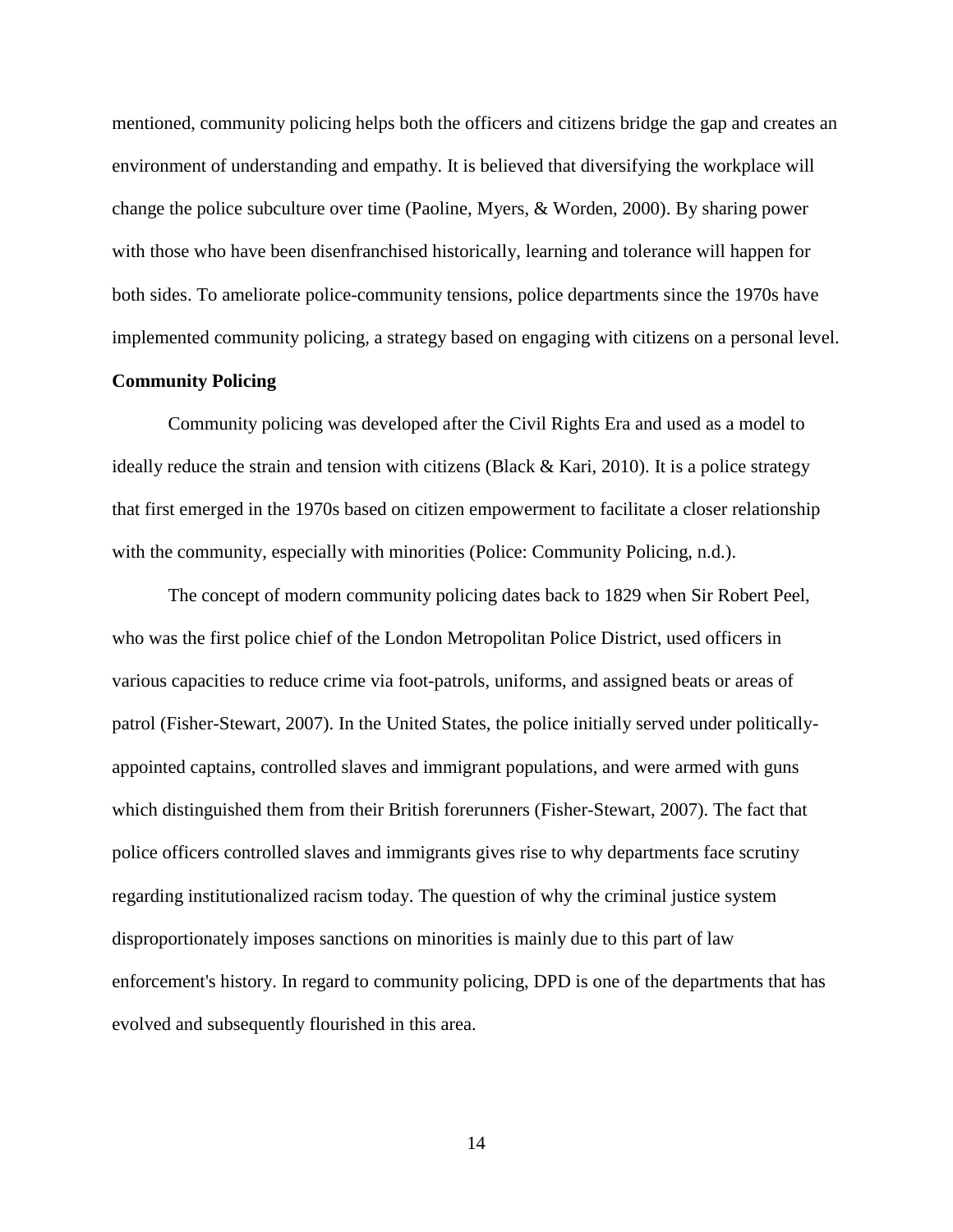DPD community policing practices are notably progressive, and it has paid attention to the members of the public earning respect and public's trust through various community outreach programs (Song, 2016). This earned trust was partially due to how the makeup of the department reflects the community as far as racial diversity. The former Chief of the department, Chief David Brown, implemented community involvement outside of enforcing laws with the Police Athletic League (PAL), Neighborhood Patrol Officers (NPO), and Chief on the Beat where the police interact with citizens in various neighborhoods (Miller et al., 2016). With these practices in place, Chief Brown's approach was very similar to that of the father of police, Sir Robert Peel. Not only were police officers approachable and friendly with the citizens, DPD also changed the way they hired by ensuring those who qualified from different cultural and racial backgrounds were represented in not only the department but also the upper echelon and ranks of the ninth largest department in the nation (Miller et al., 2016). Because of these strides the DPD has made throughout its history, the crime rate in Dallas has dropped (Siegel, 2016), overall the community respects the officers, and some police officers recognize that respect from the city even when opinions differ from their own.

The concept of community policing will help to understand the mindset of the DPD officers and how officers see and interact with the public. This concept is especially important because it was DPD and Dallas Area Rapid Transit (DART) among others who worked the BLM protest on July 7, 2016 when the shooting of the officers took place. The same police officers, who may believe they were hated by those who supported BLM protected the peaceful protest regardless of their personal beliefs.

**Discretion.** Over time, police departments have developed a comradery similar to the military, or otherwise known as a brotherhood which gives them a sense of belonging. This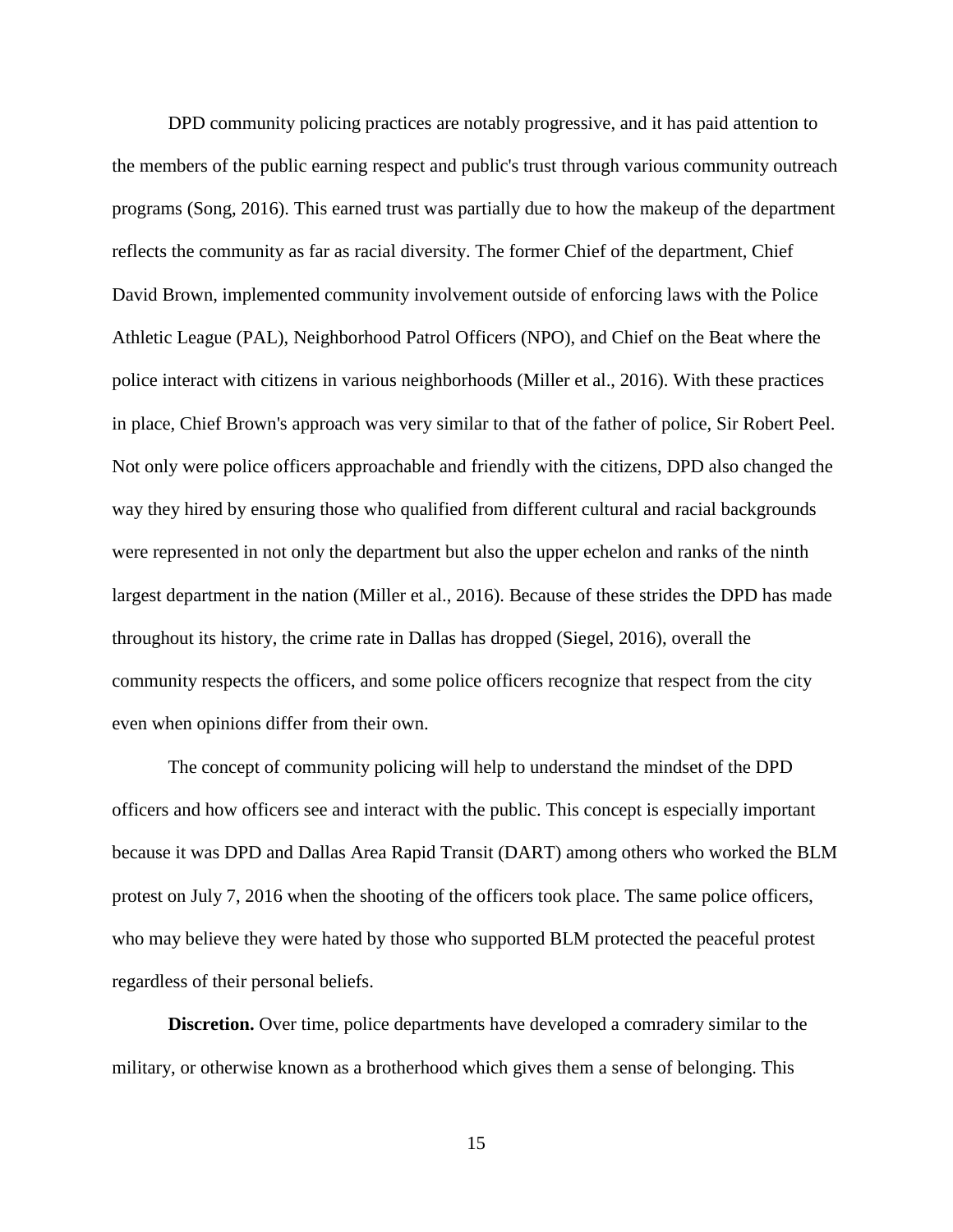brotherhood mentality is known to have a strong influence on officers' perceptions. This perception has caused a rift between police and the communities because of past and recent actions with which the wider public disagreed (Paoline, Myers, & Worden, 2000). The laws from state to state differ regarding how police are permitted to use discretion when interacting with citizens. For example, law enforcement officers are the most visible personnel to the public, and officers may arrest or issue citations whenever a person violates the law (Bracey, 1992). Citations become a problem to the community when it appears that minorities or the poor disproportionately receive them. The Ferguson Police Department (FPD was disproportionately targeting, ticketing, and arresting Blacks according to the 2015 Department of Justice (DOJ) report, and because of mistreatment toward the Black communities, distrust grew and made policing there less safe (DOJ Civil Rights Division, 2015). The media and public attribute these types of problems to police discretion, and policies and guidelines have been established to address how police can interact with their communities in a personal manner to help with how the communities view their officers (Bracey, 1992).

**Shaping the Police Role.** The public's perception of how they view and if they respect their local police department affects an officer's perception of their duty as a public servant. Most officers join the force because they feel it is a calling, to be brave for the victimized, to promote through the ranks or stay in patrol, to be a role model for a young child, and to one day make a difference in someone's life. When the public has a positive outlook of the police, officers feel legitimized in the work they do for the citizens (Tyler, 2004). Officers gain legitimacy by knowing when they exert their influence, the citizen with whom they are dealing with will obey commands (Tyler, 2004). The "norms and values supported by the occupational subculture of the police are crucial in shaping their sensitivity to extra-legal cues," basically determining who goes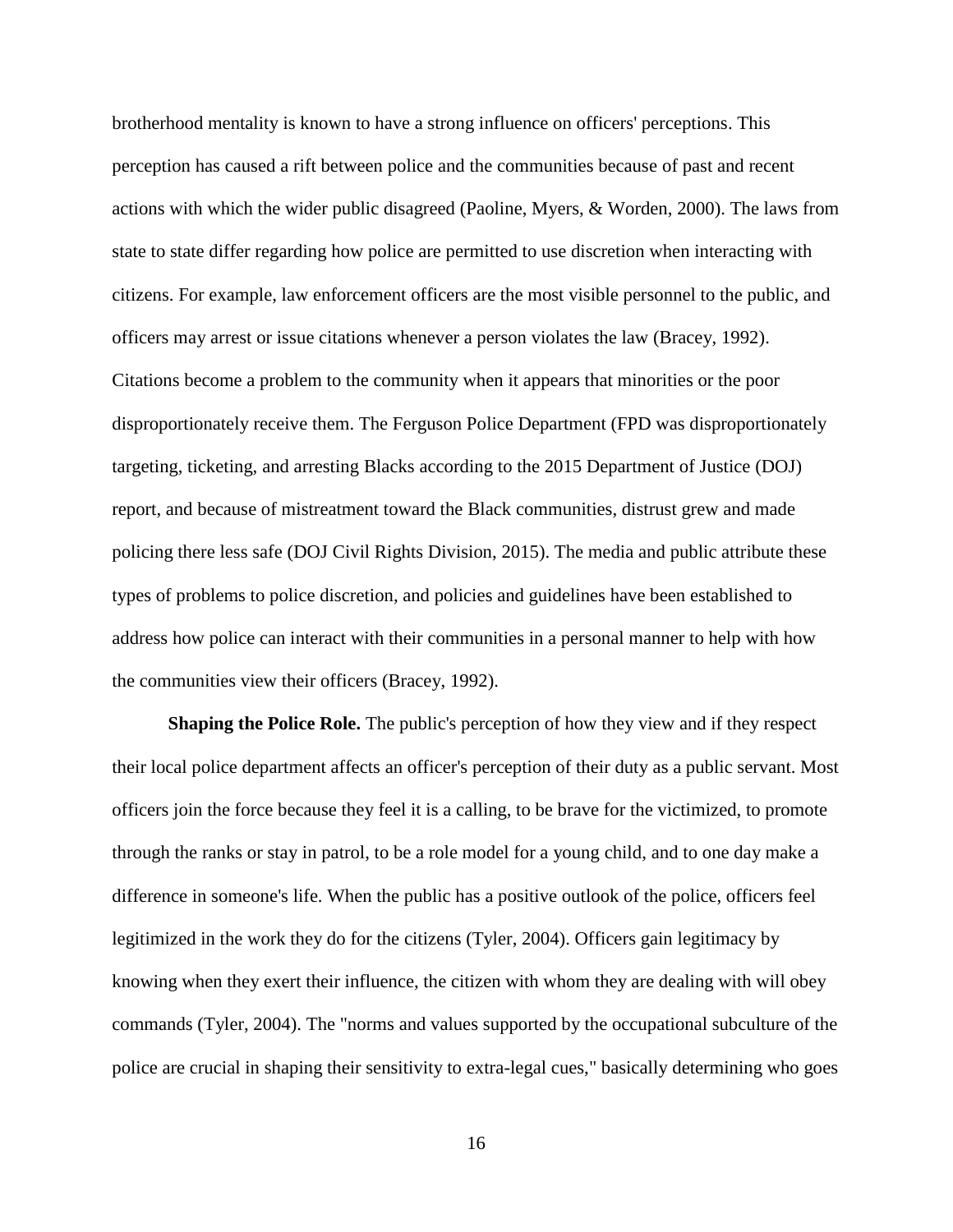to jail and who does not (Spitzer, 1969, p. 46). Legitimacy allows for police discretion which seems inherently unfair unless it is understood and accepted by the public (Tyler, 2004). Police discretion is a factor in most problems with officers because there is no structure to it. Discretion is used all the time and varies from officer to officer.

One may consider discretion problematic due to the racial disparity it appears to produce in relation to correctional institutions in the U.S. Blacks and other minorities are singled out more than Whites and are usually punished more harshly than their counterparts (Alexander, 2012). According to Spitzer, "this (stereotypical) treatment is based on typifications of the behavior and moral character of the group member (Black or minority), not on any consideration of the individual's objective responsibility for a specific deviant act" (Spitzer, 1969, p. 47). With prejudgment or racial stereotyping in mind, the concept of dissonance has been established even before contact with a particular member of the public (Johnson, 1968).

DPD is the ninth largest police department in the nation and has become a prime example of how police and citizens find common ground and can work together. This study aims to add to the existing body of knowledge about police officers' attitudes and perceptions after a catastrophic event has impacted not only the department but the city it serves. After this type of event officers may experience issues affecting their mental faculties which include PTSD and ways to cope with the stress.

#### **Police and PTSD**

Police work may expose an officer to traumatic events. Officers who suffer trauma in some form could have post-traumatic stress disorder (PTSD). PTSD can cause a person to relive a traumatic event, have an aversion to specific situations or be overly sensitive which is somewhat dependent on other factors (Maguen et al., 2009). Some of the DPD officers who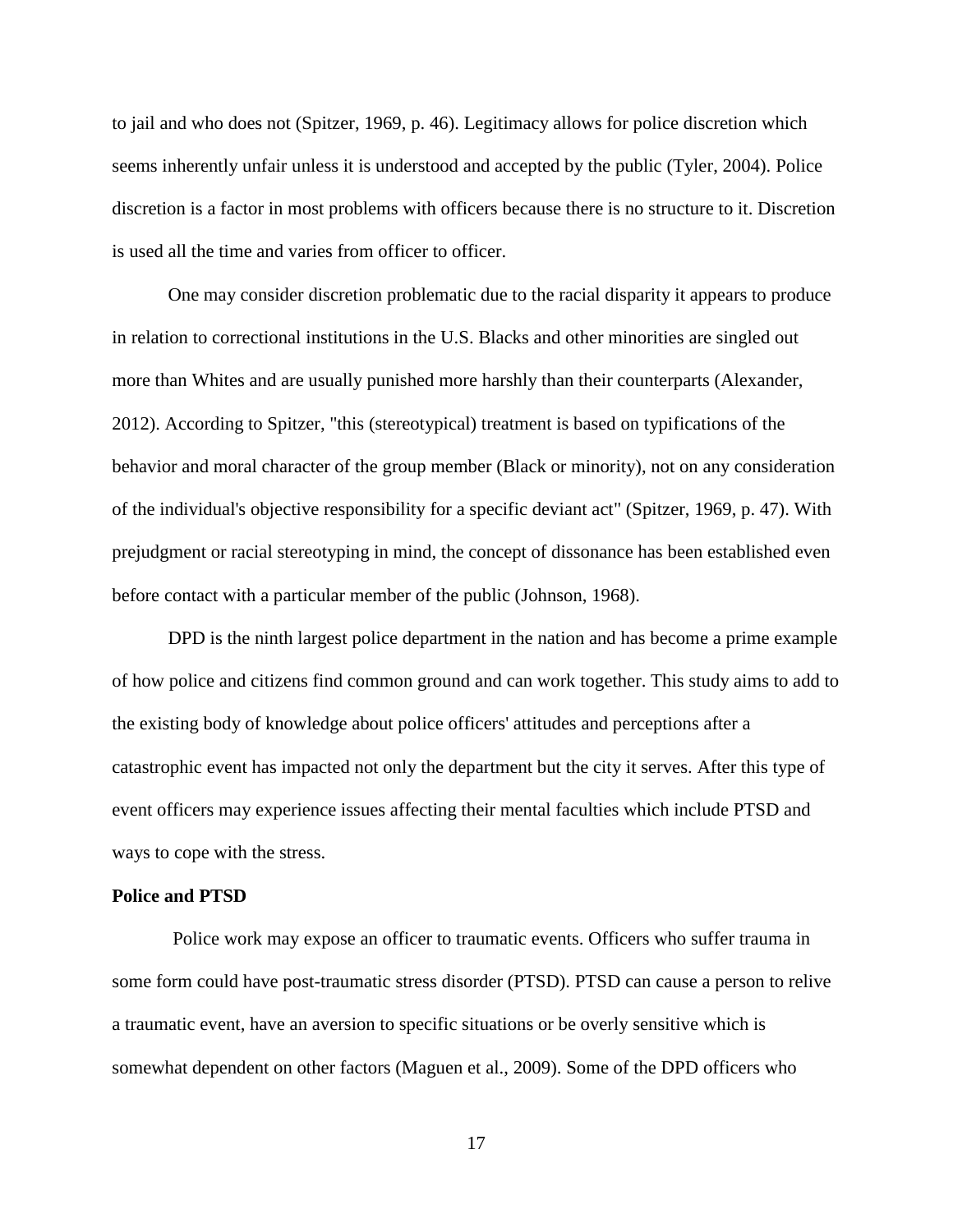worked the protest, or responded to assist on July 7, 2016, may have experienced some form of PTSD due to the number of officers and civilians who were wounded or died. PTSD may have an adverse effect on officers' perceptions of community support, or toward BLM because of the tragic events that took place that day.

Not only did officers make the ultimate sacrifice on July 7, 2016, but the very officers who worked with the departed were the ones who had to complete the investigation. Police work exists with the possibility of exposure to killings or mangled, dead bodies due to murders or car accidents for example (Karlsson & Christianson, 2003). Coupled with having to witness such tragedy, officers must determine if there was an offense, and investigate to learn the facts which make murder investigations stressful (Karlsson & Christianson, 2003). If murder investigations for those who are non-officers or non-co-workers have been the cause of stress and exposure to a traumatic scene, having to take statements from fellow officers for those killed or injured on July 7, 2016 was taxing, to say the least. Not only were DPD officers investigating the shooting of their fellow officers, but there were also multiple officers who had fired a weapon while trying to protect the protesters, co-workers, and themselves. How DPD officers were affected by stress from the shooting is unknown, and the participants were not requested to give information regarding their stress. However, it is important to note that this may be a contributing factor in their opinions regarding community support.

**Officer Involved Shootings.** Officer involved shootings have brought another level of stress into this scenario because they have been known to cause PTSD for officers since they may suffer from post-shooting trauma (Klinger, 2006). Post-shooting trauma is a form of PTSD which is caused by the officer's feelings of guilt or depression (Klinger, 2006). This type of PTSD may affect DPD officers' perceptions. Having to fire a weapon and shoot someone causes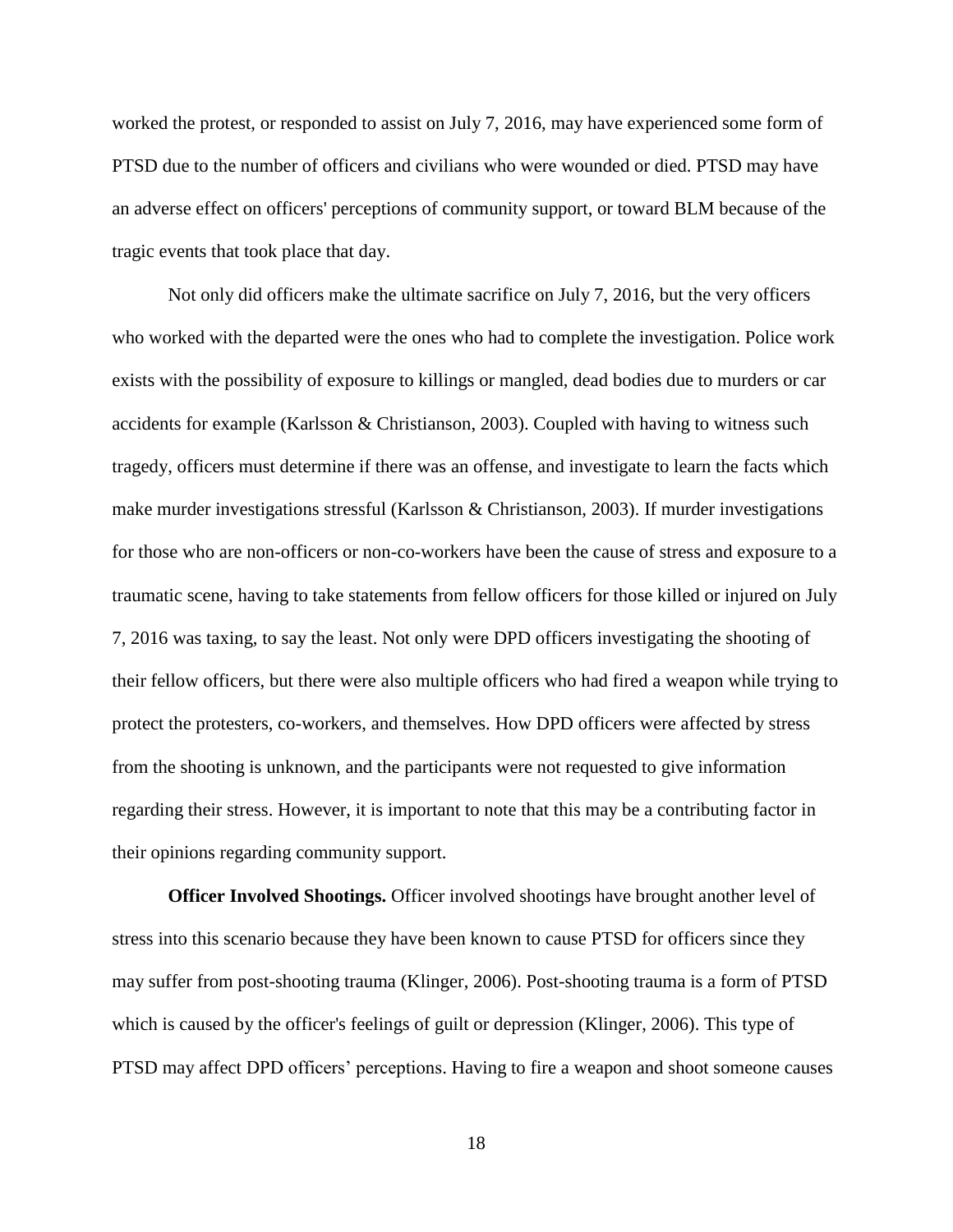stress, and concerns such as fearing that one's life might be taken, sustaining severe physical harm, or a fellow officer's death compounds the stress induced in such an instance (Stratton, Parker, & Snibble, 1984; Addis & Stephens, 2008). This may be one of the most significant circumstances that causes the most pressure and stress on officers. The protest shooting represents the deadliest night in the history of the department. The officers that were at the protest and those who responded to the scene once the sniper began firing his weapon may have experienced some level of post-shooting trauma or PTSD.

*Coping Mechanisms.* One theme that has regularly come up in the culture of policing is that of resiliency. Hardiness, resilience, and psychological capital are considered to be essential factors for those who work in high-risk jobs such as policing, and they are what help determine how an officer will handle traumatic incidents or stressors (McCanlies, Mnatsakanova, Andrew, Burchfiel, & Violanti, 2014). Police officers have not had the luxury of wallowing in their feelings for too long due to the masculine nature of the job, or, according to Smith and Gray, the "cult of masculinity" which is the cornerstone of policing (as cited in Brown, 2007, p. 2). Based on this information, officers must be able to regain mental strength to return to work or go to the next call without making mistakes regardless of what they have gone through and how it might potentially affect their mental faculties or behavior.

A study completed six months after the protest shooting inquired about what strategies officers used to cope with the deaths from DPD and Baton Rouge, LA, and how coping influence their motivation for their profession (Clifton, Torres, & Hawdon, 2018). The study determined that understanding how officers deal with stress was important for both their and the public's safety (Clifton, Torres, & Hawdon, 2018).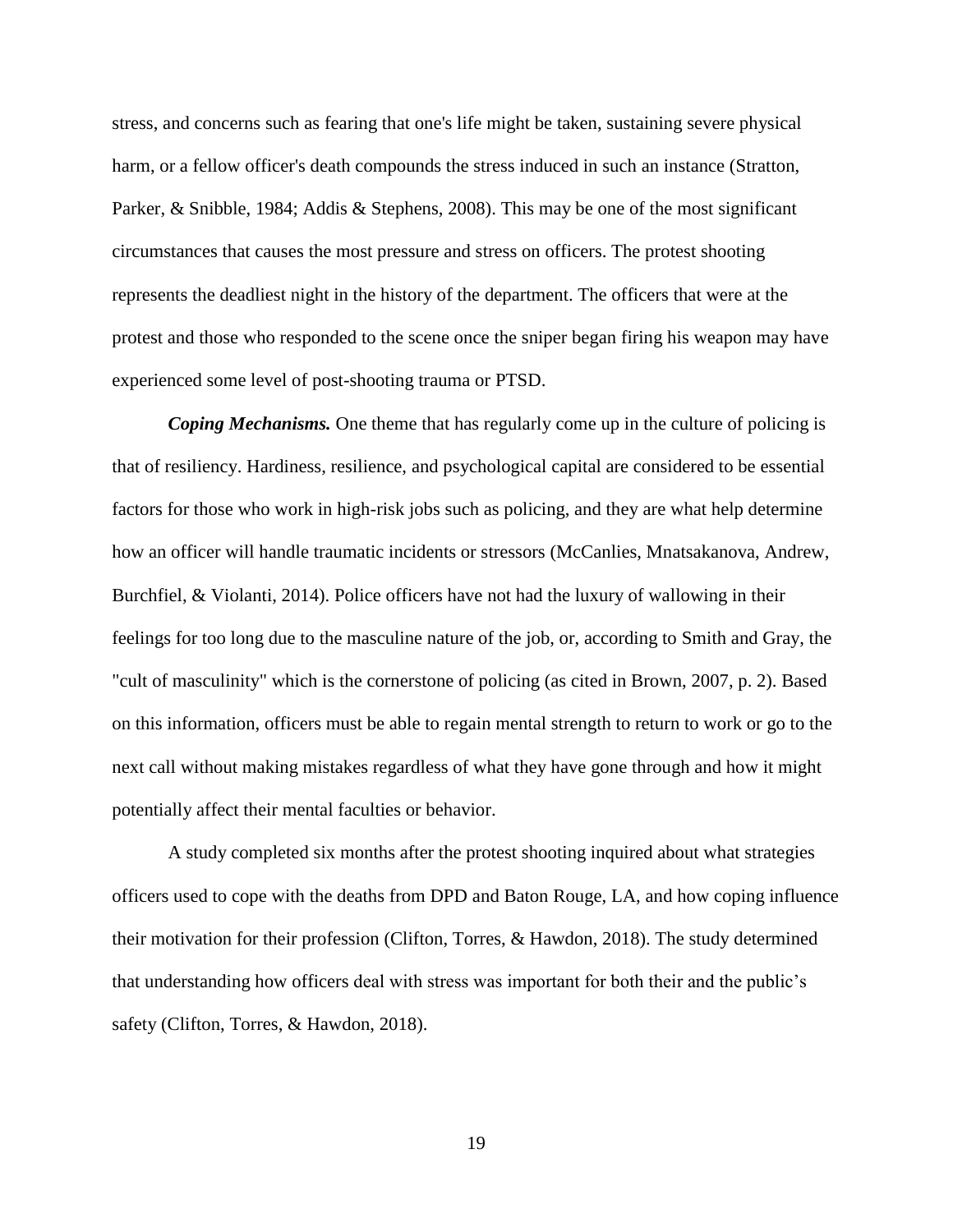*Cynicism and Morbid Humor.* Another way police who have suffered through a traumatic event tend to cope with the stress, or PTSD, is to treat the situation light-heartedly and distrust anyone other than fellow officers. Officers in any department tend to distrust those who do not share their same sentiments toward how they now see the world; the public (Nhan, 2014). They may come to distrust the upper echelon/higher ranking officers, resulting in organizational cynicism (Enciso, Maskaly, & Donner, 2017). This is a large part of the police subculture which was previously discussed and has been one manifestation of the "thin blue line" or "brotherhood." Cynicism in police work was measured by a scale developed by Niederhoffer who has completed influential work in the area (Richardsen, Burke, & Martinussen, 2006). Police find various instances humorous which tend to be funny to only themselves, not to outsiders. The humor that has developed amongst a subculture has a set of jokes which embodies that subculture's set of behaviors, values, and beliefs (Pogrebin & Poole, 1991). To cope with the trauma or stress caused while on the job, officers joke about things like death to curtail any feelings that may set in to keep a level head to do their job as first responders (Pogrebin & Poole, 1991). Humor used in this cynical and morbid manner helps develop a stronger subculture and allows officers to have the confidence to feel like difficult problems are routine and can be handled (Pogrebin & Poole, 1991). Ultimately, training is what officers rely upon to get the job completed; humor is what helps them cope with the stressors.

Death has been a common theme that officers must deal with whether on a 9-1-1 call or an ambush-style shooting. When it happens to one of their own, cops tend to take it very personally and vow never to forget the fallen officers. Dealing with death has never been easy for humans to do, but the public expects police officers and other first responders to do so without cowardice. However, society does not fully admit to the mental ramifications affecting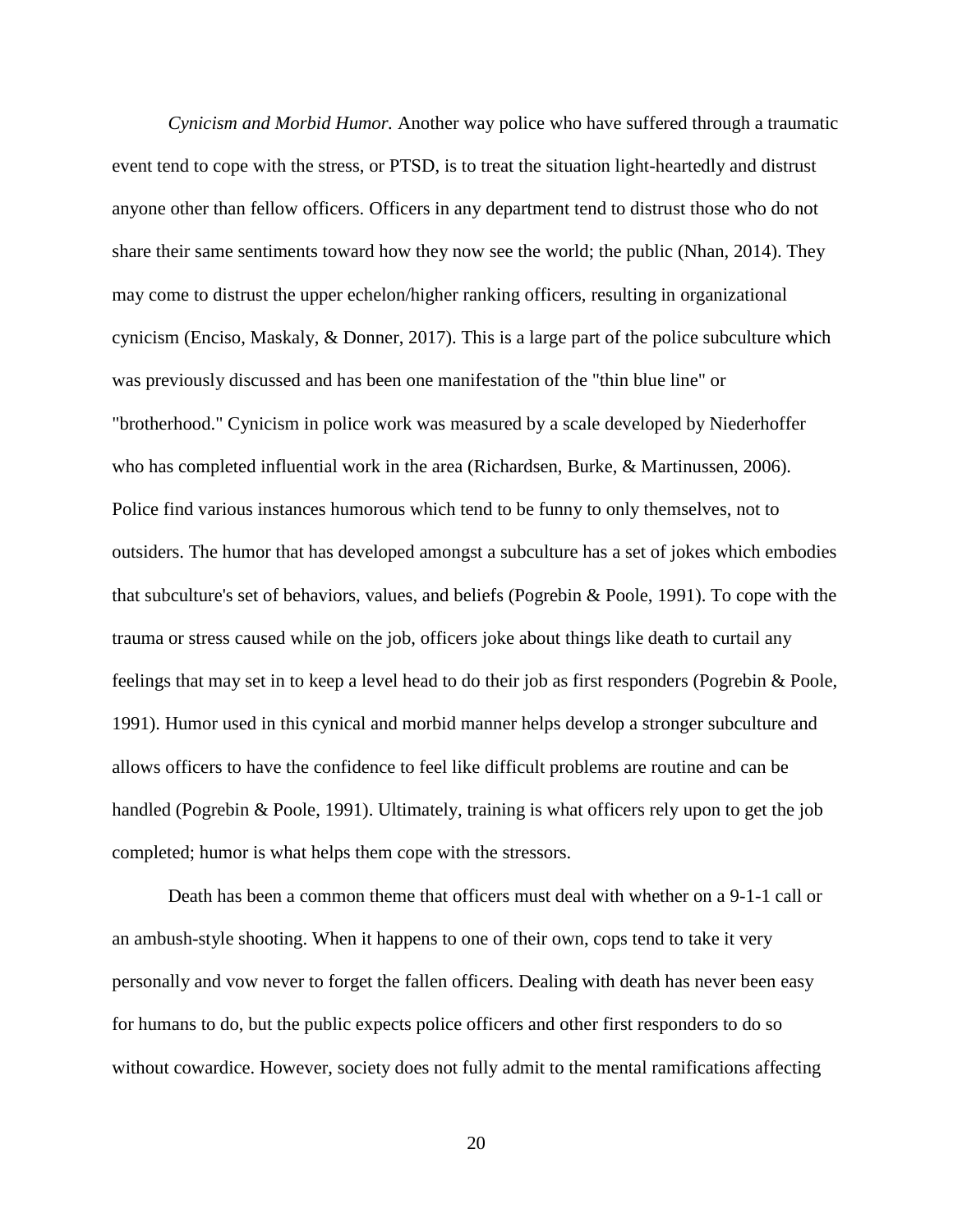such personnel (Aaron, 2000). Those officers who fail to learn how to cope with such a stressor, or who do not seek counseling for symptoms of PTSD may fall prey to suicide or, more commonly for officers, drinking of alcohol (Richardsen, Burke, & Martinussen, 2006). Officers disassociate themselves from trauma, and data shows that coping mechanisms determine how police adjust (Aaron, 2000). The mistrust with non-police may cause DPD officers to believe that BLM is anti-police, and the sniper attack may have enhanced this sentiment. The DPD officers who participated in this study did so approximately two years after the protest shooting, and less than a year after a lone gunman shot two other officers in Dallas, one passed away April 2018. The most recent officer to die in the line of duty from DPD was in July 2018. Due to the fact the survey was sent out December 2018, there may not have been enough time for them to adequately cope with what occurred and it might affect their responses.

**Police Role.** Social assimilation is adherence to the police role as another coping mechanism used because the subculture has a strong influence (Nhan, 2014; Violanti, 1999). The subculture teaches officers how to behave as an officer would which includes knowing right from wrong in every situation, the ability to laugh at things that are only funny to cops, and being the tough, stable person in the wake of tragedy (Violanti, 1999). Police perception of society is negative, they see the public as against them (Nhan, 2014), and the police role becomes more appealing because it allows officers to deal with the rejection by creating a close-knit group of themselves (Violanti, 1999). This close-knit group, or thin blue line, creates an "us versus them" mentality which further closes police off from society (Nhan, 2014). With this type of reaction to perceived rejection, DPD officers were able to put their differences aside, put on the police "role," and protect the citizens who were protesting for BLM. After the shooting, DPD officers, who may have already perceived the public as against them, especially that Thursday, might not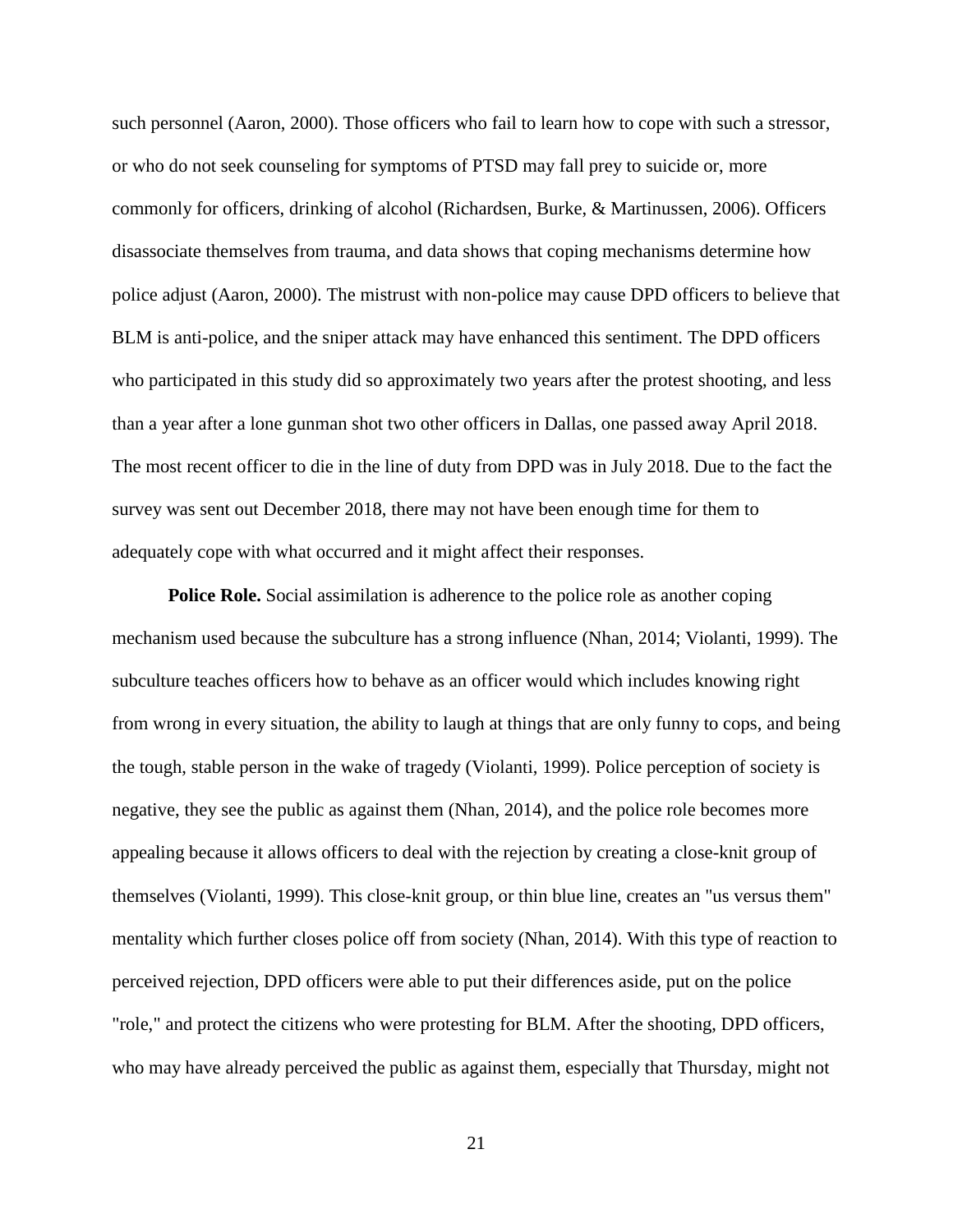be able to place their "role" aside and discern the difference between a protest or attack, as it may all roll into one event for them. Part of this role as an officer is to know right from wrong, or to problem solve, and due to this aspect of policing, being able to cope with stressors from the job becomes more difficult because other social roles that could have helped are left behind (Violanti, 1999).

**Other Stressors.** There are several other stressors that affect police officers' attitudes toward their job and how they cope with their environment which include marital problems, job performance, health problems, suicide and alcohol and drug abuse (Waters & Ussery, 2007). When an officer performs his or her role, they tend to suppress emotions. In doing so, officers open themselves up to being more susceptible to the effects of PTSD and other types of disorders related to stress (Waters & Ussery, 2007). Health problems are another example of disorders related to occupational stress for officers (Rose & Unnithan, 2015). Although the police subculture implements an "us vs them" mentality, those officers who do not fit in with the "ingroup" tend to have more stress from the job than others (Rose & Unnithan, 2015). There are also differences with how males and females respond to stress from the profession, and a study showed that men are more affected by stressors from the job than females (Morash, Kwak, & Haarr, 2006). Officers must learn and employ effective coping mechanisms to deal with the inherent stressors from their job duties in order to be less susceptible to stress that they encounter on a daily basis (Aaron, 2000).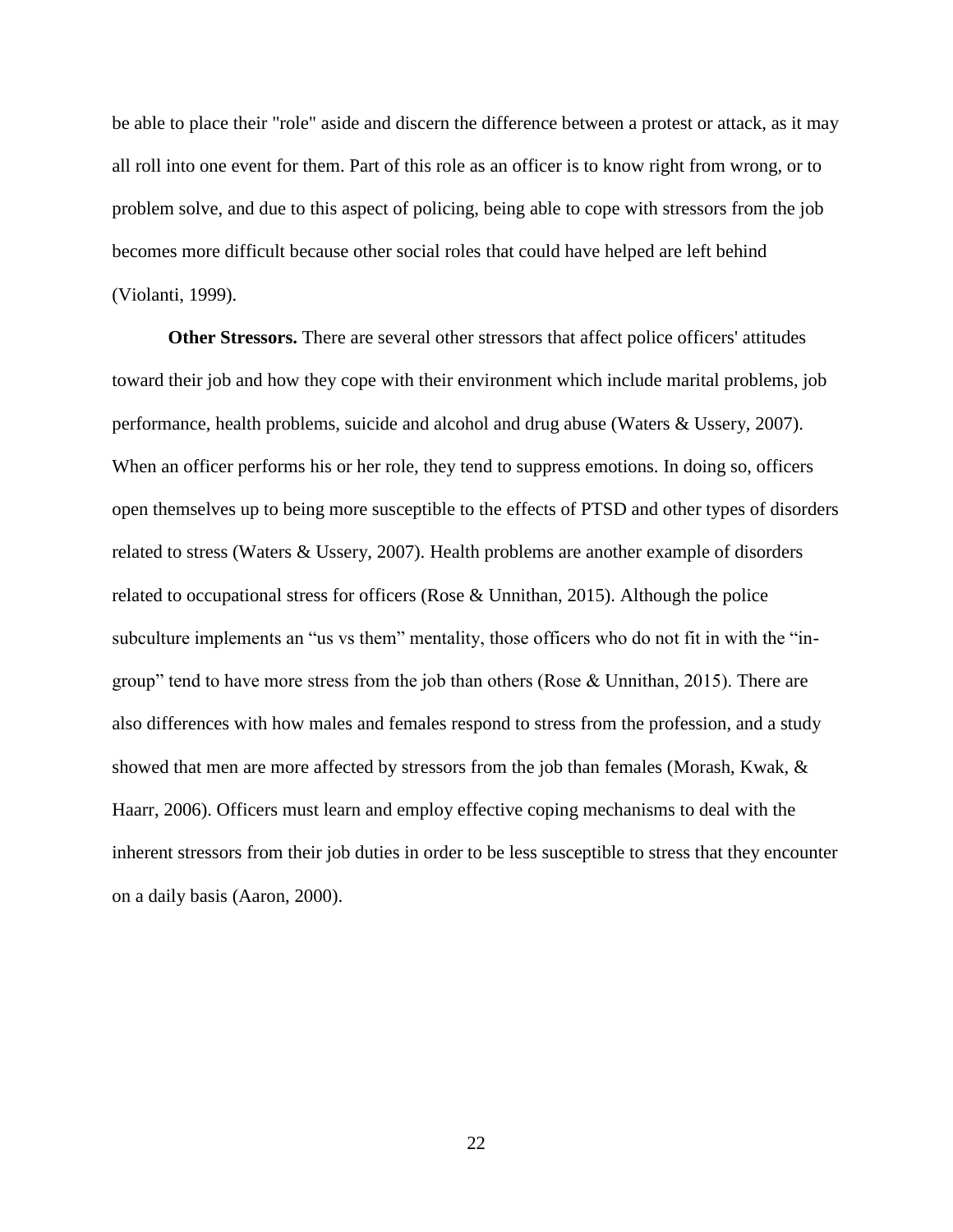## **Chapter 3: Methodology**

## **Measures**

A volunteer survey was administered by emailing a web link created using SurveyMonkey with a cover letter to each officer; see Appendix. The survey consisted of 28 questions which took approximately 10-15 minutes to complete. The first six questions addressed officers' perceptions of support from Black, White, and Hispanic/Latino citizens before and since the protest shooting on a 9-point Likert scale (1-no support, 5-neutral, 9-full support). Next, the survey asked for officers' agreement with BLM and Blue Lives Matter on a 9-point Likert scale (1-do not agree, 5-neutral, 9-fully agree). The next questions asked if they felt unfairly treated by White, Black, or Hispanic/Latino citizens which were also on a 9-point Likert scale (1-never, 5-somewhat, 9-constantly).

Another type of question on the survey requested information regarding familiarity of BLM and Blue Lives Matter on a scale of "very familiar, somewhat familiar, not so familiar, and not at all familiar." The other questions asked about race relations in Dallas in the past two years between police and citizens on a Likert scale of "much worse, worse, same, better, much better." The other type asked if officers worked or responded to the protest (yes, no), and if the Black and White relationship in the US would "eventually get better" or "will always be a problem". There were open-ended questions asking; how officers felt about the tenets of BLM and why, if they thought DPD was an example for other departments regarding race relations, and if they felt torn between their profession and the tenets of both BLM and Blue Lives Matter. The demographic variables asked for officers' station, rank, gender, race, education, years with DPD, and previous law enforcement experience. It also asked if they were with DPD before July 7, 2016 and if they worked the protest.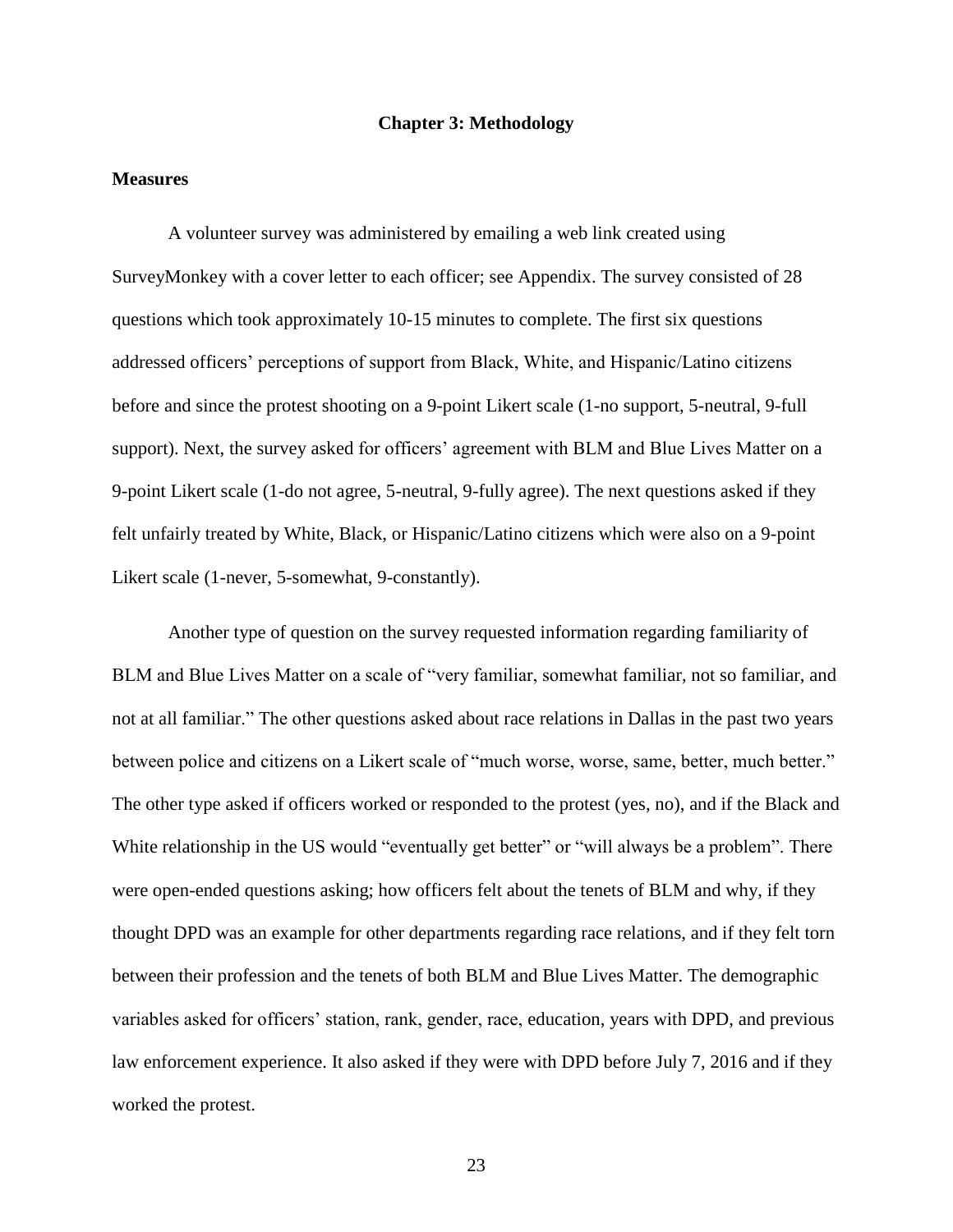## **Participants**

A convenience sample of 328 DPD officers provided personal email addresses to voluntarily participate in this study. Of those, 225 surveys were completed which was a response rate of 68.60%. The surveys were sent December 2, 2018 through January 17, 2019. Two officers formally opted out while others simply chose not to complete the survey. One female and three males who were not hired onto the department before July 7, 2016 were excluded from every analysis except for the short answer replies, some excerpts are provided in the Discussion. Due to anonymity, it was impossible to know if the four who were excluded did or did not reply to the open-ended questions. This brought the total sample population to 221 for analysis. All data were exported from SurveyMonkey into an Excel spreadsheet. The spreadsheet was uploaded into SPSS to analyze and report findings.

# **Research Questions & Outcomes**

- Question 1: Which race of citizens will officers feel the most and least support from before and after the shooting?
- Hypothesis: Officers will feel more support from White citizens and least support from Blacks.
- Question 2: Does an officer's race or gender affect views of citizens' support?
- Hypothesis: White officers' perceptions of Black citizens support will be lower compared to other officers. Females may feel more support than men.
- Question 3: How does race or gender affect officers' views of race relations and agreement with BLM and Blue Lives Matter?
- Hypothesis: White officers will not agree with BLM, most officers will agree with Blue Lives Matter, female officers may agree with both more than males, especially Black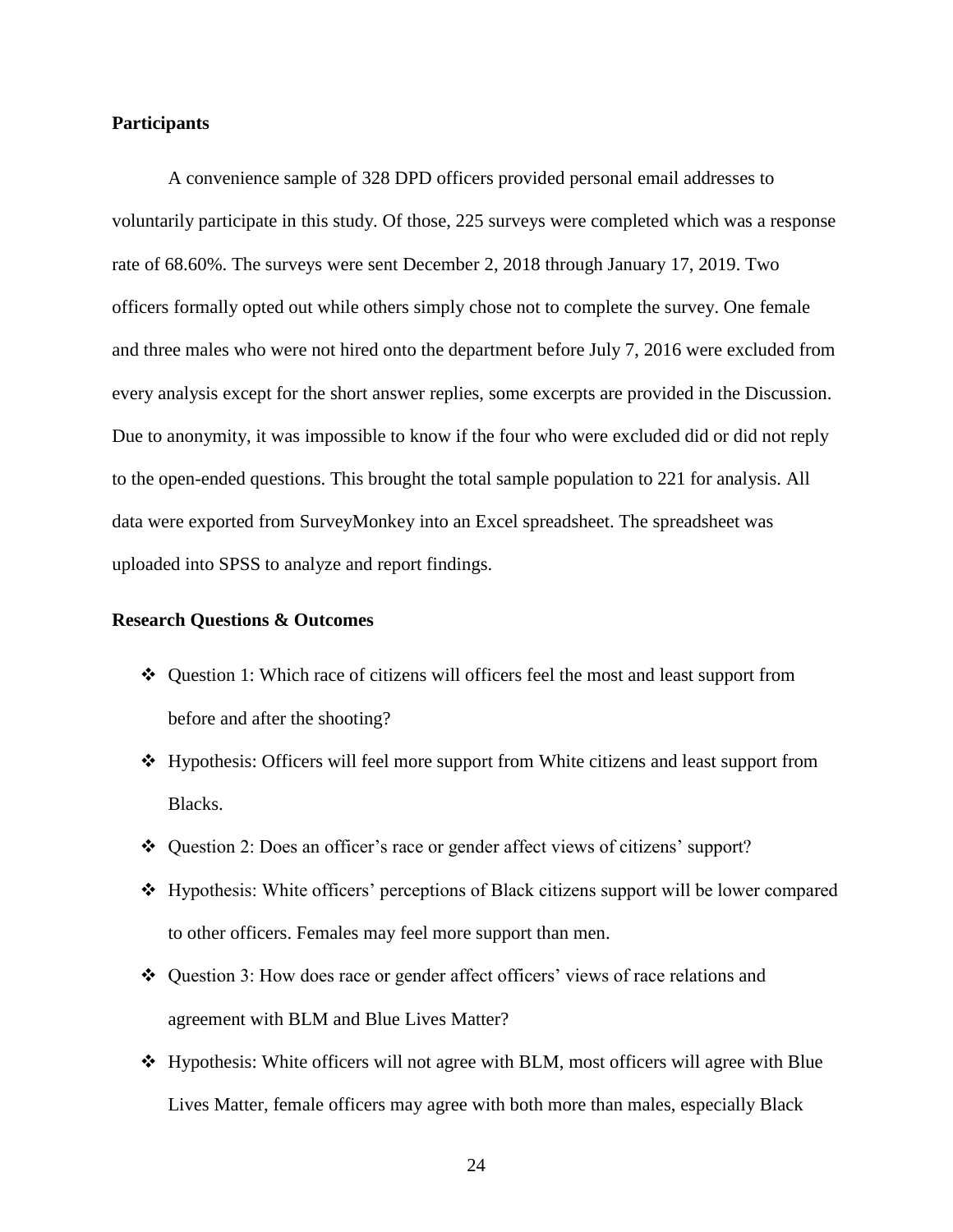females. Women will have a more positive outlook on Black and White relations in the US.

## **Statistical Design**

This study aimed to analyze the effects of a traumatic event/catalyst on the perceptions of DPD officers in relation to how they view their community support. A convenience sample was used for data collection by personally asking officers to participate in a volunteer survey sent to their personal email addresses with a weblink. The first research question was analyzed using a paired-samples t-test to understand how over a time period of approximately 2.5 years perceptions before and after July 7, 2016 changed regarding community support. For the second and third research questions, subsequent independent samples t-tests were conducted to determine what type of effect gender or race may have on responses in relation to perceptions of race relations, BLM, and Blue Lives Matter (Kim, 2015). One-way ANOVAs tested the differences of independent variables of race and gender in relation to each research question (Kutner, Nachtsheim, Neter, & Li, 2005; Hinton, 2014). Chi-square tests were used to test the independence of the relationship between categorical variables of race and gender as well (Hinton, 2014).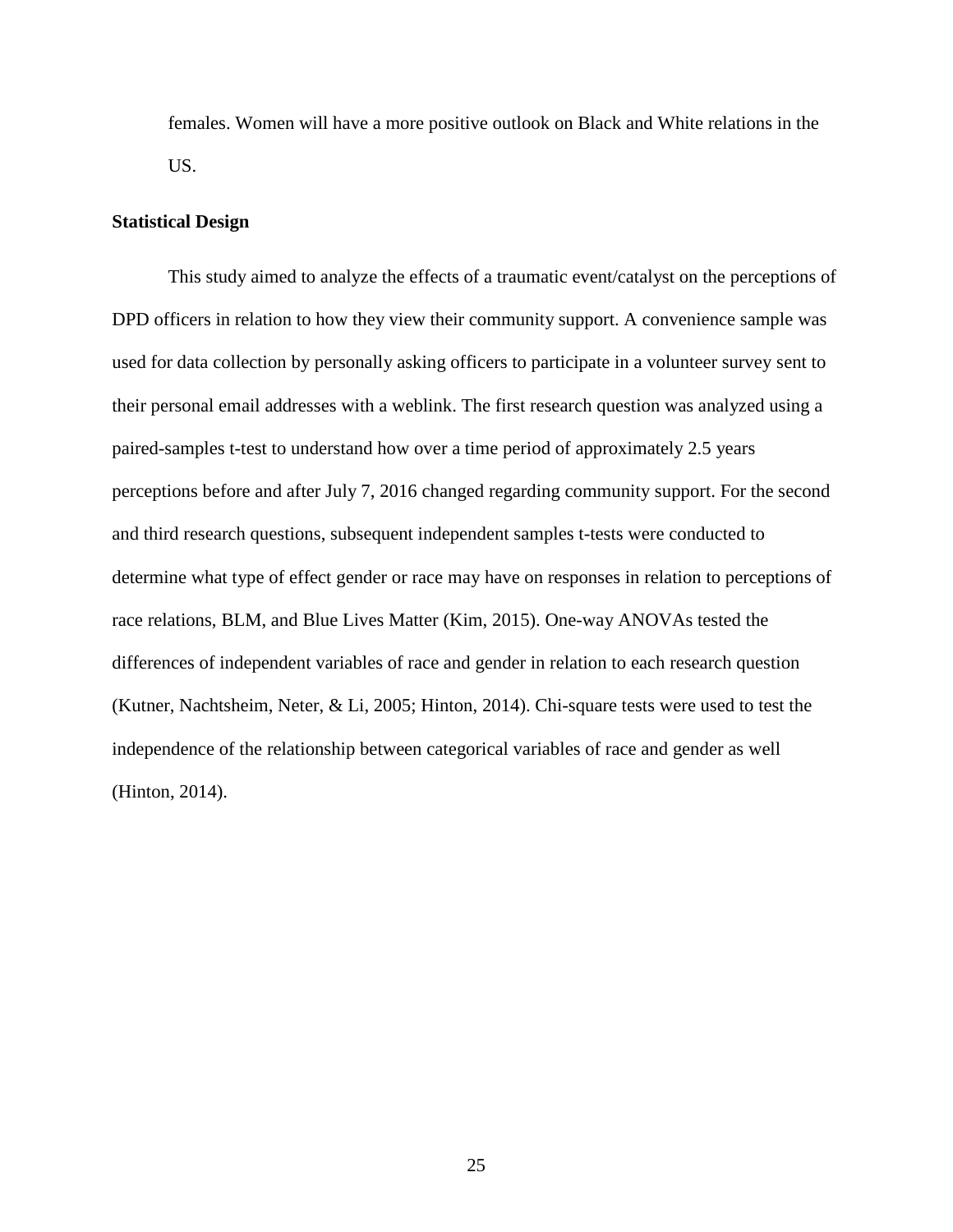#### **Chapter 4: Results**

This chapter details the demographics of the convenience sample and results from the statistical tests conducted that address the three research questions. The results from this study represent how changes in DPD officers' perceptions of community support were affected by the protest shooting, and describe how the demographic makeup of the officers shape their views toward citizens of varying races in Dallas and race relations. DPD officers completed one volunteer survey which serves as the source for both the quantitative and qualitative data. Select short answer responses will supplement the findings in the Discussion section. This Chapter is divided into sections with the results of multiple statistics broken down by gender and race of DPD participants.

## **Demographics**

The total sample population used was 221 after excluding four officers who were not hired before July 7, 2016. The sample broken down by gender and race included; Female ( $n =$ 54), Male (n = 167), Black (n = 60), Hispanic/Latino (n = 52), White (n = 89), and Other (n = 20). The demographics are shown in this section by race, gender, years with DPD, and education; see Table 1.

The demographic breakdown of the study's sample by gender was similar to that of the gender population for DPD. According to the DPD Annual Report for 2016 male officers made up 73.3% and female officers accounted for 26.7%. This convenience sample was comprised of 24.44% female and 75.56% male officers which is almost indistinguishable to that of the department. These percentages were calculated before the exclusion of the four who were not DPD officers before July 7, 2016. In terms of race, the breakdown for DPD was 49.7% White,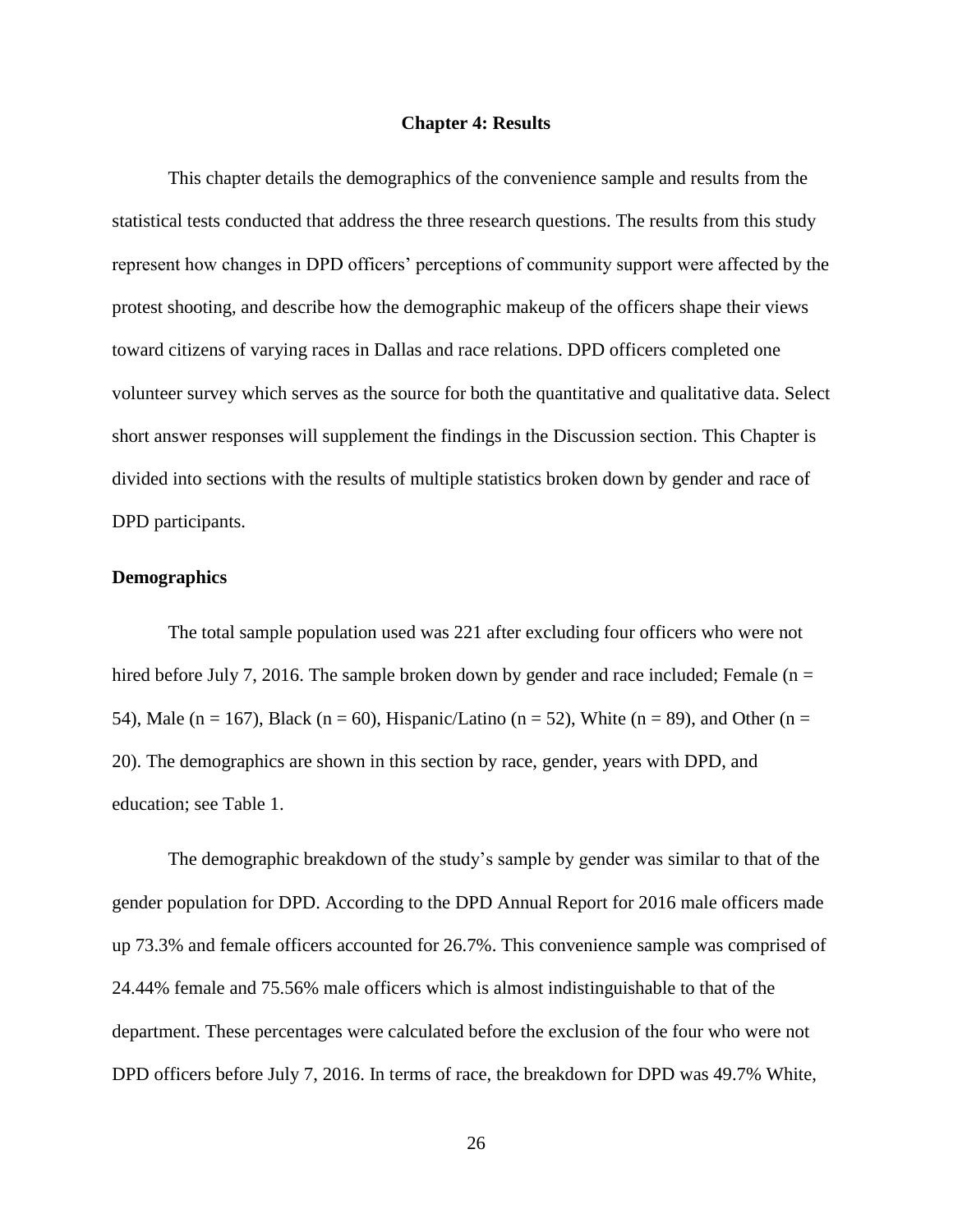26.1% Black, 20.9% Hispanic, and 3.2 Other according to the 2016 Annual Report. The percentages of race in this study's sample was similar to DPD as Whites made up approximately 44.89%, 28.13% Blacks, 26% Hispanics, and 5.78% Others.

Table 1

| <b>DPD</b> Demographics |     |        |
|-------------------------|-----|--------|
| Variables               | N   | $\%$   |
|                         |     |        |
| Participants            | 221 |        |
|                         |     |        |
| Race/Ethnicity          |     |        |
| White                   | 89  | 40.27% |
| <b>Black</b>            | 60  | 27.15% |
| Hispanic/Latino         | 52  | 23.53% |
| Other                   | 20  | 9.05%  |
|                         |     |        |
| Gender                  |     |        |
| Female                  | 54  | 24.43% |
| Male                    | 167 | 75.60% |
| <b>Years with DPD</b>   |     |        |
|                         |     |        |
| $1 - 5$                 | 67  | 30.32% |
| $6 - 10$                | 46  | 20.81% |
| $11 - 15$               | 45  | 20.36% |
| $16 - 20$               | 19  | 8.60%  |
| $21+$                   | 44  | 19.91% |
|                         |     |        |
| Education               |     |        |
| <b>High School</b>      | 16  | 7.24%  |
| Associates              | 55  | 24.89% |
| <b>Bachelors</b>        | 121 | 54.75% |
| Masters/PhD/JD          | 29  | 13.12% |

As this study employed a non-random sampling strategy, the results are not generalizable. As far as total population for the department which was reported as 3,014 as of January 2019 with 1,893 in patrol (Jaramillo, 2019), the total usable sample size was 221 that was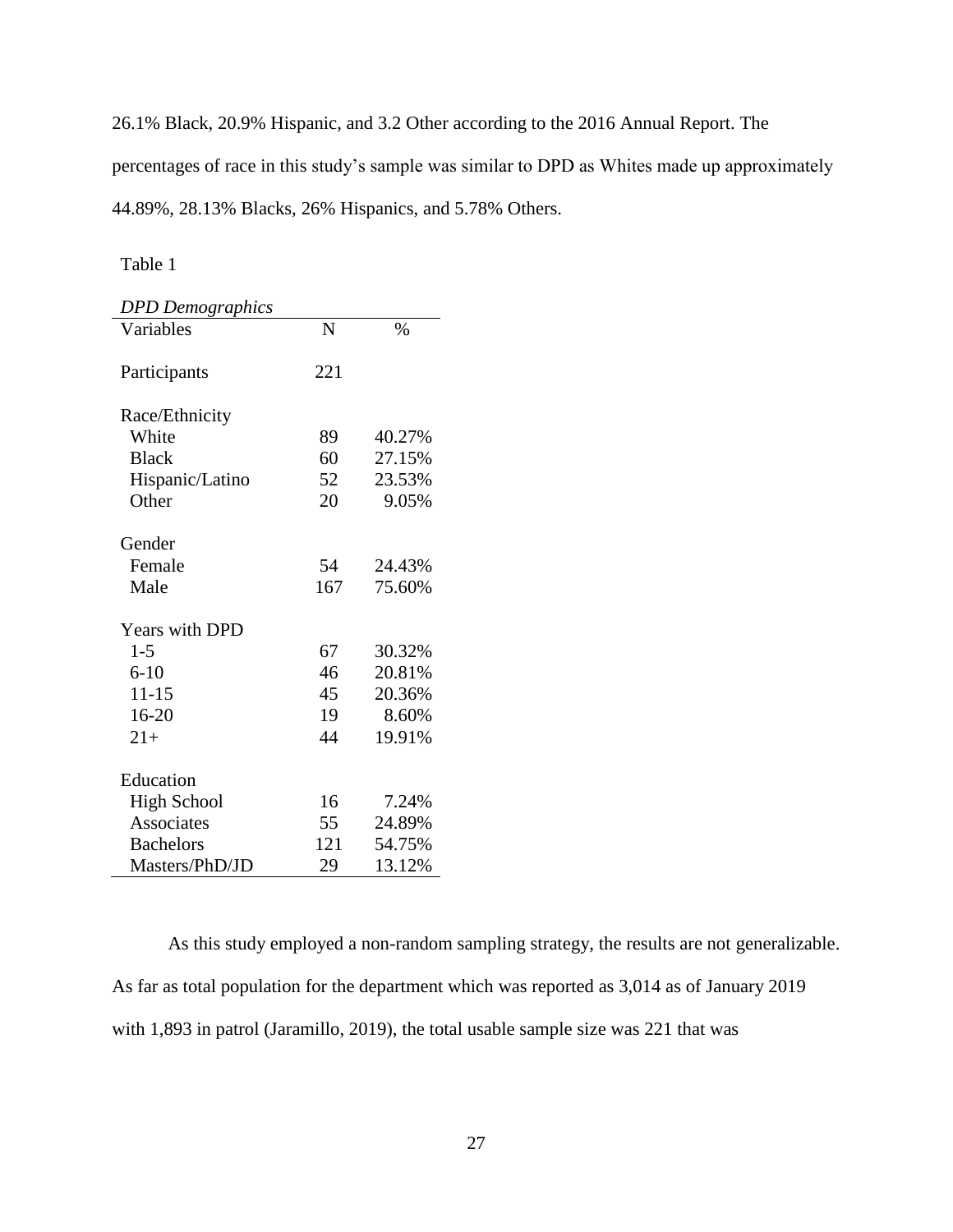approximately 7.33%. While most of the respondents were in patrol, they were not asked to give which division or specialized unit they worked or are assigned.

## **Before and After Perceptions**

A paired samples t-test was computed to assess the relationship between perceptions of support from White, Black, and Hispanic/Latino community members before and after the shooting on July 7, 2016.

The first research question concerning which race of citizens officers will feel more or less supported from are addressed in this section. There was a decrease in the scores for Black support before July 7, 2016 ( $M = 4.69$ ,  $SD = 1.62$ ) and after ( $M = 4.46$ ,  $SD = 1.89$ ),  $\lceil t(220) =$ 2.32,  $p < .05$ ]. These results suggest that officers' perception of support from Black citizens decreased after the protest shooting.

The scores for White support showed an increase before July  $7<sup>th</sup>$  ( $M = 6.51$ ,  $SD = 1.30$ ) and after  $(M = 7.04, SD = 1.36)$ ,  $[t(220) = -5.23, p < .001]$ . These results suggest that officers' perception of support from White citizens increased after the protest shooting. There was also an increase in the scores for Hispanic/Latino support before ( $M = 5.39$ ,  $SD = 1.41$ ) and after July 7<sup>th</sup>  $(M = 5.56, SD = 1.47)$ ,  $\lbrack t(220) = -2.25, p < .05 \rbrack$ . These results suggest that officers' perception of support from Hispanic/Latino citizens increased after the protest shooting as well. Each result was statistically significant at  $p < .05$ , and the race of the citizens determined the officers' response in each question; see Table 2.

It appears that officers' views of community support increased after the incident for White and Hispanic/Latino citizens, but not for Black members of the community. The race of the citizen was the determining factor for this t-test.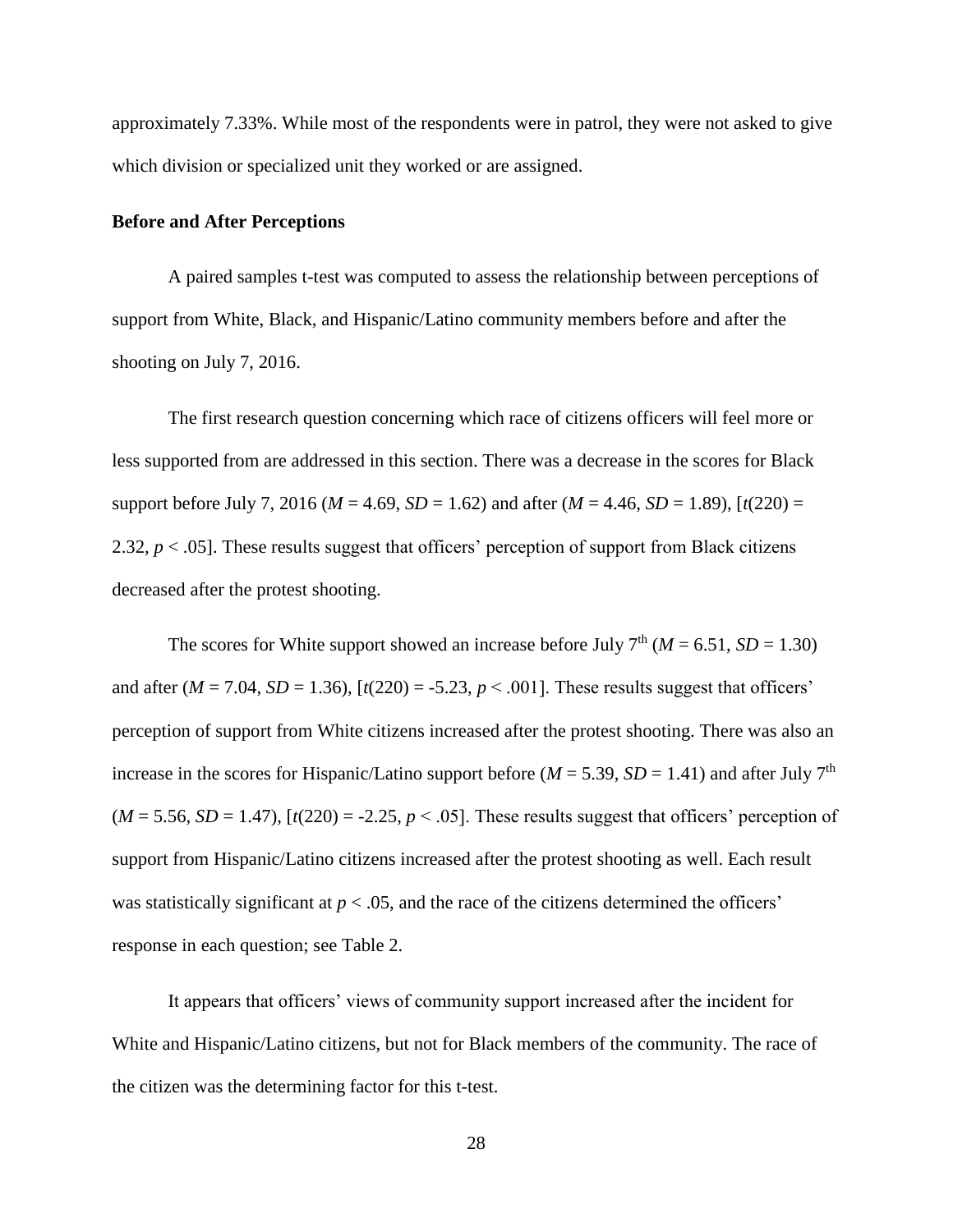## Table 2

|                                                                   |         |           |            |          | 95% Confidence  |            |     |        |
|-------------------------------------------------------------------|---------|-----------|------------|----------|-----------------|------------|-----|--------|
|                                                                   |         |           |            |          | Interval of the |            |     |        |
|                                                                   | Mean    | Std.      | Std. Error |          | Difference      |            |     | Sig. 2 |
|                                                                   | Diff    | Deviation | Mean       | Lower    | Upper           | t          | df  | tailed |
| Pair 1 Black support                                              | .2262   | 1.4502    | .0976      | .0340    | .4185           | 2.319*     | 220 | .021   |
| before & after                                                    |         |           |            |          |                 |            |     |        |
| Pair 2 White support                                              | $-5249$ | 1.1621    | .0782      | $-.6789$ | $-.3708$        | $-6.714**$ | 220 | .000   |
| before $\&$ after                                                 |         |           |            |          |                 |            |     |        |
| Pair 3 Hispanic support -.1765                                    |         | 1.1641    | .0783      | $-.3308$ | $-.0221$        | $-2.254*$  | 220 | .025   |
| before & after                                                    |         |           |            |          |                 |            |     |        |
| $N_{\alpha}$ $\leftrightarrow$ $\sim$ 05 $\ast$ $\ast$ $\sim$ 001 |         |           |            |          |                 |            |     |        |

#### *Officers' Views of Citizens' Support*

Note: \**p* < .05, \*\**p* < .001.

To understand how an officer's race and gender could be a factor in how community support is perceived in the second research question, descriptive statistics were run to gather data for these two variables. Table 3 depicts the breakdown of gender and race, the means, standard deviations, and minimum and maximum responses given for each group. The only two groups of officers who perceived increased support from Black citizens after the shooting were Hispanic/Latino and Other males. Black male and female officers' views of support from Black citizens decreased. Hispanic/Latino males and females both perceived increased support from the Hispanic/Latino citizens after the shooting. The only citizens that had an increase in perceived support from all races of officers were White citizens. The results also show that Black female  $(M = 7.39)$  and male  $(M = 7.49)$  officers had the highest mean compared to any other race of officers in regard to their perception of support from White citizens after the shooting.

Table 3

|  | Views of Support by Race and Gender of Officers |  |  |
|--|-------------------------------------------------|--|--|
|  |                                                 |  |  |

|                |  | Minimum Maximum   |      | Std.      |
|----------------|--|-------------------|------|-----------|
| Gender<br>race |  | Response Response | Mean | Deviation |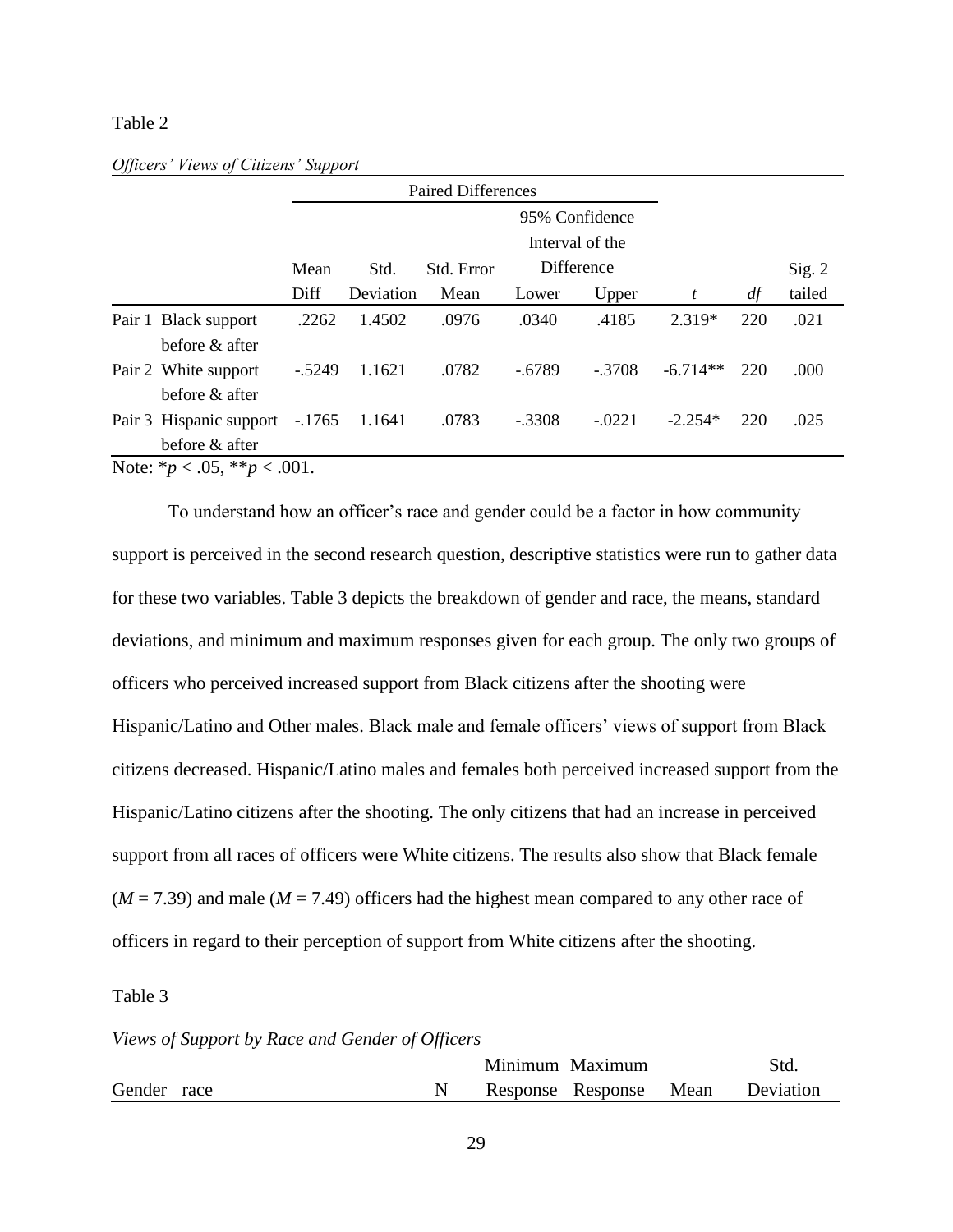| Female |       | White Black support before | 13 | 4.0 | 7.0 | 5.538 | .9674  |
|--------|-------|----------------------------|----|-----|-----|-------|--------|
|        |       | White support before       | 13 | 5.0 | 8.0 | 6.462 | 1.1266 |
|        |       | Hispanic support           | 13 | 2.0 | 7.0 | 5.538 | 1.4500 |
|        |       | before                     |    |     |     |       |        |
|        |       | Black support after        | 13 | 2.0 | 7.0 | 4.923 | 1.6564 |
|        |       | White support after        | 13 | 4.0 | 9.0 | 6.846 | 1.4632 |
|        |       | Hispanic support<br>after  | 13 | 2.0 | 8.0 | 5.385 | 1.6093 |
|        |       | Valid N (listwise)         | 13 |     |     |       |        |
|        |       | Black Black support before | 23 | 1.0 | 8.0 | 5.130 | 1.7137 |
|        |       | White support before       | 23 | 4.0 | 9.0 | 6.783 | 1.3803 |
|        |       | Hispanic support<br>before | 23 | 1.0 | 8.0 | 4.913 | 1.7033 |
|        |       | Black support after        | 23 | 1.0 | 8.0 | 4.826 | 2.2493 |
|        |       | White support after        | 23 | 4.0 | 9.0 | 7.391 | 1.4378 |
| Hisp.  |       | Hispanic support<br>after  | 23 | 1.0 | 8.0 | 4.826 | 1.8003 |
|        |       | Valid N (listwise)         | 23 |     |     |       |        |
|        |       | Black support before       | 12 | 1.0 | 6.0 | 4.083 | 1.6765 |
|        |       | White support before       | 12 | 4.0 | 7.0 | 6.083 | .9003  |
|        |       | Hispanic support           | 12 | 1.0 | 7.0 | 5.000 | 1.6514 |
|        |       | before                     |    |     |     |       |        |
|        |       | Black support after        | 12 | 1.0 | 6.0 | 3.500 | 1.7838 |
|        |       | White support after        | 12 | 2.0 | 9.0 | 6.333 | 1.7233 |
|        |       | Hispanic support           | 12 | 2.0 | 9.0 | 5.333 | 1.6697 |
|        |       | after                      |    |     |     |       |        |
|        |       | Valid N (listwise)         | 12 |     |     |       |        |
|        | Other | Black support before       | 6  | 1.0 | 7.0 | 3.667 | 2.4221 |
|        |       | White support before       | 6  | 1.0 | 8.0 | 5.167 | 2.4014 |
|        |       | Hispanic support<br>before | 6  | 1.0 | 7.0 | 4.500 | 1.9748 |
|        |       | Black support after        | 6  | 1.0 | 4.0 | 2.000 | 1.2649 |
|        |       | White support after        | 6  | 4.0 | 9.0 | 6.333 | 1.7512 |
|        |       | Hispanic support<br>after  | 6  | 2.0 | 5.0 | 4.333 | 1.2111 |
|        |       | Valid N (listwise)         | 6  |     |     |       |        |
| Male   |       | White Black support before | 76 | 1.0 | 8.0 | 4.632 | 1.6153 |
|        |       | White support before       | 76 | 4.0 | 9.0 | 6.408 | 1.1452 |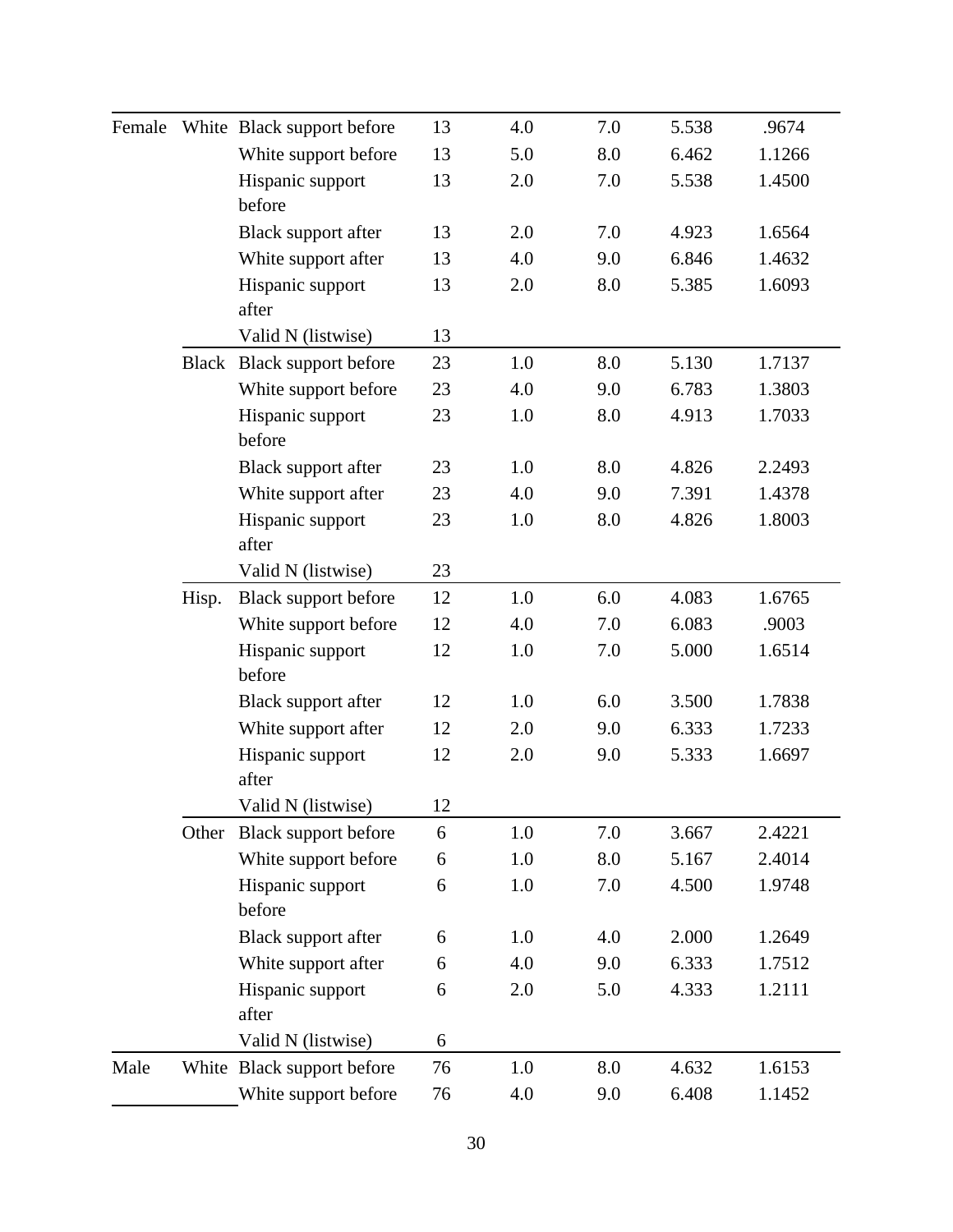|       | Hispanic support<br>before | 76 | 2.0 | 9.0 | 5.553 | 1.1820 |
|-------|----------------------------|----|-----|-----|-------|--------|
|       | Black support after        | 76 | 1.0 | 8.0 | 4.342 | 1.7855 |
|       | White support after        | 76 | 3.0 | 9.0 | 6.961 | 1.1938 |
|       | Hispanic support<br>after  | 76 | 2.0 | 9.0 | 5.671 | 1.2795 |
|       | Valid N (listwise)         | 76 |     |     |       |        |
|       | Black Black support before | 37 | 2.0 | 8.0 | 4.946 | 1.5082 |
|       | White support before       | 37 | 4.0 | 9.0 | 6.919 | 1.2556 |
|       | Hispanic support           | 37 | 1.0 | 8.0 | 5.189 | 1.4877 |
|       | before                     |    |     |     |       |        |
|       | Black support after        | 37 | 2.0 | 8.0 | 4.838 | 1.6585 |
|       | White support after        | 37 | 4.0 | 9.0 | 7.486 | 1.2388 |
|       | Hispanic support           | 37 | 1.0 | 8.0 | 5.595 | 1.4617 |
|       | after                      |    |     |     |       |        |
|       | Valid N (listwise)         | 37 |     |     |       |        |
| Hisp. | Black support before       | 40 | 1.0 | 7.0 | 4.475 | 1.6484 |
|       | White support before       | 40 | 3.0 | 9.0 | 6.525 | 1.3202 |
|       | Hispanic support<br>before | 40 | 2.0 | 8.0 | 5.600 | 1.2770 |
|       | Black support after        | 40 | 1.0 | 9.0 | 4.550 | 1.7534 |
|       | White support after        | 40 | 3.0 | 9.0 | 7.000 | 1.3960 |
|       | Hispanic support           | 40 | 2.0 | 9.0 | 5.950 | 1.3388 |
|       | after                      |    |     |     |       |        |
|       | Valid N (listwise)         | 40 |     |     |       |        |
| Other | Black support before       | 14 | 1.0 | 6.0 | 4.357 | 1.4469 |
|       | White support before       | 14 | 3.0 | 9.0 | 6.500 | 1.6053 |
|       | Hispanic support           | 14 | 3.0 | 9.0 | 5.714 | 1.5407 |
|       | before                     |    |     |     |       |        |
|       | Black support after        | 14 | 1.0 | 8.0 | 4.714 | 2.4629 |
|       | White support after        | 14 | 4.0 | 9.0 | 6.857 | 1.4601 |
|       | Hispanic support<br>after  | 14 | 3.0 | 9.0 | 5.857 | 1.5619 |
|       | Valid N (listwise)         | 14 |     |     |       |        |

Table 3 continued.

A one-way ANOVA was conducted to test officers' feeling of unfair treatment to understand why officers' regard for support from Black citizens was the lowest compared to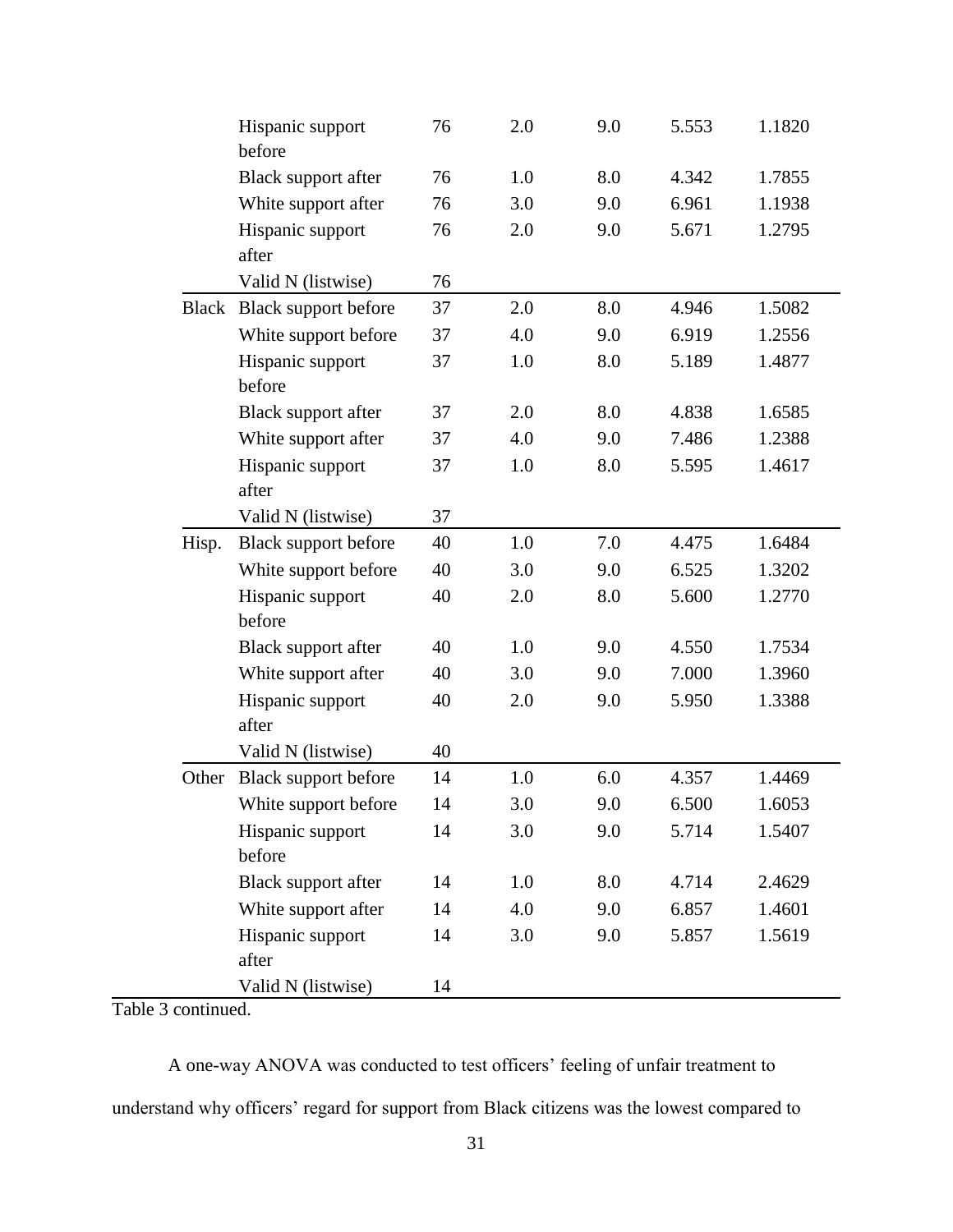other races, and if an officer's race affects his or her viewpoints from the second research question. Officer race had a significant effect between two groups on views of unfair treatment by Blacks at the  $p < .05$  level for conditions  $[F(3, 217) = 4.02, p = .008]$ ; see Table 4. The Tukey HSD post hoc test revealed a significant effect between Black officers (*M* = 4.08, *SD* = 1.74) and Other officers ( $M = 5.65$ ,  $SD = 2.56$ ). The only significance revealed by this test was between Black and Other officers showing Black officers felt less unfair treatment compared to the Other officers.

# Table 4

|                       | Sum of  |     |             |          |      |
|-----------------------|---------|-----|-------------|----------|------|
|                       | Squares | df  | Mean Square | F        | Sig. |
| <b>Between Groups</b> | 47.048  | 3   | 15.683      | $4.017*$ | .008 |
| Within Groups         | 847.241 | 217 | 3.904       |          |      |
| Total                 | 894.290 | 220 |             |          |      |
| Note: $* p < .05$ .   |         |     |             |          |      |

|  | <b>Officers Unfairly Treated by Black Citizens</b> |  |
|--|----------------------------------------------------|--|
|  |                                                    |  |

After conducting one way ANOVA tests to compare the effect of officers' race regarding unfair treatment by Whites and Hispanics, there was not a significant effect for White citizens on officer perceptions at  $p < .05$  for conditions  $[F(3, 217) = 0.79, p = .50]$ . Nor was there significance regarding Hispanics on perceptions  $[F(3, 217) = 1.40, p = .24]$ . There was not significance overall, only between Black and Other officers as the results from this test have shown.

## **BLM Agreement**

DPD officers were asked about their agreement with BLM considering the protest was for BLM in Dallas. An independent t-test was conducted to determine if there was a difference between two independent variables, male and female, and their agreement with BLM as the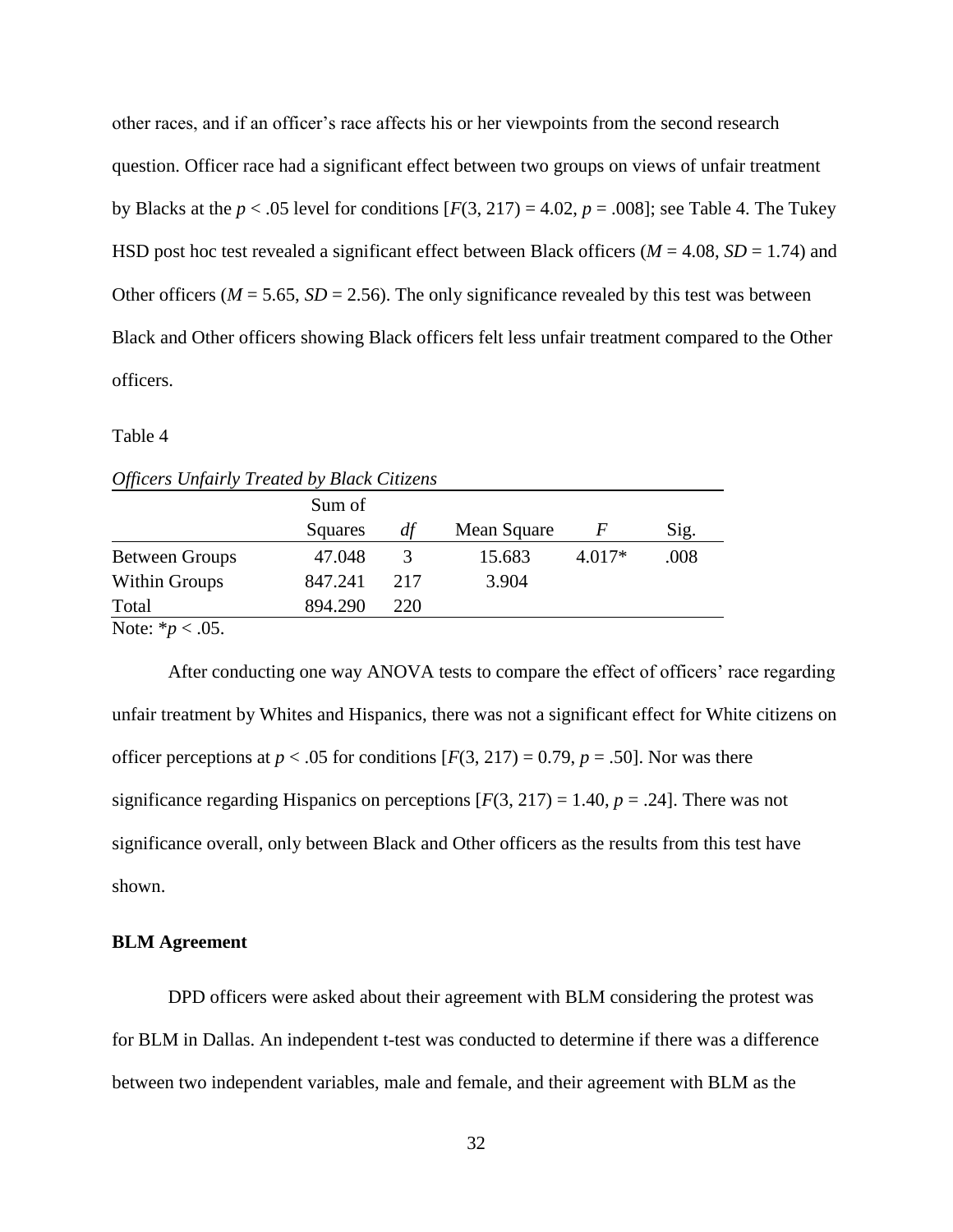dependent variable in this case. This test was conducted to address the third research question regarding how gender affects officers' views about BLM. While the agreement from officers was low in general, on average, females' agreement (*M* = 3.65, *SD* = 2.26) was higher than males' agreement with BLM ( $M = 2.90$ ,  $SD = 2.20$ ), a significant difference,  $t(219) = 2.16$ ,  $p < .05$ ; see Table 5.

#### Table 5

| Officers' Agreement with BLM by Gender      |                                           |      |                     |    |            |      |                                     |                 |       |
|---------------------------------------------|-------------------------------------------|------|---------------------|----|------------|------|-------------------------------------|-----------------|-------|
|                                             | Levene's Test                             |      |                     |    |            |      |                                     |                 |       |
|                                             | for Equality of                           |      |                     |    |            |      |                                     |                 |       |
|                                             | t-test for Equality of Means<br>Variances |      |                     |    |            |      |                                     |                 |       |
|                                             |                                           |      |                     |    |            |      |                                     | 95% Confidence  |       |
|                                             |                                           |      |                     |    |            |      |                                     | Interval of the |       |
|                                             |                                           |      |                     |    | $Sig. (2-$ | Mean | Std. Error                          | Difference      |       |
|                                             | $\,F$                                     | Sig. | t                   | df |            |      | tailed) Difference Difference Lower |                 | Upper |
| Gender                                      | .005                                      |      | $.943$ $2.164*$ 219 |    | .032       | .750 | .347                                | .067            | 1.433 |
| <b>Agreement BLM</b><br>Note: $* p < .05$ . |                                           |      |                     |    |            |      |                                     |                 |       |
|                                             |                                           |      |                     |    |            |      |                                     |                 |       |

A one way ANOVA was conducted to test officers' agreement with BLM to address the third research question. An officer's race had a significant effect on his or her level of agreement with BLM at the  $p < .05$  level for the four conditions  $[F(2, 217) = 36.03, p = .001]$ . Post hoc comparisons using the Tukey HSD test indicated that the mean score for Black officers ( $M =$ 5.08,  $SD = 2.32$ ) was significantly higher than for White officers ( $M = 1.93$ ,  $SD = 1.44$ ), Hispanic/Latino officers ( $M = 2.94$ ,  $SD = 1.85$ ), and from Other officers ( $M = 2.55$ ,  $SD = 1.76$ ). White DPD officers were significantly lower in agreement with BLM compared to Hispanic/Latino DPD officers.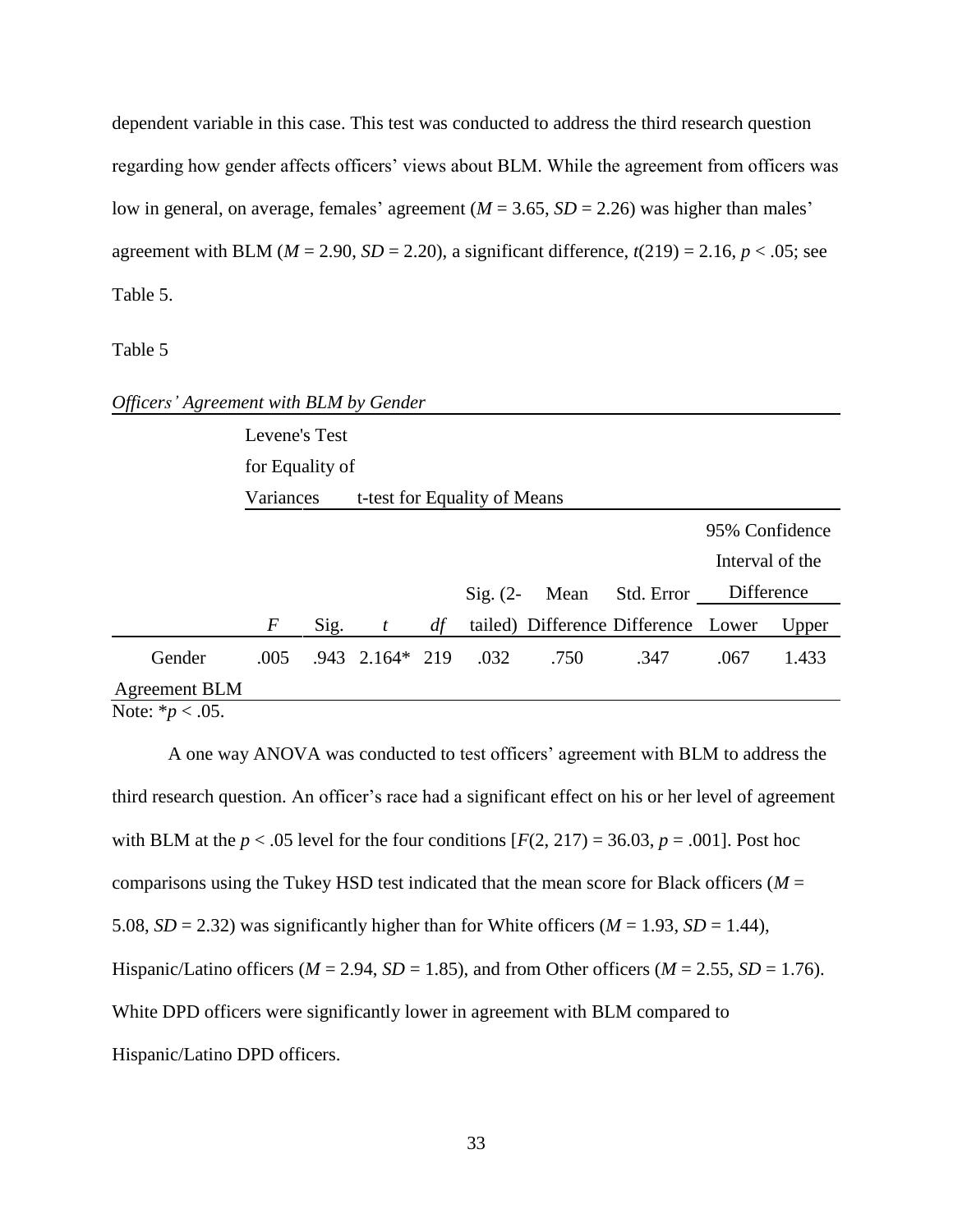To determine the association between officer race and their agreement with BLM a chisquare test was conducted  $(\chi^2(24) = 94.922, p < .001)$ ; see Figure 1). This result shows a sizeable association between White officers and disagreement with BLM ( $\varphi = .655$ ,  $p < .001$ ). It is important to note that Hispanics/Latinos' (36.50%) and Others' (45%) highest category was also scored at 1 (do not agree) similar to White officers.

Figure 1





Taking the gender of DPD officers into account, chi-square tests were conducted to further understand perceptions regarding agreement with BLM. Females who were neutral and those who did not agree had the same amount of responses which was 27.8%. However, the 74 males who did not agree made up made up 44.3% of the male population. While not significant, this shows an interesting pattern with male officer disagreement with BLM ( $\chi^2(8) = 9.505$ ,  $p =$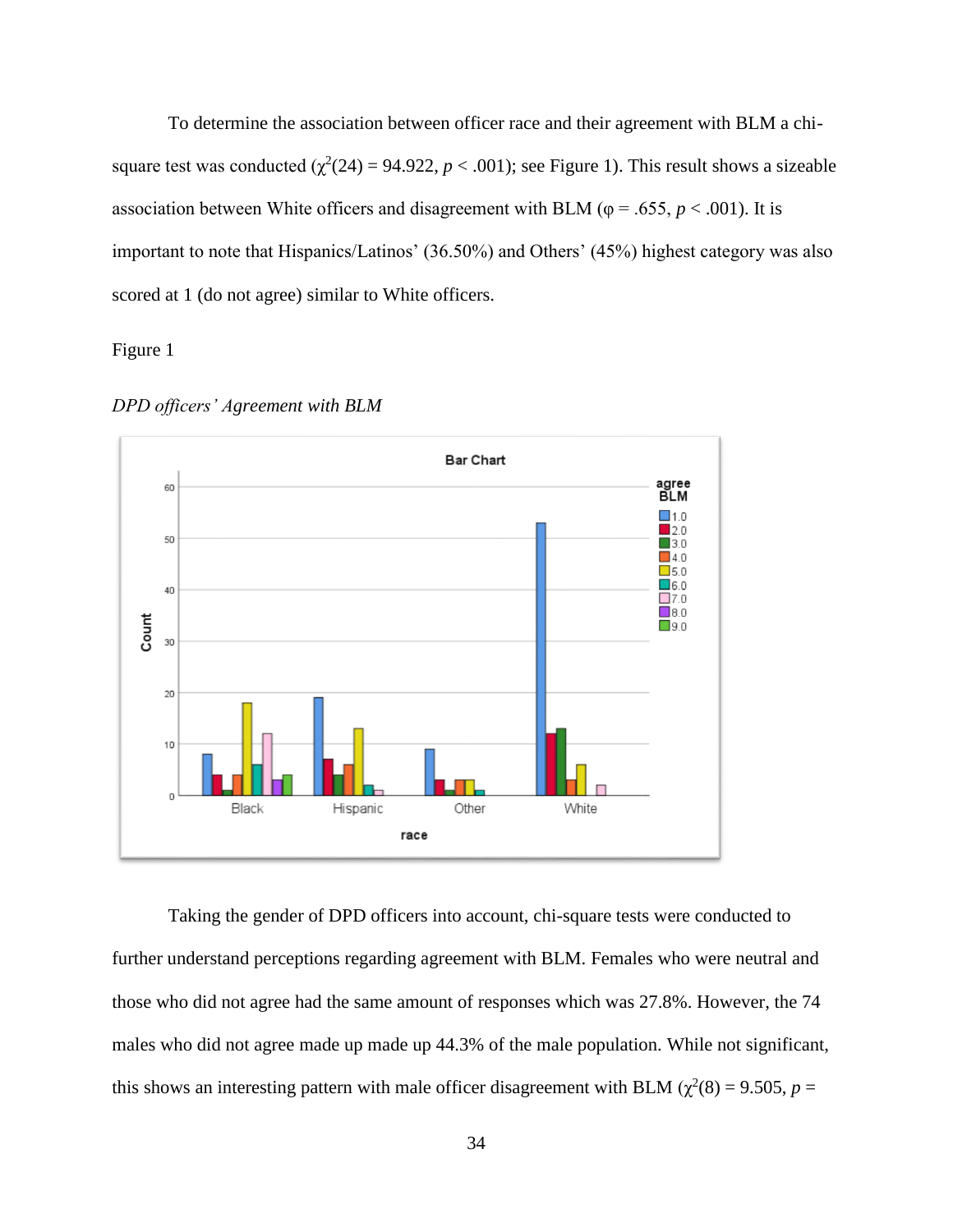.301). Females were outnumbered in the lowest category by males by 59 which is approximately 20.27%. DPD male results show the majority of them do not agree with the tenets of BLM. The second highest score was 5 (neutral) for males accounting for only 15%.

## **Blue Lives Matter Agreement**

Officers' agreement with Blue Lives Matter may shape their views of public support and race relations. If DPD officers tend to disagree with BLM, they will probably have positive views of Blue Lives Matter according to the hypothesis for research question 3. To analyze if officers' race had an effect on agreement with Blue Lives Matter, a chi-square test was conducted that showed most White officers fully agreed with Blue Lives Matter ( $\chi^2(24)$  = 44.298, *p* < .05); see Figure 2.

Figure 2

*DPD Officers' Agreement with Blue Lives Matter*

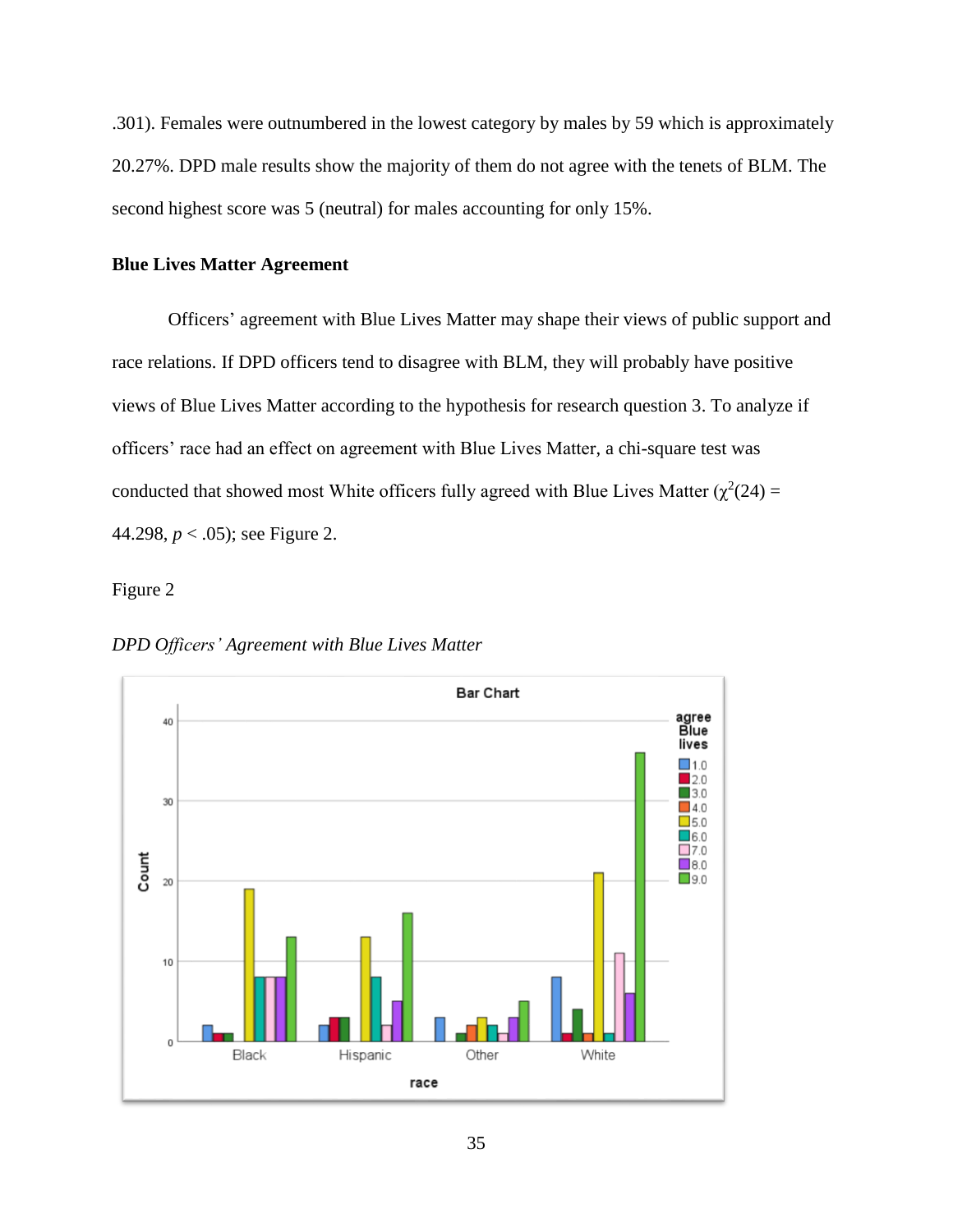# **Race Relations**

To understand how gender affect officers' views of race relations always being a problem or eventually working out in the US between Blacks and Whites, an independent t-test was used to analyze. The assumption from the third research question is that female officers will have a more positive outlook compared to men. The results show females believed race relations will always be a problem the US between Blacks and Whites ( $M = 0.20$ ,  $SD = 0.41$ ) compared to males ( $M = 0.35$ ,  $SD = 0.48$ ), a significant difference,  $M = -0.15$ , 95% CI [ $-0.28$ ,  $-0.01$ ],  $t(219) =$  $-1.99$ ,  $p < 0.05$ ,  $d = 0.34$ ; see Table 6. The null hypothesis can be rejected in this regard.

Table 6

| Officer Gender Response on White and Black Relations in US |               |      |          |     |                                                   |         |            |                 |         |
|------------------------------------------------------------|---------------|------|----------|-----|---------------------------------------------------|---------|------------|-----------------|---------|
|                                                            | Levene's Test |      |          |     |                                                   |         |            |                 |         |
|                                                            | for Equality  |      |          |     |                                                   |         |            |                 |         |
|                                                            |               |      |          |     | of Variances t-test for Equality of Means         |         |            |                 |         |
|                                                            |               |      |          |     |                                                   |         |            | 95%             |         |
|                                                            |               |      |          |     |                                                   |         |            | Confidence      |         |
|                                                            |               |      |          |     |                                                   |         |            | Interval of the |         |
|                                                            |               |      |          |     |                                                   | Mean    | Std. Error | Difference      |         |
|                                                            | F             | Sig. |          | df  | Sig. (2-tailed) Difference Difference Lower Upper |         |            |                 |         |
|                                                            |               |      |          |     |                                                   |         |            |                 |         |
| Black &                                                    | 22.49         | .000 | $-1.99*$ | 219 | .048                                              | $-.144$ | .072       | $-.286$         | $-.001$ |
| White                                                      |               |      |          |     |                                                   |         |            |                 |         |
| relations US                                               |               |      |          |     |                                                   |         |            |                 |         |
| Note: $* p < .05$                                          |               |      |          |     |                                                   |         |            |                 |         |

*Officer Gender Response on White and Black Relations in US*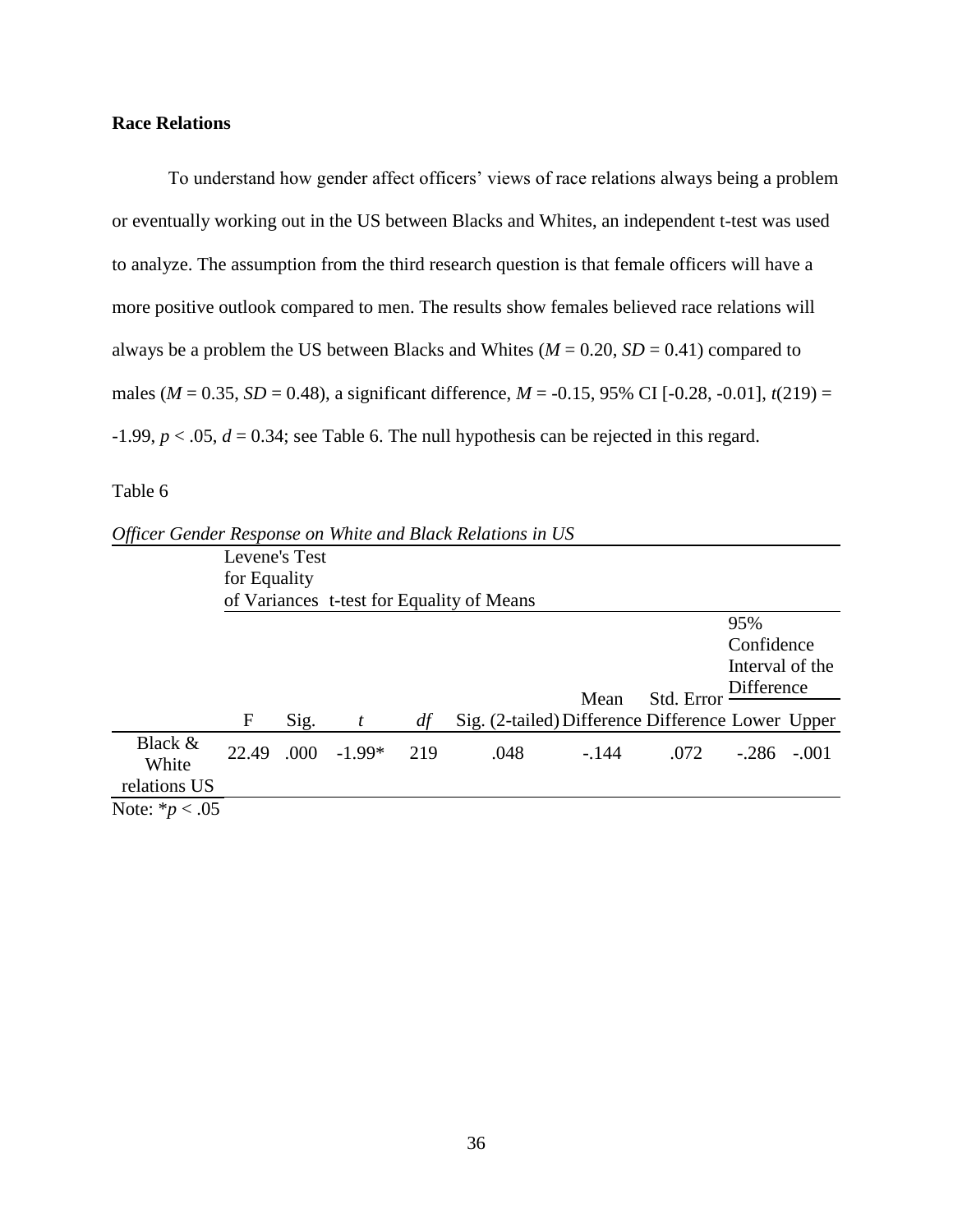#### **Chapter 5: Discussion**

## **Findings**

The main purpose of this study was to examine DPD officers' perceptions about support from the citizens of Dallas and if that support changed before and after the protest shooting July 7, 2016. Results from the survey showed DPD officers' views of support from White, Black, and Hispanic/Latino citizens all changed significantly. This section details how perceptions of support were altered in a positive or negative manner, how officers view unfair treatment from Black citizens, officers' agreement with the tenets of BLM and Blue Lives Matter, and perceptions of US race relations between Whites and Blacks. The responses to the open-ended questions are used throughout to gain a better understanding of why DPD officers responded in such manners and will serve as an inside look into how officers' opinions are formed.

The changes in perceptions toward Black citizens' support of officers significantly lowered by all officers except Hispanic/Latino and Other males after the shooting. The view of support from Black citizens was the only variable that reduced after the shooting compared officers' views of support from White or Hispanic citizens. Support from Blacks increased only for Hispanic/Latino and Other male officers; for every other race including Black officers it significantly decreased. On the other hand, Black female and male officers gave the highest scores for support from White citizens after the shooting compared to all other participants. Meanwhile, White officers gave the lowest scores for support from Black members of the community.

Officers felt the most unfair treatment from Black citizens when compared to Whites or Hispanics/Latinos which is congruent with perceived decreased support from Blacks. The decreased support perceived by officers may be a reason why officers feel unfairly treated by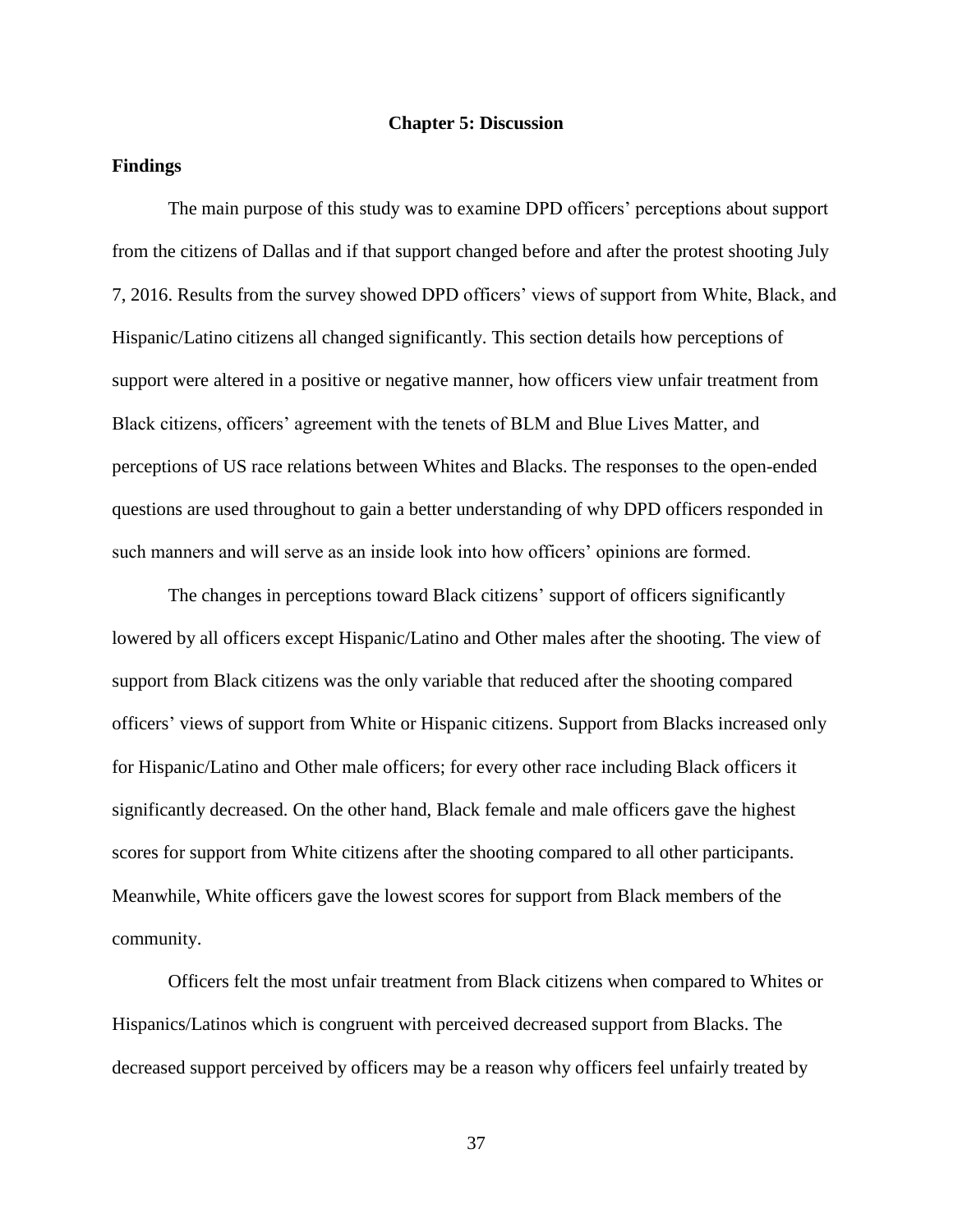them. According to the data, Black police officers felt less mistreatment than Others which was a significant finding. This is important in the area of race relations with the DPD and its citizens because learning where the disconnect lies could assist with understanding how officers actually feel. Black citizens "are more likely than Whites to express dissatisfaction" with policing as "race is one of the most salient predictors of attitudes toward police" (Weitzer  $&$  Tuch, 2004, p. 305). When asked if DPD is an example for other departments when it comes to race relations officers had mixed responses to the open-ended question which touched on why there is tension with police and Blacks and how the diversity of the department helps with community relations.

A White male stated:

 "I think DPD is like every department that is getting plastered all over the TV. The only shootings that anyone really hears about are white on black. I do not even relate the race relations to the department but to the news and the public. I think the department does try to help with race relations but we can do better. The department as a whole is very divided in my opinion when it comes to race."

A Black female responded:

- "DPD is one of the large[st] department[s] and due to that deals with a more diverse society. Because of that DPD has to be more delicate in their interaction as well as educated on when [it] comes to relationships with the public. I feel that overall DPD as a whole sets a good example. We could still work harder to improve. I definitely we are headed in the right direction the more diverse we become."
- A White female responded: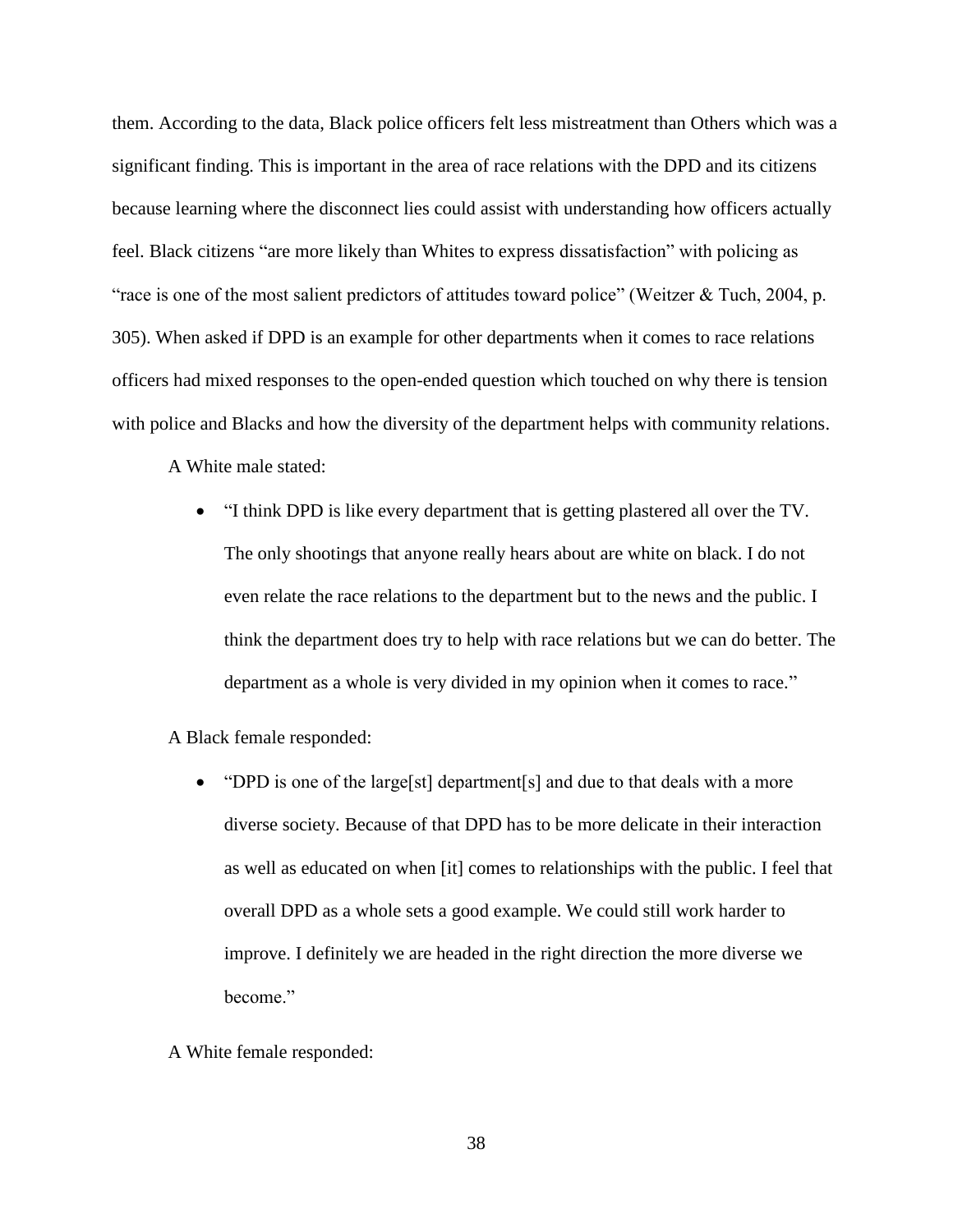"I don't think DPD is setting an example for race relations. Police departments are not responsible for repairing the relationship between races. My belief on why [there] is tension between the police and the black community is because the police are obligated to go into their community and stop crime. The real tension is between black and white people, white people are not obligated to go into the black community and help and the reverse is the same. Since the police are obligated to, that creates tension."

The results regarding US race relations between Whites and Blacks revealed that most DPD officers from this sample felt this would always be a problem. After analyzing the data, it revealed that women significantly viewed this issue as always a problem when compared to men. This shows that in some instances, females are less optimistic compared to males which was not the original hypothesis for this study. These results reveal that regardless of the police subculture gender differences add substantial insights to officers' views and should continue to be studied.

When officers were asked about their agreement with BLM, it was the women who agreed more on average than males, which was a significant finding. After conducting subsequent tests, it was shown that the officers' race had a stronger effect than gender with agreement with BLM. Black officers scored higher in this category than any others even though the average was close to "neutral". However, White officers, especially White males, scored the lowest among all races of officers with an average close to "do not agree." The scores between Black and White officers had the greatest divide on this question. One of the open-ended questions asked how officers feel about the tenets of BLM and why they felt as such. Below are a few of their insights noted in their written opinions. The most reflective answer for this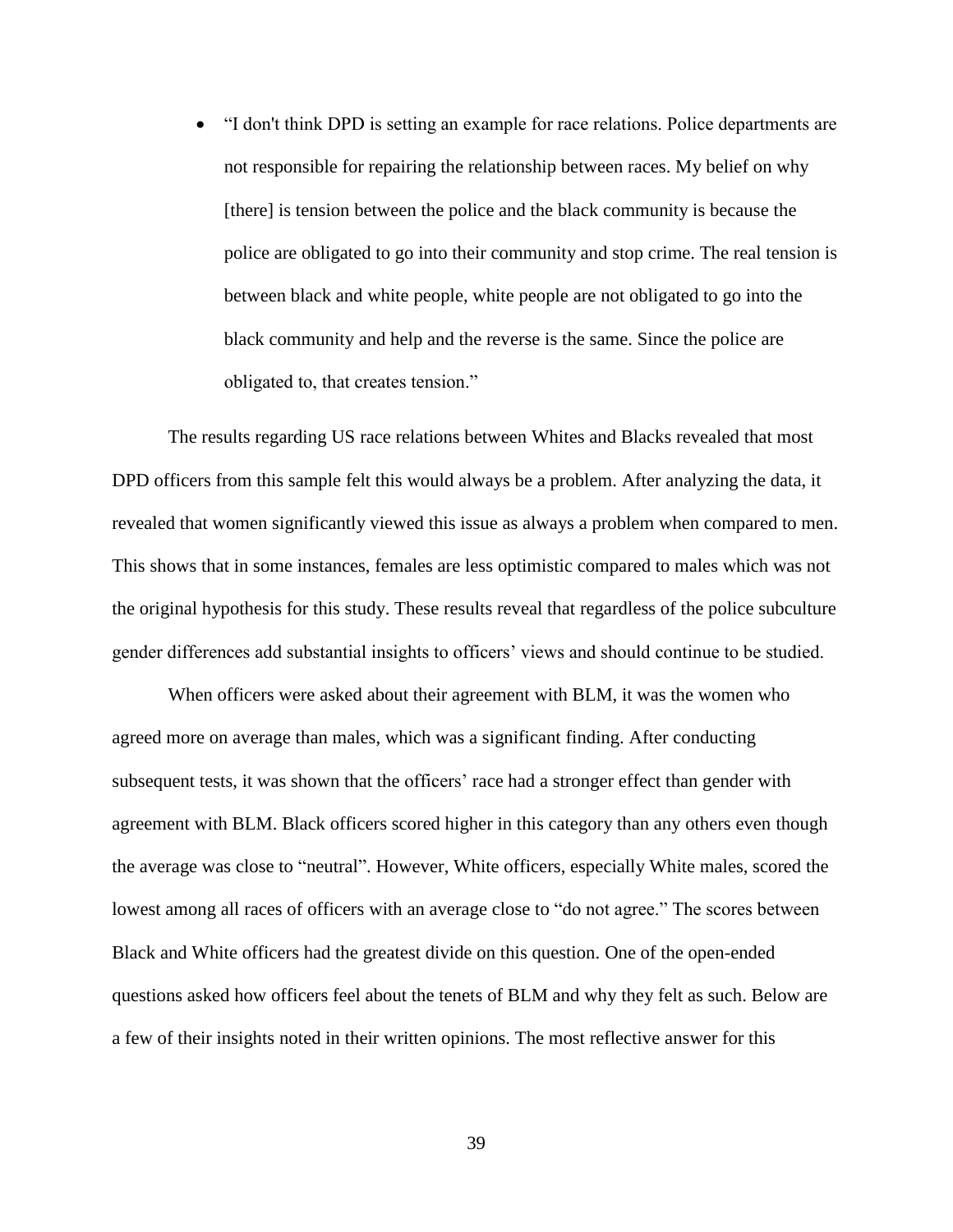question is provided from a White male officer who commented on his encounters with Black citizens and feelings toward BLM.

> "I feel a mix of understanding but also disagreement. The BLM's arguments have merit. This nation has a notorious history of unfair treatment of blacks. While social conditions have improved, there is some distance left to travel toward full equality. The racist rants and outright lies trafficked about the country's first black president are a searing example. Questions about the President's origins, his religion, and his motives should trouble every American, especially when considering the behavior of the current president, who in my view is a mentally unstable crime boss who has trod perilously close to committing acts of treason. Our previous president was a statesman and a class act, while the current president is a crude thug. On these issues and myriad other forms of discrimination, BLM has it right. Reading the history of [lynching], of servitude, of red lining, and discrimination in job advancement is cringe worthy especially the [lynching], which were raucous, brutal acts of violence. I am dismayed even today to read accounts of teachers, college kids, neighbors and countless other ordinary people mistreating others because of their race. On the other hand — and like other officers, I have primarily my personal experiences from which to draw — I encounter disrespect, hostility, and outright resentment in many encounters from [African American] citizens, more often than with whites, Hispanics, or Asians, whether I am dealing with suspects, witnesses, or even complainants. I am, if anything, more scrupulously courteous in such encounters because they are so fraught with racial overtones. Such exchanges are too many to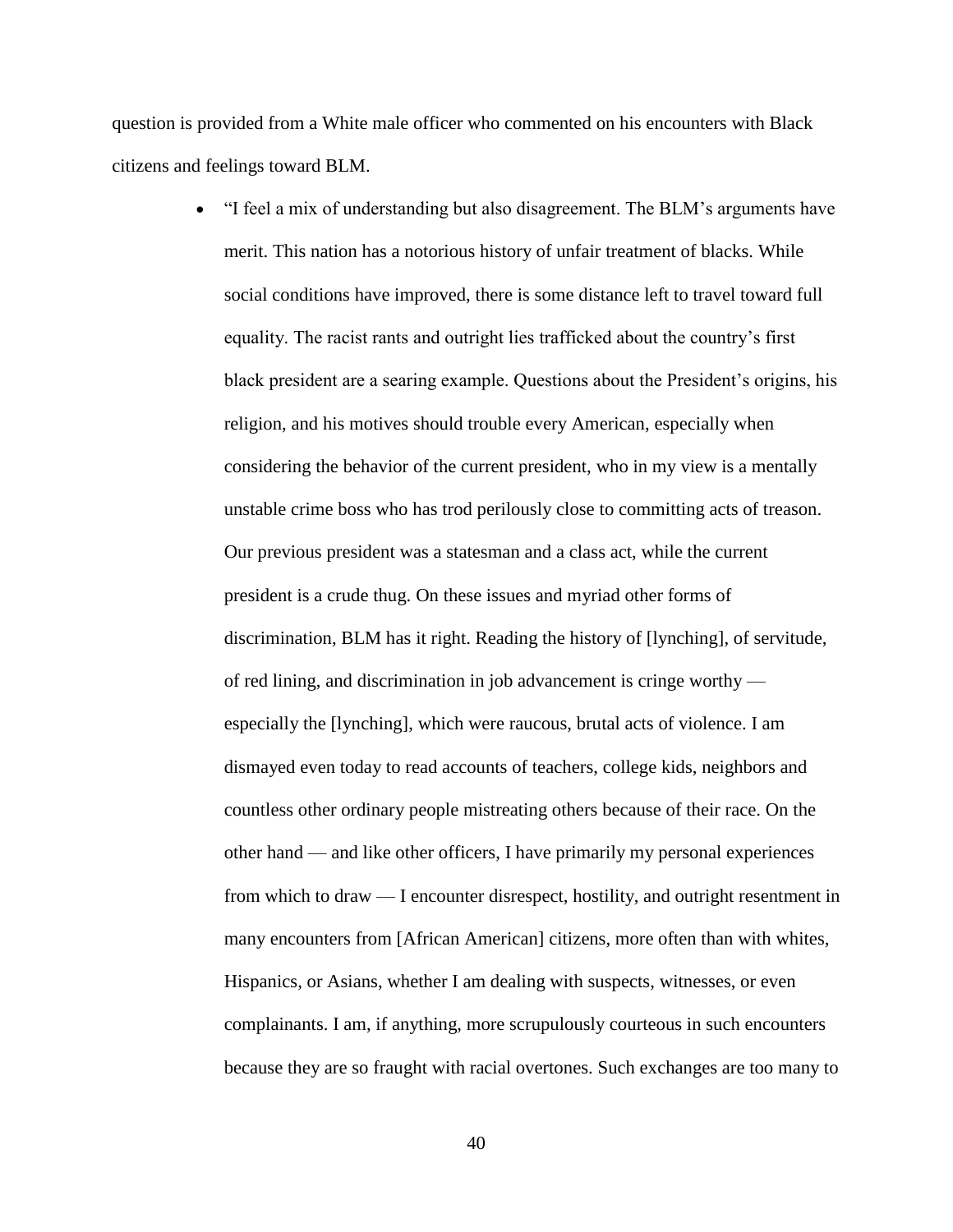count, but they have engendered in me a sense of dread on such calls. Simply trying to do my job, it is not uncommon for me to hear, "You're just doing this (or saying that) because I'm black." I find that most regrettable because I try above all to be scrupulously fair. On multiple occasions I've been called the N word by blacks, spat upon, called a cracker, all for simply showing up and doing my job. In one case a female driver tried to run me down with an SUV after running out on a bill at a restaurant. She accelerated and drove AT me when I tried to wave her down. Had I fired my weapon, I, a white officer, would have been pilloried on national news for shooting an "unarmed" black woman. I was just barely able to jump out of the way in time. Astoundingly, although the incident was captured on body cam and I got her plate, no investigative action was taken. Most striking to me, I have observed from a [distance] that most — though most assuredly not all — incidents in which black citizens are killed in exchanges with police occurred because an individual failed to comply with a lawful command, or because a suspect decided to resist or even to fight an officer. It would save lives if the BLM leaders stressed compliance with lawful commands, but I've never heard that addressed in a significant way. Chris Rock said it. Why not BLM? My parents engendered in me a respect for authority, whether teacher, police officer, or some other figure. That fundamental element of a civilized society is eroding, and it is ever more apparent on the streets."

A Hispanic/Latina female expressed:

 "As a patriotic American I respect people's right to assemble, as it is a right guaranteed to all Americans as laid out in the Constitution. As far as my personal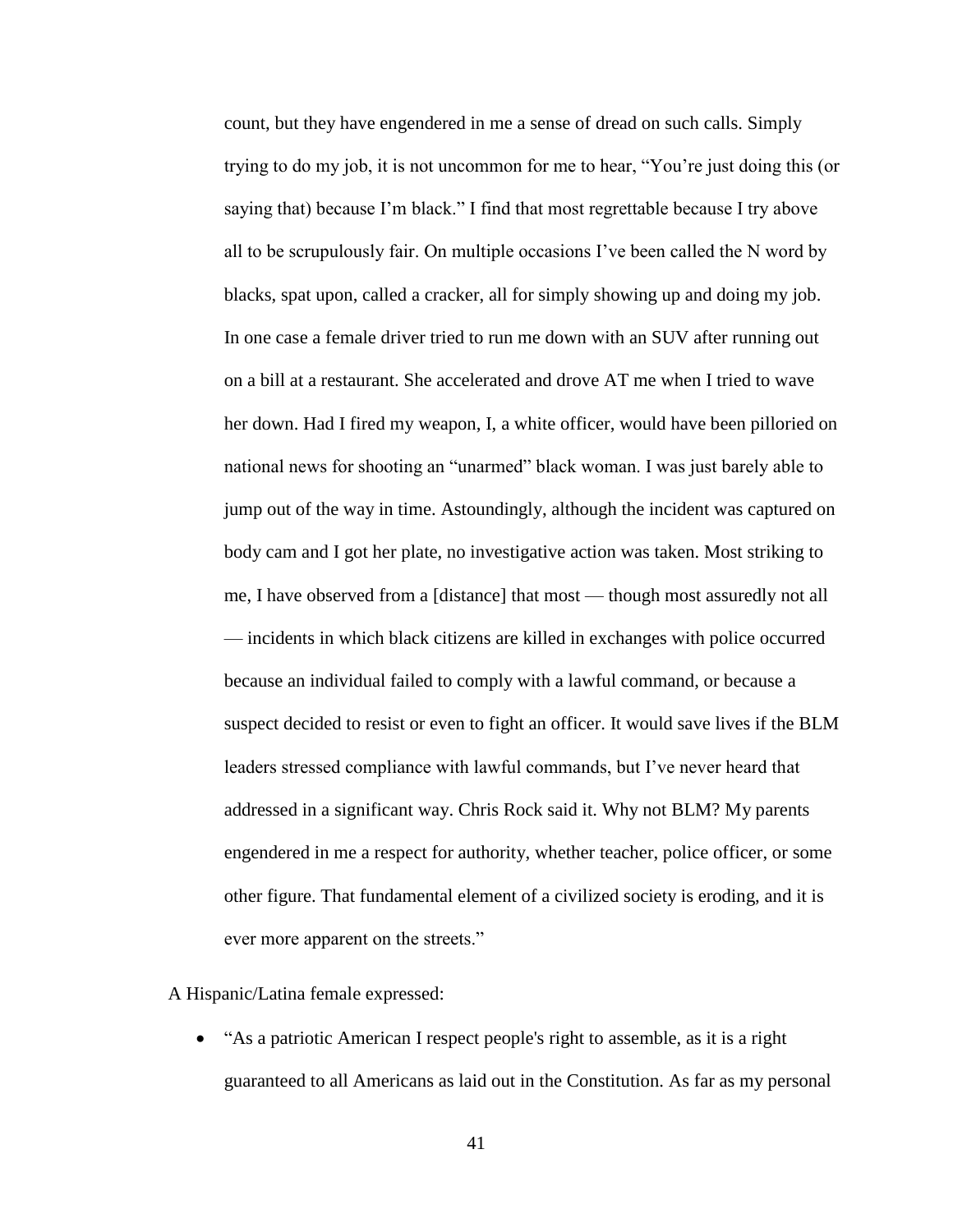feelings towards the tenets of the BLM group, I would have to say that I, like the group themselves, believe restorative justice, diversity, and empathy are paramount to not only the creation of a free republic, but more importantly, serve as a moral check and balance that ensures equality to all citizens. I do, however, see the movement's commitment to alienation from any non-Black American as counterproductive and, quite honestly, a bit juvenile. That is not to say I do not recognize and understand the impetus to circle the wagons and close ranks. But by alienating themselves and specifically the way in which that alienation plays out in the national spotlight, they open themselves up to distrust, suspicion, fear, and even hatred from some non-Black Americans, a tragic inevitability. So while I do believe that the Black Lives Matter movement is well intentioned, the ways in which they demonstrate their commitment to these tenets in many cases runs contradictory and prove incendiary in the end."

DPD officers were also asked if they feel torn between their profession and BLM. Here is a response from a Black female who provided a heartfelt answer:

> "I am most certainly torn as an African American mother with 3 sons. I cannot imagine the pain and anguish of losing your child, especially when there are questions as to whether or not it was really necessary. As a law enforcement officer, I know the dangers of working the streets and the split second decisions that have to be made. I will always choose the side of right based on true facts and a common sense solution. Not one based on the emotions involved when controversial incidents occur."

One White female responded with an insightful take by stating: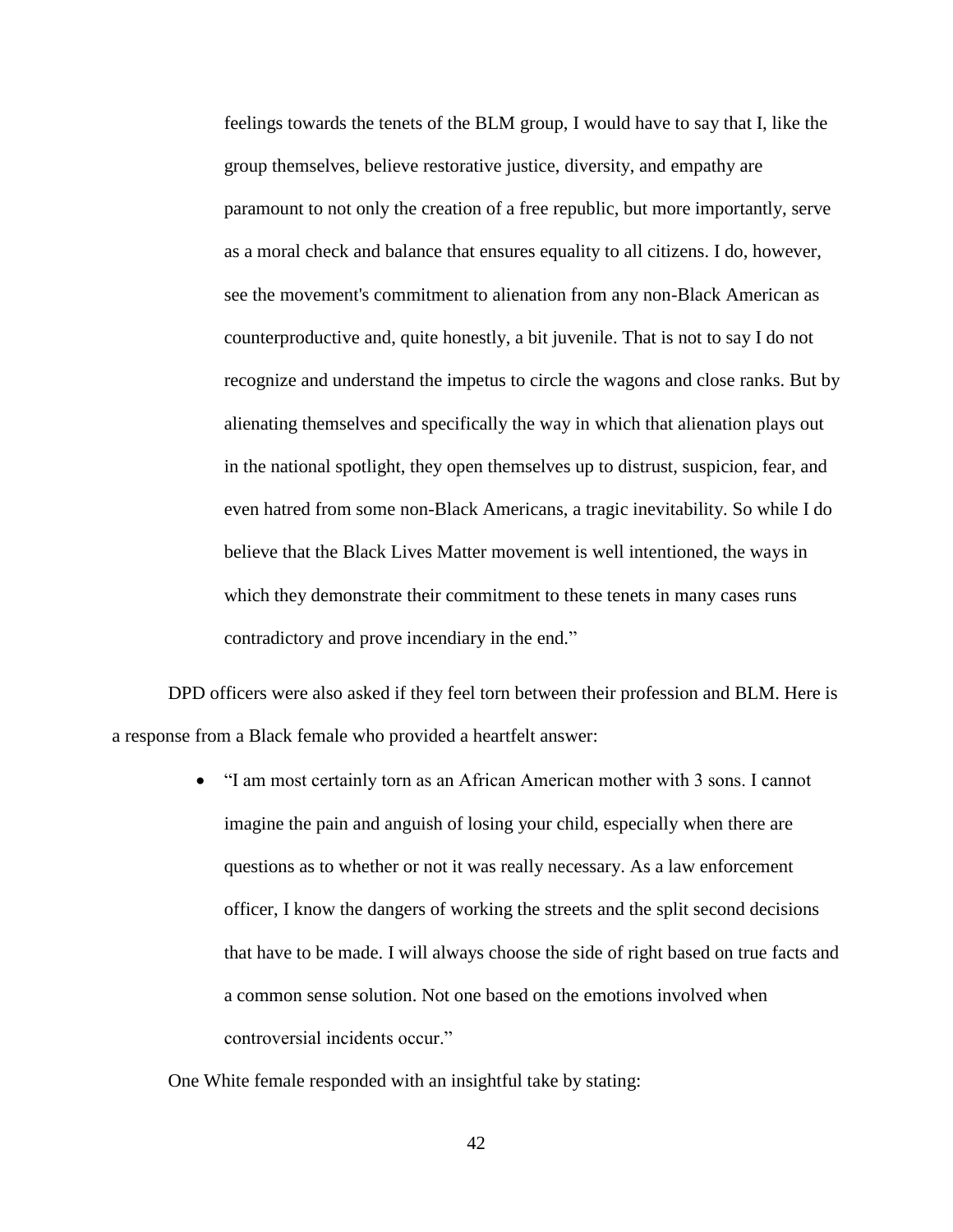"I disagree with zero tolerance saturation type patrols in high crime areas. I believe this type of policing gets the [lowest] hanging fruit or the most stereotypically criminal looking individual, real criminals [don't] stick around long enough to work. This overwhelmingly results in young black male arrests and erodes at the police community relations over time."

The results from how officers agreed with Blue Lives matter also showed significance when analyzed by race. White officers mostly "fully agreed" with the second highest score as "neutral". When comparing agreement with BLM and Blue Lives Matter the results were on opposite ends of the spectrum, especially for White officers. Below are some insights from the open-ended question regarding if officers feel torn between their profession and the tenets of Blue Lives Matter. The majority of the answers were simply "no" which follows with the results and a hypothesis of this study.

A White female stated:

• "There is not been a shooting in a long time where the only reason the person was shot was because they were black. On the other hand there has been multiple instances where people have shot at officers solely because they are wearing a uniform. So as a police officer I tend to agree with blue lives, because their argument is valid. Do not shoot cops simply because we wear a uniform."

A Hispanic/Latino male stated:

• "To me Blue lives matter are just police supporters, so I feel like there's really no reason to pick sides. However, if there was ever an incident where any group poses a threat to innocent people regardless of who they support, it will be dealt with appropriately. I have not heard of an incident where blue lives matter has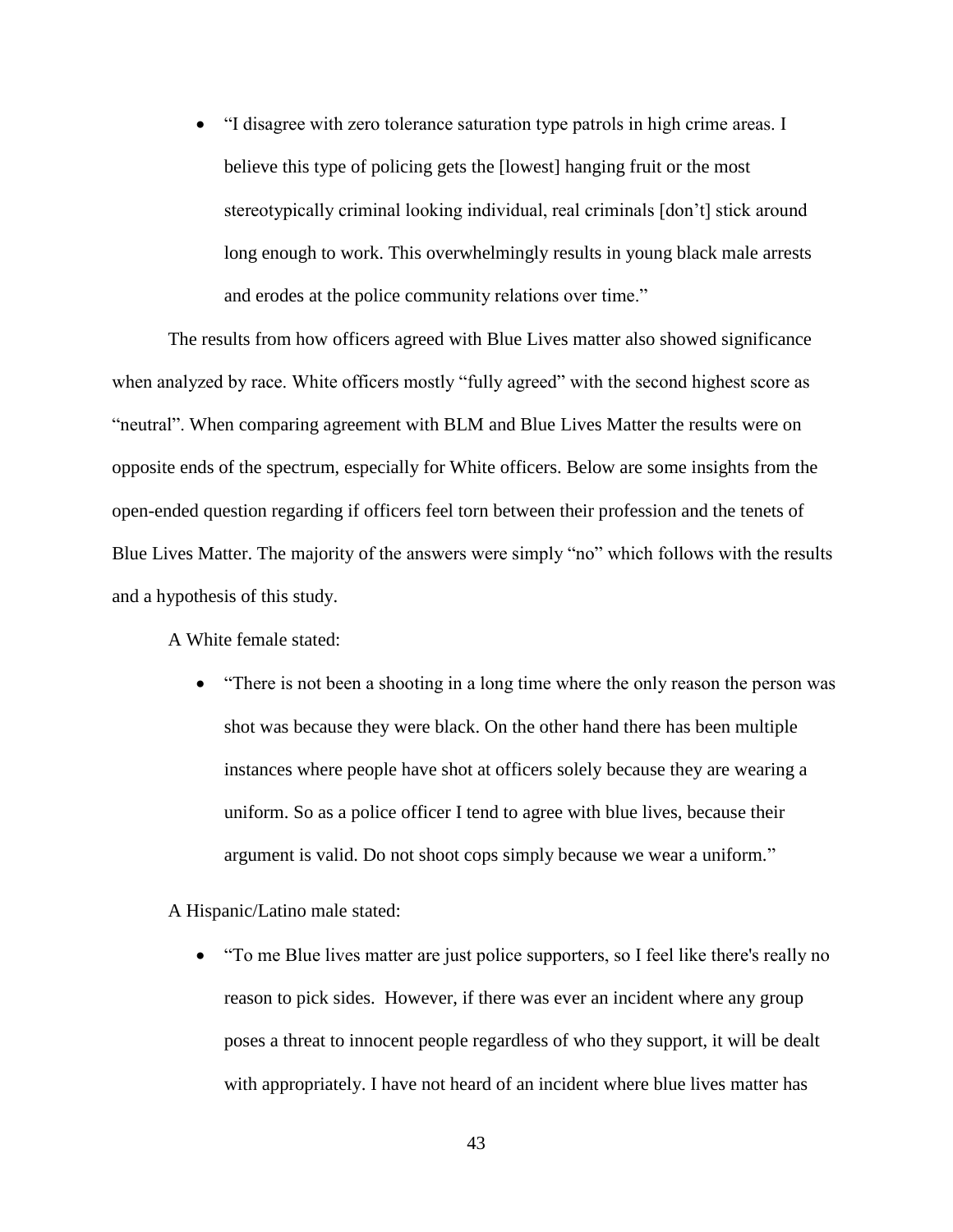endangered innocent people or has caused riots in the streets. But if it came down to a choice, I will always pick my blue family."

A White male shared:

 "To me, [it's] a given that All Lives Matter so putting out Blue Lives Matter to counter BLM, keeps us all at odds. I understand why they feel compelled to counter their rhetoric but it just helps perpetuate problems. Solutions are better."

The responses provided in this study offer a glimpse into the minds of DPD officers and how they reason with their profession as it relates to topics surrounding the protest shooting from July  $7<sup>th</sup>$ . If community policing, or any program, is going to be effective for both officers and citizens, officers must be willing and open to change (Lumb & Breazeale, 2002). Without change, the disconnection with officers and the minority community will continue.

The Dissonance Theory helps explain why there is a disconnection between White officers and Black citizens as their beliefs are not aligned (Johnson, 1968; Garner, 2005). The enhancement of misalignment could stem from the gathering of mostly Black protestors supporting BLM's cause on July  $7<sup>th</sup>$ . The perceived dangers for DPD officers during protests will continue to be a reminder of July  $7<sup>th</sup>$  due to lack of time that has lapsed and because it was a targeted attack against law enforcement officers (Schouten & Brennan, 2016). As mentioned, most studies completed regarding police attitudes and subculture used less diverse groups since most departments were staffed by mostly White males (Britz, 1997). A study about individualism and community policing found that police opinions "vary more widely than the conventional wisdom" led in the past (Paoline, Myers, & Worden, 2000). This literature helps to understand why DPD officers seemingly sided with race and at times gender on various survey questions, but most officers still sided with the thin blue line. The findings of this study are in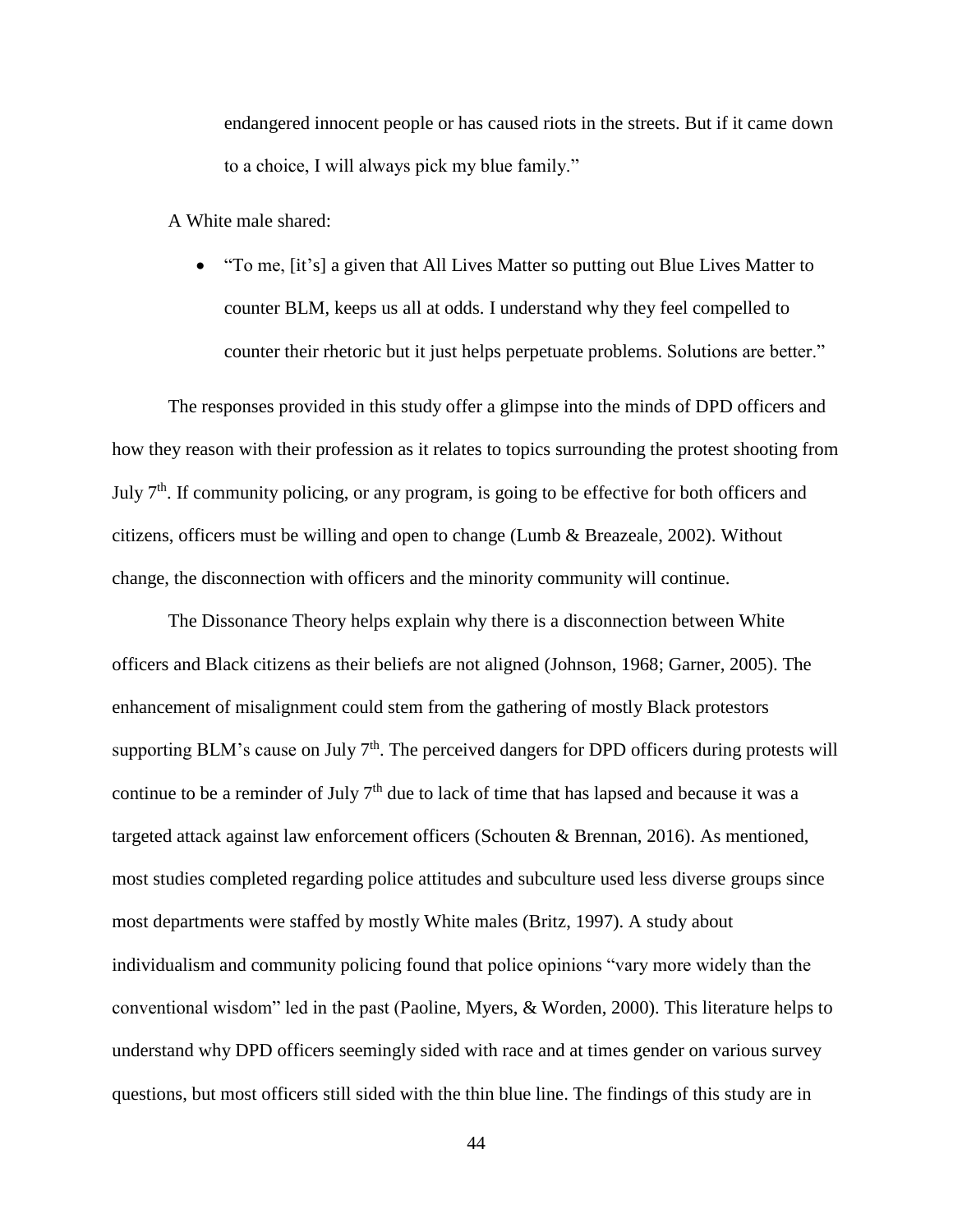line with how law enforcement has responded to past social movements in this nation which was oppositional because officers do not feel supported by protestors. In this case, those who support BLM.

In order to help change the police subculture from preventing officers from seeking resources needed to help with coping from stress or PTSD, there needs to be departmental changes and training available; mandatory in some instances (Malmin, 2012). Another policy implication would be to implement reality-based training for officers who have experienced any serious traumatic event in the commencement of their job duties to help treat or avert adverse symptoms or reactions (Maguen et al., 2009). This type of training could become the standard practice for departments nation-wide, and with it, officers will not only notice improvement, but seek help when needed. The better officers are able to cope with stress, the safer their job is for themselves and citizens.

## **Limitations**

**Sample Type.** The most prevalent limitation was the use of a convenience sample. A request was made to the department to allow for a random sample where each sworn and active police officer would receive a departmental email with the link to the survey. This request for a departmental email was denied three months after the initial request. Due to the amount of time waiting for a response, the convenience sample size could have been larger. However, the sample used was as diverse as the department in terms of race and gender.

**Potential Identity Bias.** The researcher was known to some of the respondents as a friend or co-worker, which may have influenced answers because the researcher is a Black female. However, officers trusted a fellow DPD officer regardless of how well they knew the researcher officer.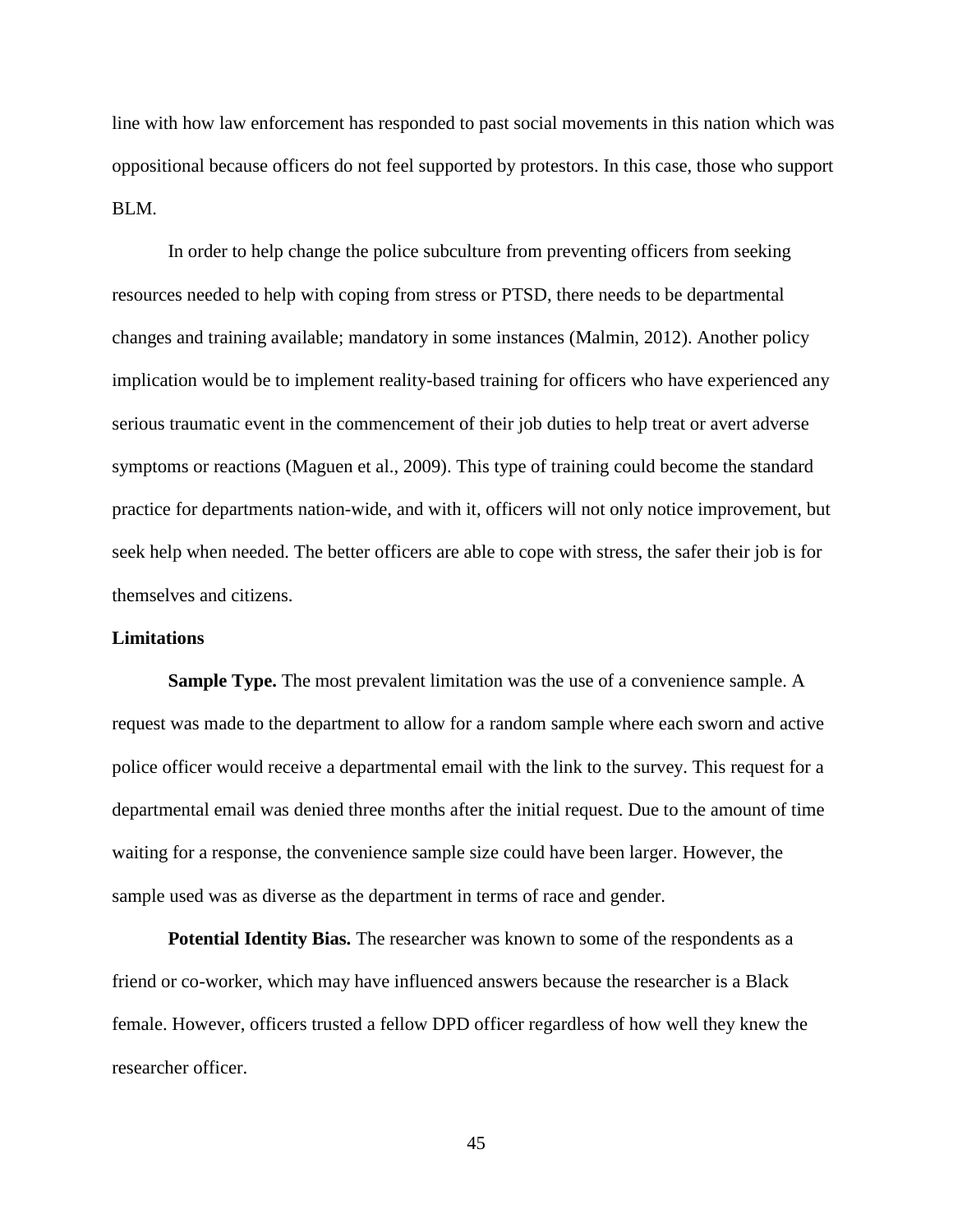**Methodology.** Due to the study partially relying on officers' memories from about two years ago, there may be some perceptions that have been shaped from other external factors after the shooting. There may have been officers that had selective memories of how they felt before and after toward their citizens. When dealing with memories there is a chance for participants to use telescoping, attribution, and exaggeration when recalling events and how it made them feel (Stone, Bachrach, Jobe, Kurtzman, & Cain, 1999). Some officers may have gravitated toward the neutral/middle responses to appear non-controversial, non-adversarial, or politically correct.

**Low Morale.** Ten days following the protest in Dallas, another armed Black male shot and killed three officers in Baton Rouge, LA, (Visser, 2016). Due to the similarity of their targeted deaths, DPD officers had insufficient time to fully grieve (Clifton, Torres, & Hawdon, 2018).. Lowered morale may cause them to have a grim or negative outlook on society at large. Both gunmen were Black males in each shooting which may have contributed to changes in officers' views of Black citizens.

According to the 2016 Annual Report, before July 7, 2016, the last line-of-duty death for the DPD was January 2011. After experiencing a critical incident the night of the shooting, the overall morale was low for the department. Officers lost their friends, co-workers, or supervisors at the end of what was a peaceful protest. A death of an officer from the same department is similar to a death in one's family. Police are saddened by these events, and also feel as if they are targeted. After the protest shooting two other DPD officers were killed in the line of duty. April 24, 2018 two officers responding to a call were shot and critically injured with one officer who died the following day (Villafranca, 2018; Officer Down Memorial, n.d.). July 21, 2018 a DPD motorcycle officer was killed by a drunk driver during a police escort (Gross & Branham, 2018).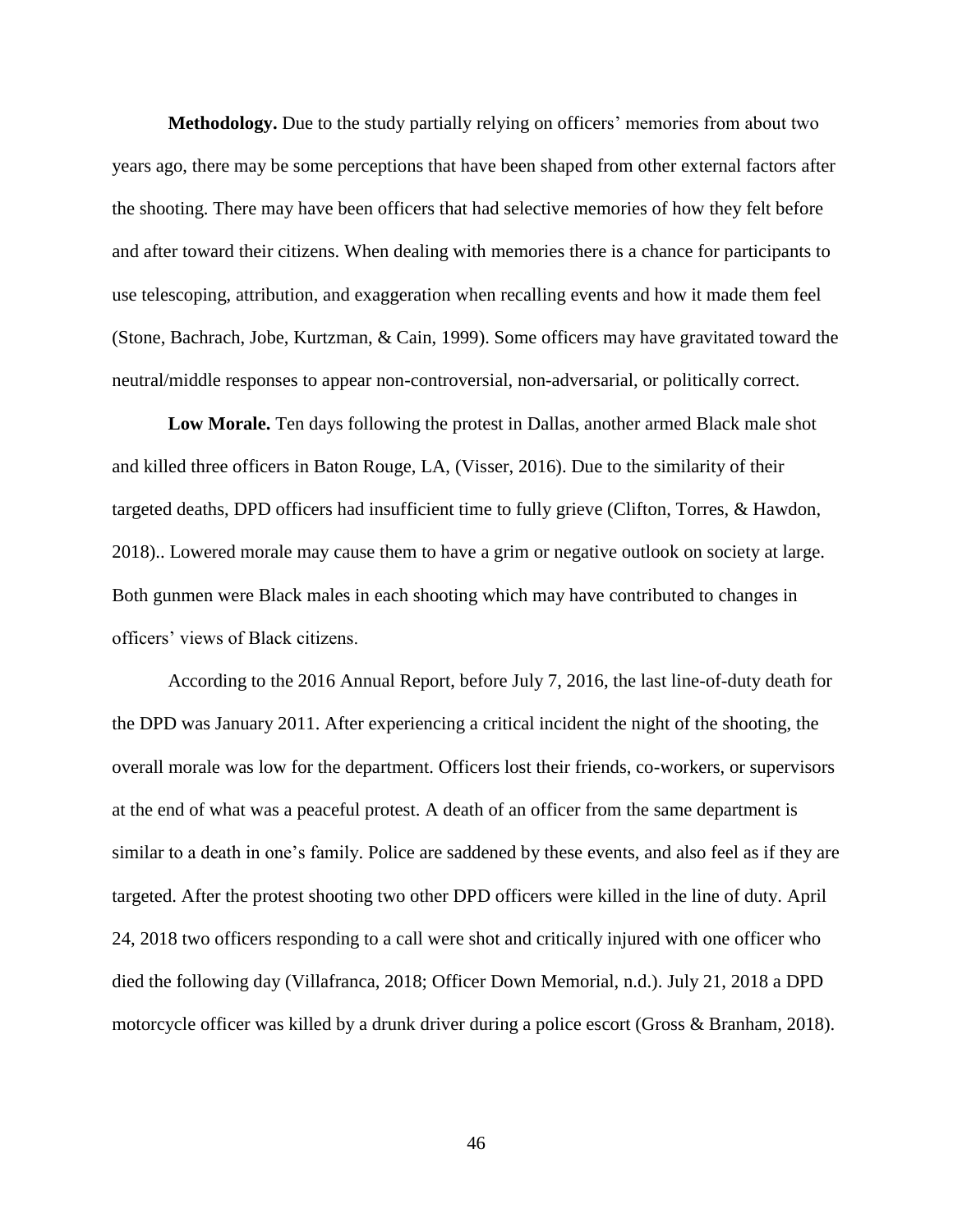A recent incident involving a White DPD officer shooting and killing a Black man inside of his apartment shocked the citizens and DPD (Wiley, 2018). This shooting was of an unarmed man inside of his apartment dwelling and was well publicized in the media giving DPD and the victim negative press (Chavez & Edwards, 2018). Often-times when the media presents negative press involving officers, police may not have a positive outlook for dealing with the public.

These events took place between July 7, 2016 and December 2, 2018 which is the internal validity threat of history. DPD officers may have been affected by these events which in turn may have influenced their answers to the survey questions.

**Media Influence.** Although line-of-duty deaths for law enforcement officers are at an alltime low (before July  $7<sup>th</sup>$ ), even after the Dallas and Baton Rouge shootings, police have a disconnection between actual and perceived attacks (Shouten & Brennan, 2016). During the time of the protest in Dallas there were various news outlets (news, social media, etc.), which portrayed officers in a negative light regardless of the circumstances surrounding why they killed a Black person. Because of negative press for both sides, there will continue to be a line drawn between law enforcement officers and the public they serve.

A prior study found there were inflammatory comments referring to BLM in the news media for six months following the Ferguson shooting, with minimal discussion surrounding its key tenets or issues during protests (Leopold & Bell, 2017). DPD officers, or police in general, are exposed to these forms of media of current events involving BLM. If this is the case, DPD officers' perceptions will be affected by the media as it is a constant reminder of July  $7<sup>th</sup>$ .

**Prior or Undiagnosed PTSD.** What was not taken into account for this study was the fact that DPD officers working with PTSD brought on from other events that are not job-related. This may include those with prior military experience, new mothers, or victims of violence for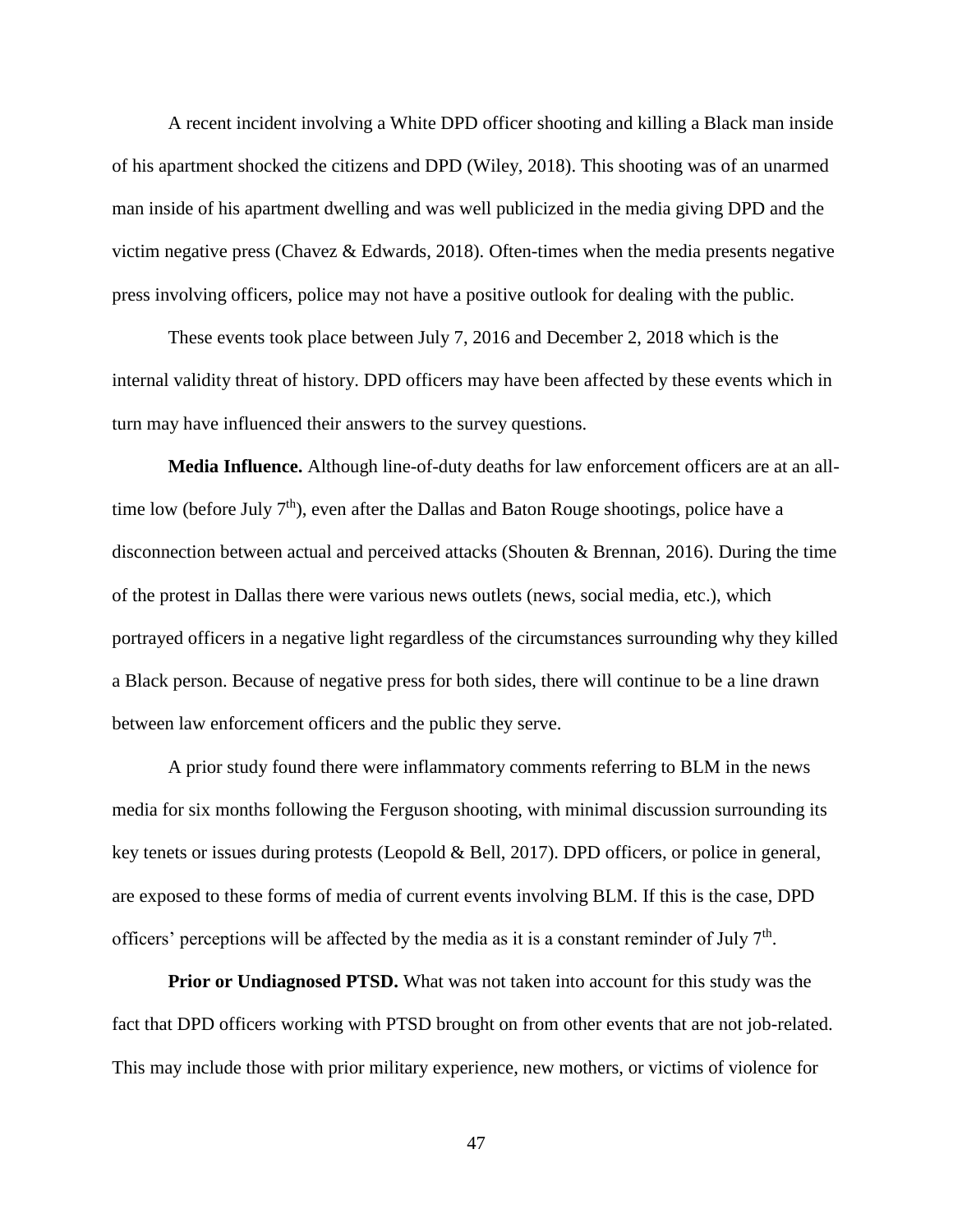example. This type of officer might not have relied on or cared about societal support before or after the shooting. In either case, PTSD could be a substantial factor in the psychological aspect of how and why DPD officers perceive public support (Maguen et al., 2009). Although there may be some correlation with those who have PTSD, it might not have a significant effect on their feelings toward community support in light of July  $7<sup>th</sup>$ .

Despite these limitations, approximately 70% of officers asked to participate completed the volunteer survey. The gender and racial make-up of this sample was strikingly similar to the department's breakdown. The influence of the researcher as a Black female was unlikely a reason for officers to tailor their answers because the survey was completely anonymous, and there is a sense of trust due to the fact the researcher is a DPD officer. Although a portion of the study relies on the memories of officers, their memories are what affect their perceptions which is vital to the data. DPD has had the most line-of-duty deaths in its history from 2016 to 2018 which, for officers, was as if a family member passed away. One characteristic police officers often refer to about themselves is resilience which helps address low morale, prior/undiagnosed PTSD, and media influence. Resilience as it relates to officers is being self-aware and having control of one's physiological stress response to threats (Andersen, Papazoglou, Arnetz, & Collins, 2015). Another aspect of resilience is knowing when to ask for support with knowledge of one's own limitations and strengths (Andersen, Papazoglou, Arnetz, & Collins, 2015).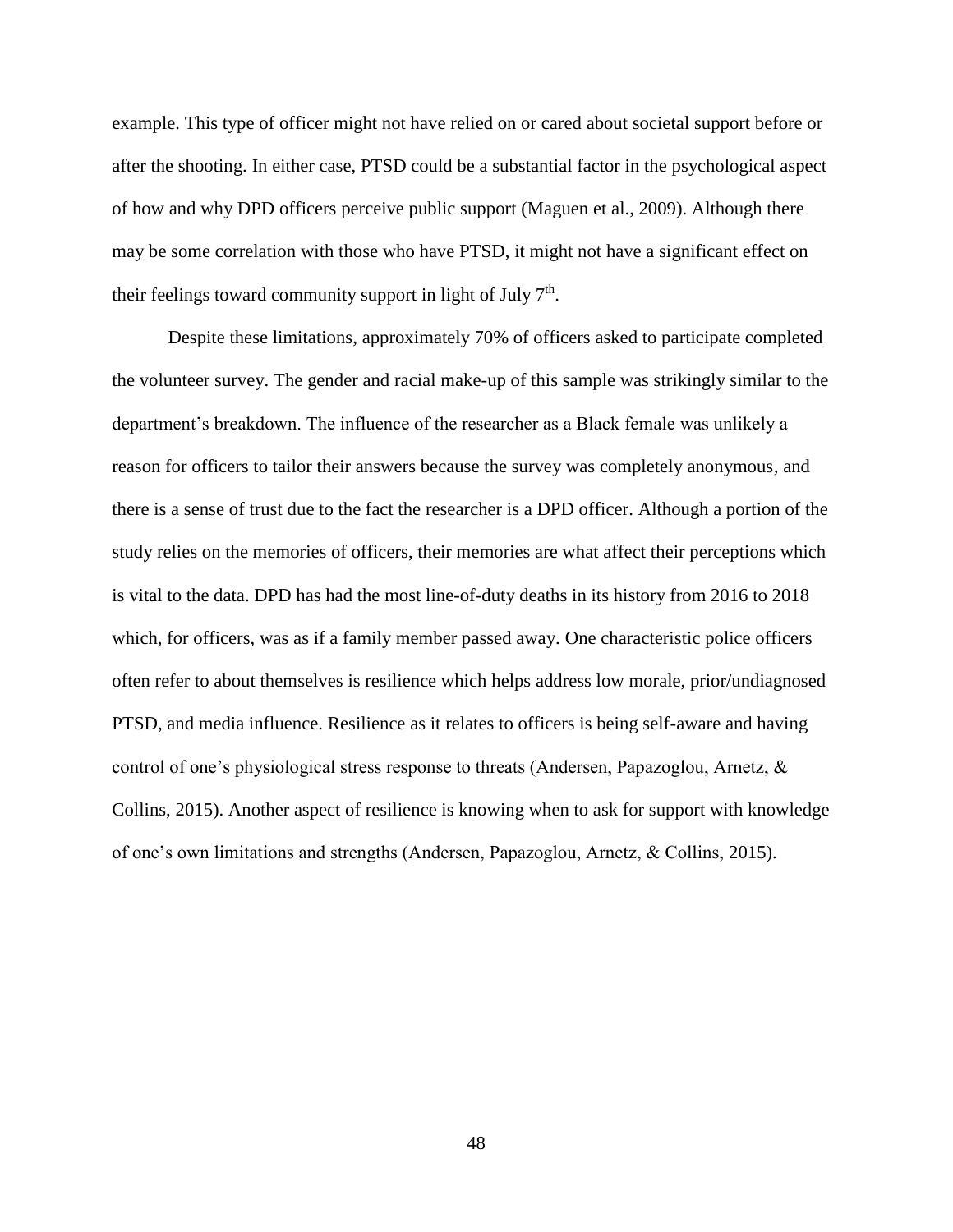#### **Chapter 6: Conclusion**

Understanding why and how officers view the community members they serve is vital to maintaining a strong foundation for that respective relationship. Adding to the literature on this topic, this study examined the changes in DPD officers' views of public support from Black, White, and Hispanic/Latino citizens in Dallas, and if their perceptions were affected by the tragic shooting of DPD and DART officers on July 7, 2016. The results from the data showed the protest shooting had a significant effect or impression on DPD officers' perceptions of support from the various citizens of Dallas. DPD officers' perceptions were more positive toward Whites and Hispanics/Latinos after the shooting. Officers' views of Black citizens decreased showing they felt less support from this group of people after the shooting. The findings were similar to law enforcement responses to historic social movements regarding racial justice or equality. There have been a limited number of studies regarding that shooting, and it is important to gather and use data to understand how officers feel toward social movements in relation to their profession. The data will help better understand how officers' views change toward those with whom they interact on a daily basis in their communities.

# **Further Research**

Further research is needed to wholly grasp any themes and concepts amongst DPD officers' responses to the open-ended survey questions. This study was unable to find correlations that may lead to causations. Their 861 total answers, some only provided one-word replies, supplement the entire survey to better understand how and why officers think in certain terms. The analyzation of these answers may help to ascertain if officers, in today's society, relate or side with the police subculture or their race depending on the nature of the question posed.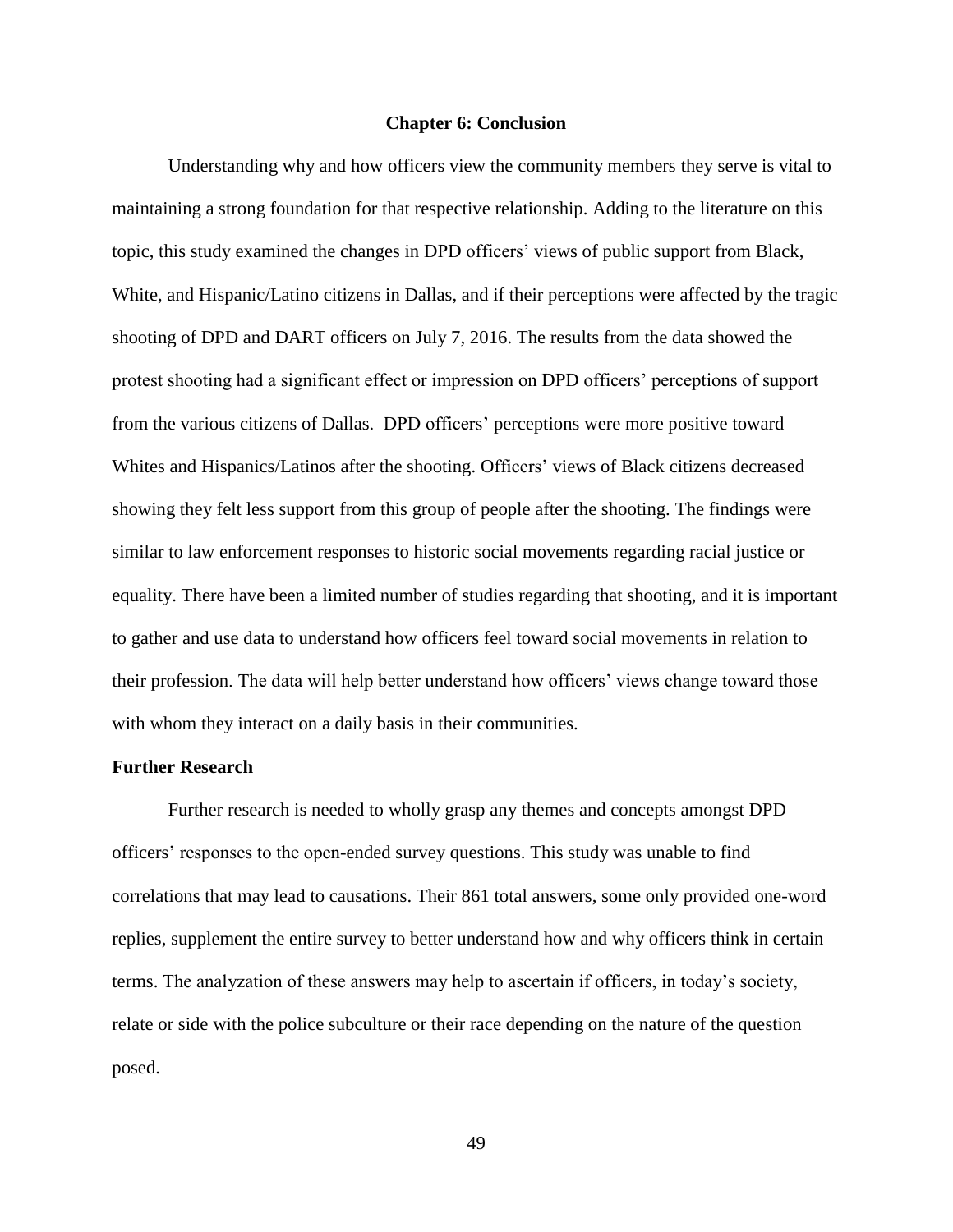Another suggestion is to survey the many different divisions of the department like the Neighborhood Police Officers (NPOs), Crime Reduction Team (CRT), Police Athletic League (Pals), the Gang Unit, and other specialized groups that have constant contact with citizens on different platforms. This could be helpful in comparing how each unit sees their involvement and impact with the citizens. Understanding how officers view their citizens and social movements could help departments develop training programs for officers to decompress, learn how to cope with tragedy, and participate in community engagement that is desirable for all parties involved.

Lastly, this study examined how perceptions changed, but not how officers *feel* supported. Another study regarding how officers notice community support would be beneficial. DPD has seven sub-stations and a headquarters building in various neighborhoods. Each area of Dallas has different ways of showing its support of first responders like giving food, placing signs with phrases like "Back the Blue", personally telling officers "good job", etc. It seems that the more elaborate forms of support come from the mores affluent members of Dallas which are majority White, and this might be an important factor as to why, according to this study, that perceived support from White citizens went up and was the highest after the shooting.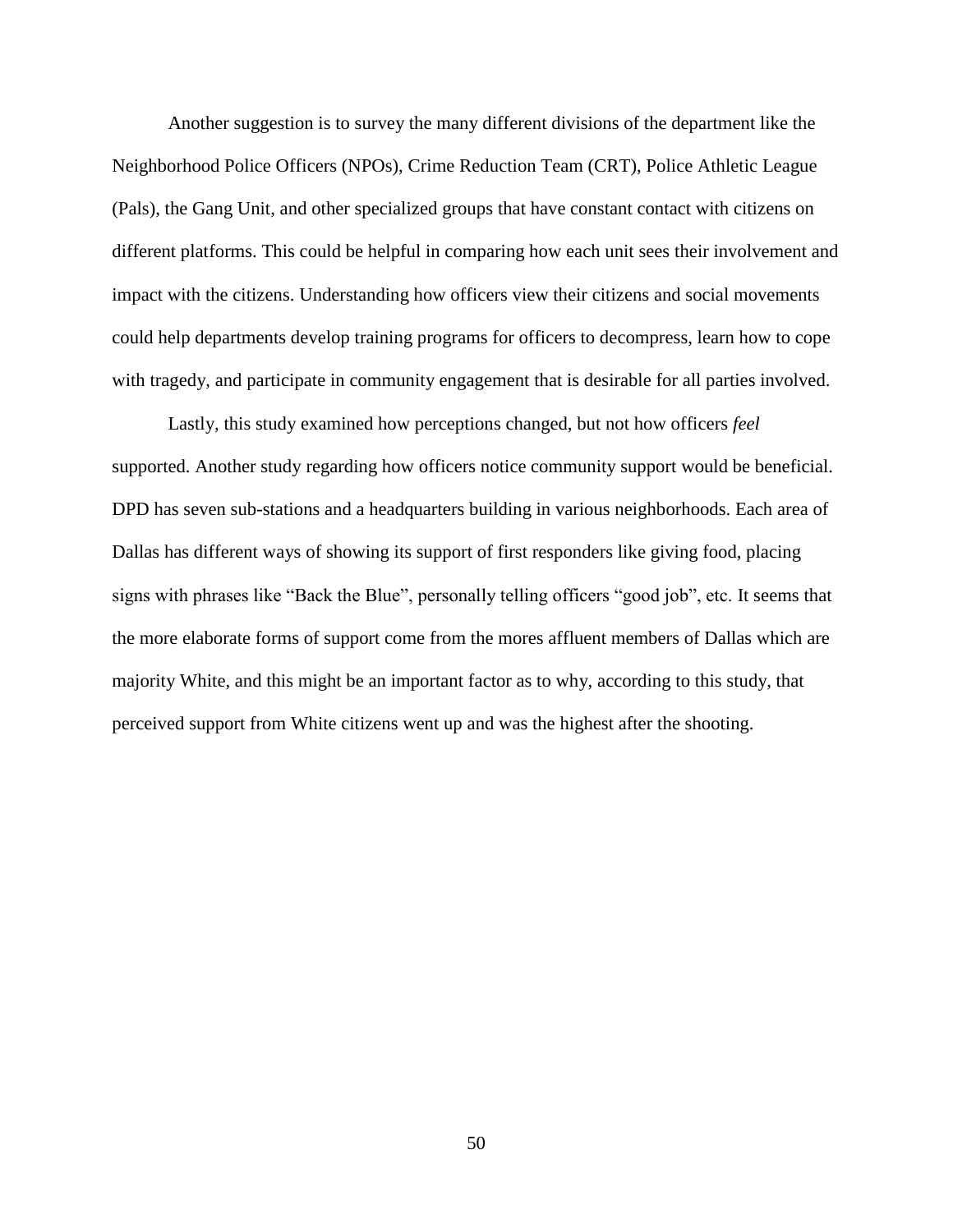## **References**

- 2016 Annual Report. (2017). Retrieved from https://view.joomag.com/2016-annual-report-2016 annual-report/0974310001510064636.
- Aaron, J. D. (2000). Stress and coping in police officers. *Police Quarterly*, *3*(4), 438-450.
- About Us. (2017). Retrieved from http://archive.bluelivesmatter.blue/organization/.
- Addis, N., & Stephens, C. (2008). An evaluation of a police debriefing programme: Outcomes for police officers five years after a police shooting. *International Journal of Police Science & Management, 10*(4), 361-373. doi:10.1350/ijps.2008.10.4.092.
- Alexander, M. (2012). *The new Jim Crow: Mass incarceration in the age of colorblindness.* New York, NY: The New Press.
- Andersen, J. P., Papazoglou, K., Arnetz, B. B., & Collins, P. (2015). Mental preparedness as a pathway to police resilience and optimal functioning in the line of duty. *International Journal of Emergency Mental Health and Human Resilience, 17*(3), 624-627.

Archive.bluelivesmatter.blue. (n.d.). Retrieved from http://archive.bluelivesmatter.blue.

- Black, P. J., & Kari, C. J. (2010). Policing diverse communities: Do gender and minority status make a difference? *Journal of Ethnicity in Criminal Justice, 8*(3), 216-229. doi:10.1080/15377938.2010.502848.
- Black Lives Matter. (n.d.). Retrieved June 5, 2018, from https://blacklivesmatter.com/.
- Blumberg, A. S., & Niederhoffer, E. (1985). *The ambivalent force: Perspectives on the police.* New York, NY: CBS College Publishing.
- Bracey, D. (1992). Police corruption and community relations: Community policing. *Police Studies, 15*(4), 179-183.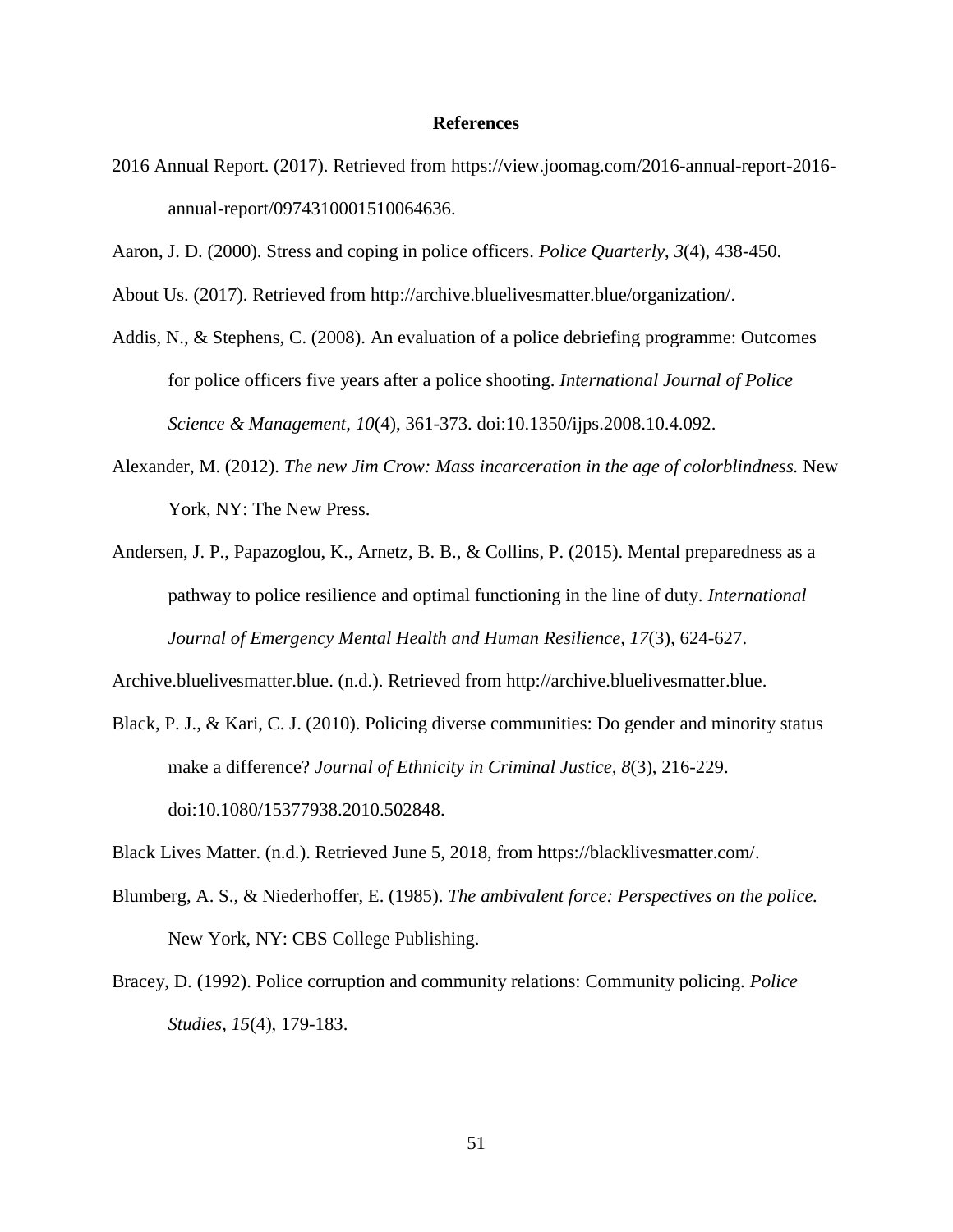- Britz, M. T. (1997). The police subculture and occupational socialization: Exploring individual and demographic characteristics. *American Journal of Criminal Justice, 21*(2), 127-146. doi:10.1007/BF02887446.
- Carlson, H., Thayer, R., & Germann, A. (1971). Social attitudes and personality differences among members of two kinds of police departments (Innovative vs. Traditional) and students. *The Journal of Criminal Law, Criminology, and Police Science, 62*(4), 564-567. doi:10.2307/1141714.
- Chavez, N. & Edwards, M. (2018). Botham Jean's family says warrant is part of a smear campaign against slain man. Retrieved from https://www.cnn.com/2018/09/15/us/dallaspolice-botham-jean-family/index.html.
- Clifton, S., Torres, J., & Hawdon, J. (2018). Whatever gets you through the night: Officer coping strategies after the high-profile line of duty deaths in Dallas and Baton Rouge. *American Journal of Criminal Justice*, *43*(4), 871-885.
- Crank, J. P. (2004). *Understanding police culture* (2nd Ed.). Cincinnati, OH: Anderson Publishing.
- Dowler, K., & Zawilski, V. (2007). Public perceptions of police misconduct and discrimination: Examining the impact of media consumption. *Journal of Criminal Justice, 35*(2), 193- 203. doi:10.1016/j.jcrimjus.2007.01.006.
- Duncan, G. (2018). Black Panther Party. In *Encyclopedia Britannica*. Retrieved from https://www.britannica.com/topic/Black-Panther-Party.
- Enciso, G., Maskaly, J., & Donner, C. (2017). Organizational cynicism in policing examining the development and growth of cynicism among new police recruits. *Policing: An*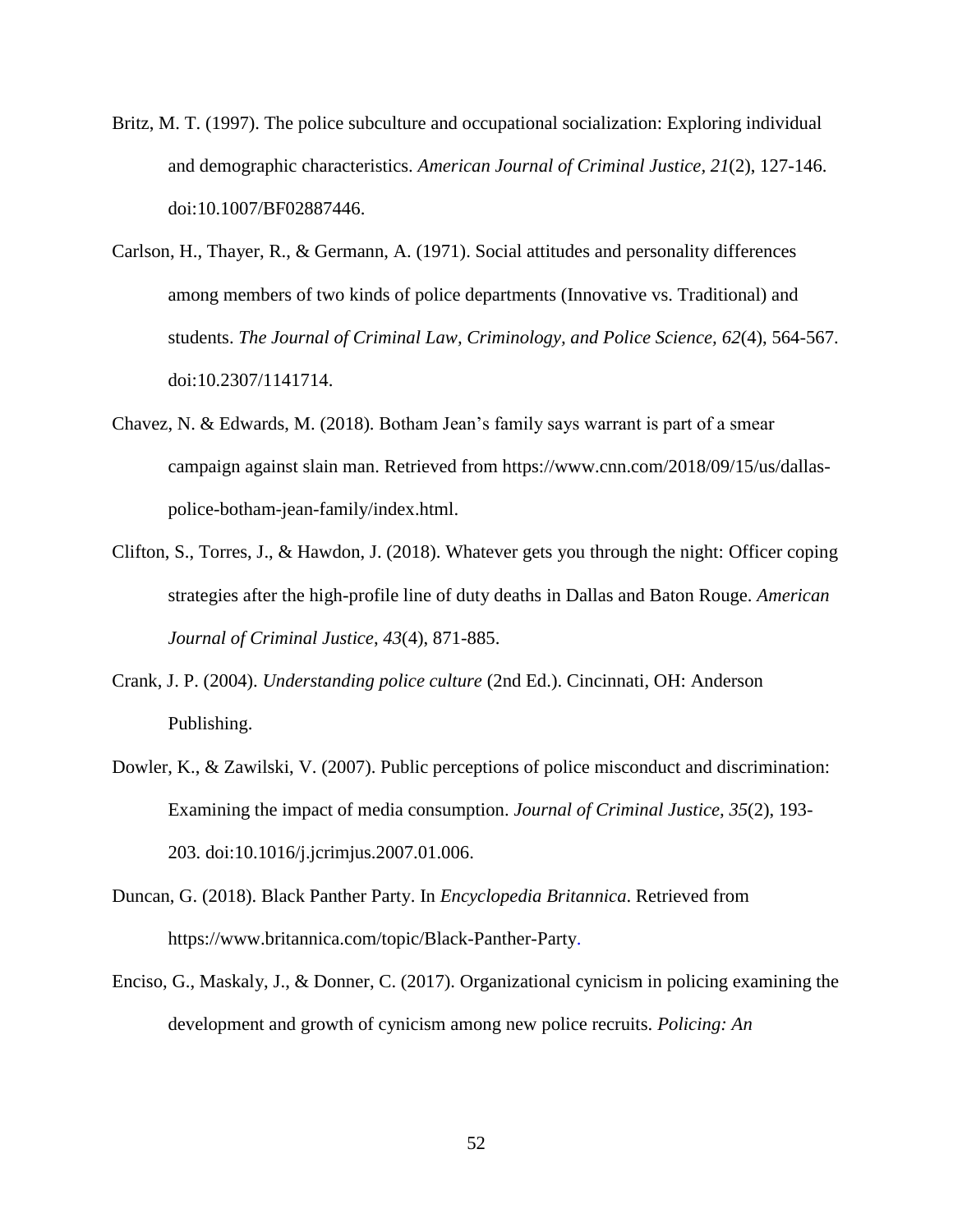*International Journal of Police Strategies & Management, 40*(1), 86-98. doi:10.1108/PIJPSM-07-2016-0120.

- Fielding, N. (1988). *Joining forces: Police training, socialization, and occupational competence.* London, England: Routledge.
- Fisher-Stewart, G. (2007). Community policing explained: A guide for local governments. Retrieved from https://cops.usdoj.gov/pdf/vets-to-cops/cp\_explained.pdf.
- Garner, R. (2005). Police attitudes: The impact of experience after training. *Applied Psychology in Criminal Justice, 1*(1), 56-70.
- Gross, S., Branham, D. (2018). *A Dallas police force 'with our hearts broken' pays tribute to fallen officer.* Retrieved from https://www.dallasnews.com/news/dallaspolice/2018/07/21/motorcycle-crash-sends-dallas-officer-hospital.
- Gunderson, S. (2008). Protest actions, image events, and the Civil Rights Movement in Birmingham. *American Communication Journal*, *10*(4), 1-11.
- Hall, J. D. (2007). The long Civil Rights Movement and the political uses of the past. In *The Best American History Essays 2007* (pp. 235-271). New York, NY: Palgrave Macmillan.
- Herbert, S. (1998). Police subculture reconsidered. *Criminology*, *36*(2), 343-370.
- Hinton, P. R. (2014). *Statistics explained.* (3<sup>rd</sup> ed.) New York, NY: Routledge.
- Howell, S. E., Perry, H. L., & Vile, M. (2004). Black cities/white cities: Evaluating the police. *Political Behavior*, *26*(1), 45-68.
- Johnson, T. A. (1968). Police community relations: Attitudes and defense mechanisms. *Issues in Criminology*, *4*(1), 69-78.
- Jones, C. P. (2000). Levels of racism: A theoretic framework and a gardener's tale. *American Journal of Public Health, 90*(8), 1212-1215.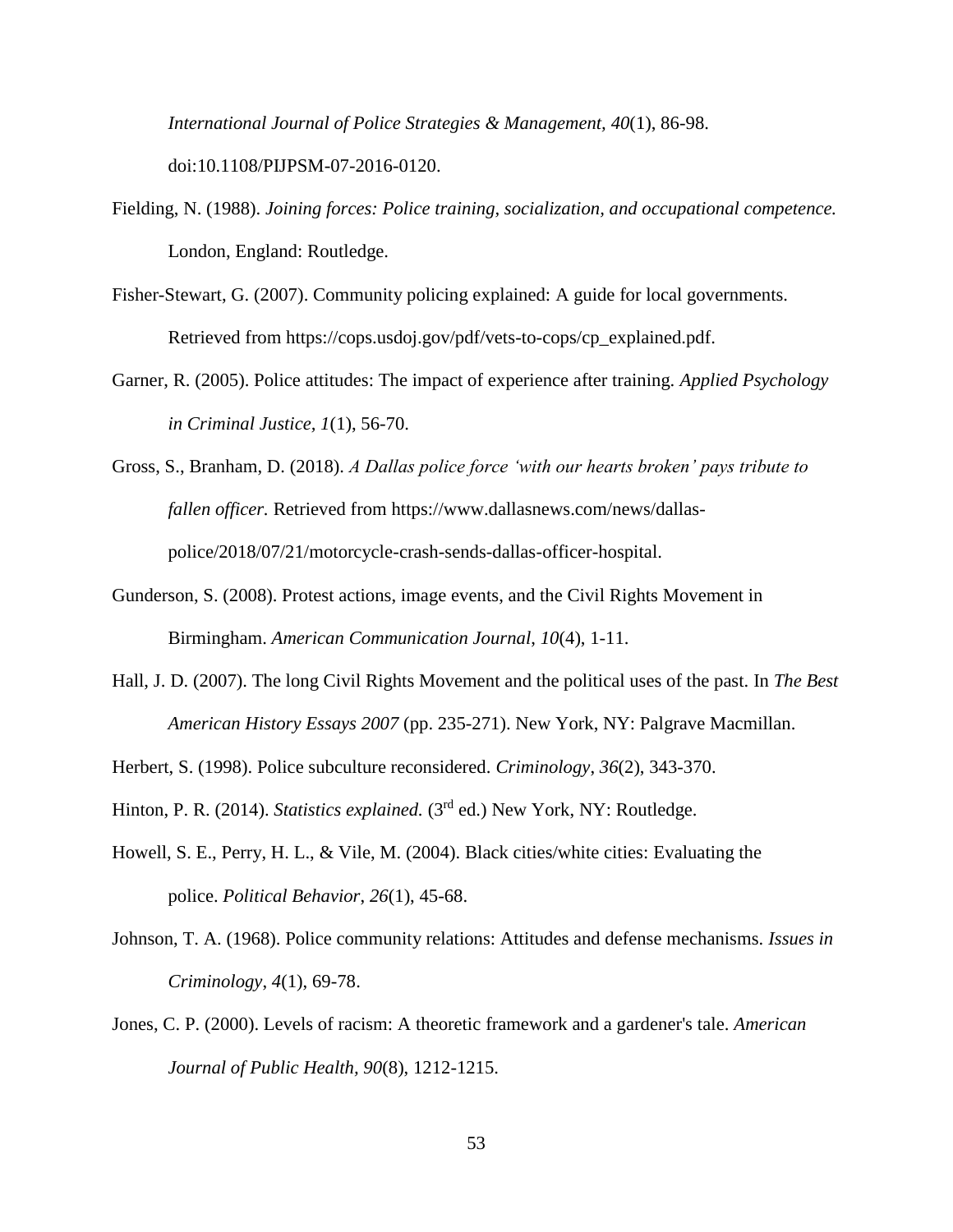- Joseph, P. E. (2007). *Waiting 'til the midnight hour: A narrative history of Black power in America*. New York, NY: Henry Holt and Company.
- Kalthoff, K. (2017). Dallas police ambush shooting investigation finished. Retrieved from https://www.nbcdfw.com/news/local/Dallas-Police-Ambush-Shooting-Investigation-Finished-446601613.html.
- Karlsson, I., & Christianson, S. (2003). The phenomenology of traumatic experiences in police work. *Policing: An International Journal of Police Strategies & Management*, *26*(3), 419-438. https://doi.org/10.1108/13639510310489476.
- Katz, D. (1960). The functional approach to the study of attitudes. *The Public Opinion Quarterly, 24*(2), 163-204.
- Kim, T. K. (2015). T test as a parametric statistic. *Korean Journal of Anesthesiology, 68*(6), 540- 546.
- Klinger, D. (2006). Police responses to officer-involved shootings. *National Institute of Justice Journal*, *253*, 21-24.
- Kutner, M. H., Nachtsheim, C. J., Neter, J., & Li, W. (2005). *Applied linear statistical models.* (Vol. 103). Boston, MA: McGraw-Hill Irwin.
- Lee, T. (2002). *Mobilizing public opinion: Black insurgency and racial attitudes in the civil rights era.* Chicago, IL: University of Chicago Press.

Leinen, S. (1984). *Black police, white society.* New York, NY: NYU Press.

Leopold, J., & Bell, M. P. (2017). News media and the racialization of protest: An analysis of Black Lives Matter articles. *Equality, Diversity and Inclusion: An International Journal*, *36*(8), 720-735.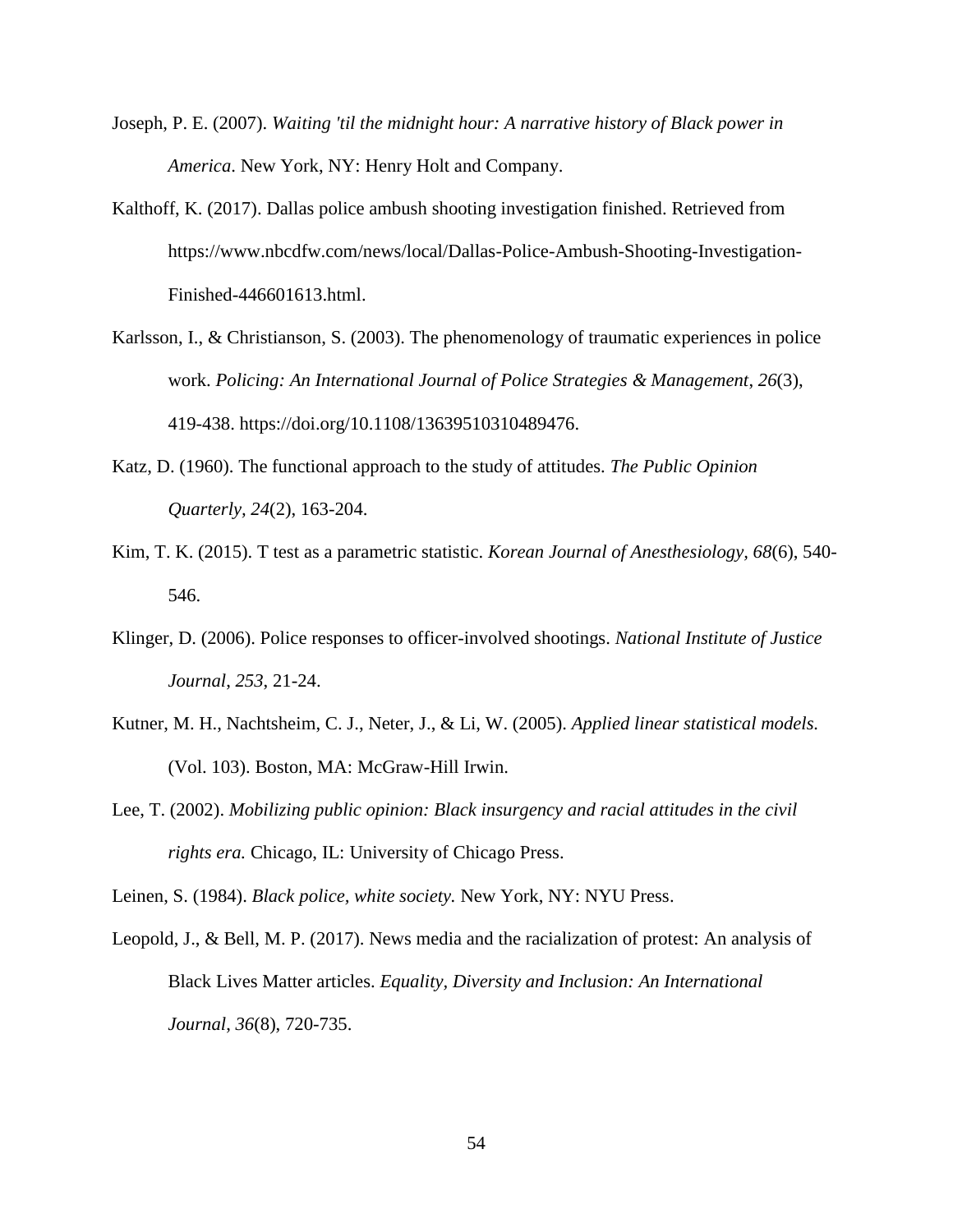- Lumb, R. C., & Breazeale, R. (2002). Police officer attitudes and community policing implementation: Developing strategies for durable organizational change. *Policing & Society, 13*(1), 91-106.
- Maguen, S., Metzler, T. J., McCaslin, S. E., Inslicht, S. S., Henn-Haase, C., Neylan, T. C., & Marmar, C. R. (2009). Routine work environment stress and PTSD symptoms in police officers. *The Journal of Nervous and Mental Disease*, *197*(10), 754-760.
- Malmin, M. (2012). Changing police subculture. *FBI Law Enforcement Bulletin, 81*(4), 14-19.
- Miller, A., Clery, S., Richardson, S., Cronen, S., Lilly, S., Hinkens, E., & Yin, M. (2016). Promising practices for increasing diversity among first responders. Retrieved from https://www.dol.gov/asp/evaluation/completed-

studies/FirstResponders\_DPDCase\_Study.pdf.

- Morash, M., Kwak, D. H., & Haarr, R. (2006). Gender differences in the predictors of police stress. *Policing: An International Journal of Police Strategies & Management*, *29*(3), 541-563.
- Nhan, J. (2014). Police culture. In J. S. Albanese (Ed.), *The encyclopedia of criminology and criminal justice*, (pp.1-6). Hoboken, NJ: Wiley Blackwell. doi: 10. 1002/9781118517383.wbeccj371.
- Nodjimbadem, K. (2017). The long, painful history of police brutality in the US. Retrieved from: https://www.smithsonianmag.com/smithsonian-institution/long-painful-history-policebrutality-in-the-us-180964098/.
- Officer Down Memorial Page. (n.d.). Police Officer Rogelio Santander Jr. Retrieved from https://www.odmp.org/officer/23665-police-officer-rogelio-santander-jr.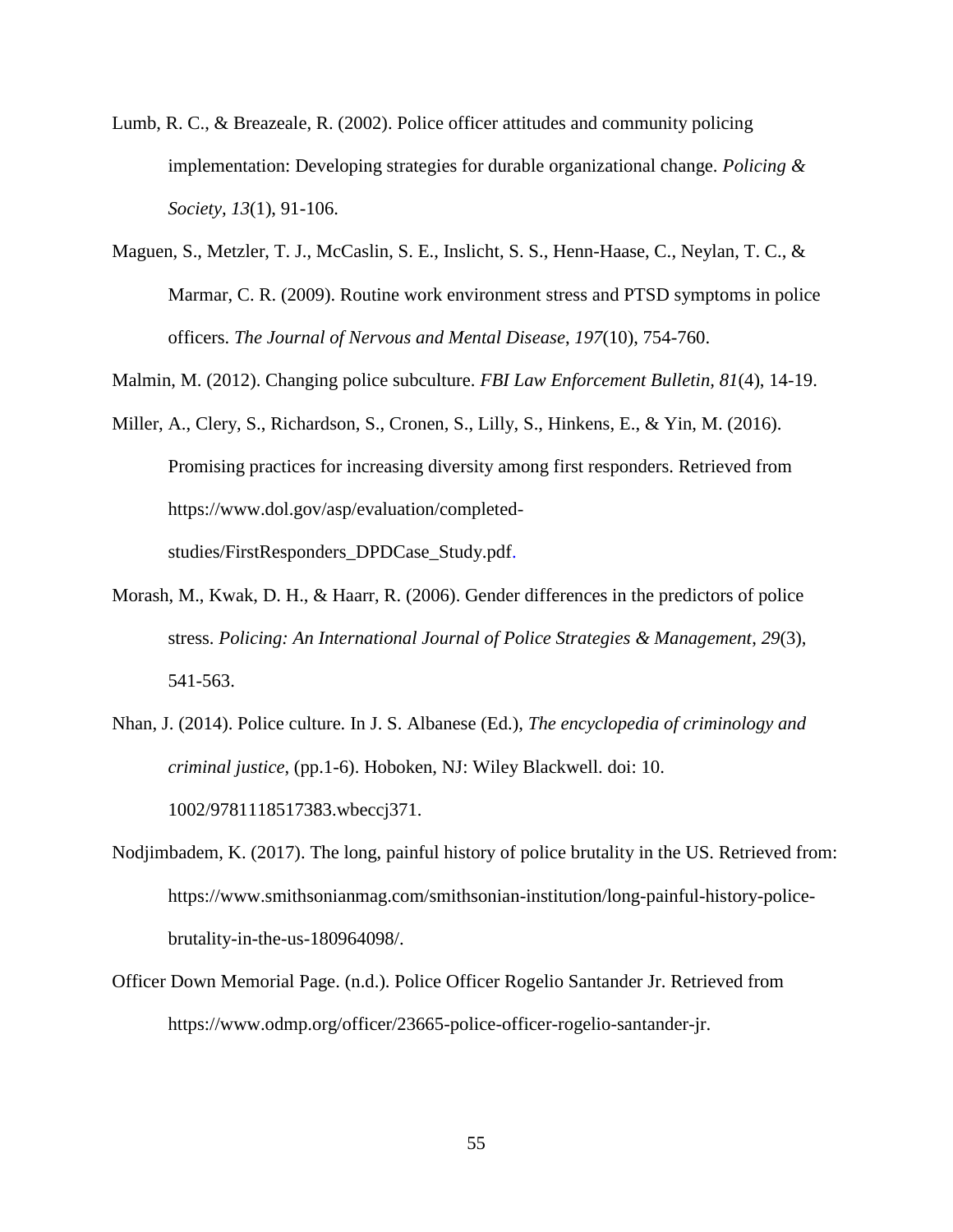- Paoline III, E. A., Myers, S. M., & Worden, R. E. (2000). Police culture, individualism, and community policing: Evidence from two police departments. *Justice Quarterly, 17*(3), 575-605.
- Parker, K., Onyekwuluje, A., & Murty, K. (1995). African Americans' attitudes toward the local police: A multivariate analysis*. The Journal of Black Studies, Vol. 25*(3), 396-409.
- Petersen-Smith, K. (2015). Black Lives Matter: A new movement take shape. Retrieved from https://isreview.org/issue/96/black-lives-matter.
- Pietrzak, R., Schechter, C., Bromet, E., Katz, C., Reissman, D., Ozbay, F., . . . Southwick, S. (2012). The burden of full and subsyndromal posttraumatic stress disorder among police involved in the world trade center rescue and recovery effort. *Journal of Psychiatric Research, 46*(7), 835-842. doi: 10.1016/j.jpsychires.2012.03.011.
- Pogrebin, M. R., & Poole, E. D. (1991). Police and tragic events: The management of emotions. *Journal of Criminal Justice, 19*(4), 395-403. doi:10.1016/0047- 2352(91)90036-U.
- Police: Community policing Origins and Evolution of Community Policing. (n.d.). Retrieved from https://law.jrank.org/pages/1649/Police-Community-Policing-Origins-evolutioncommunity-policing.html.
- Poteyeva, M., & Sun, I. Y. (2009). Gender differences in police officers' attitudes: Assessing current empirical evidence. *Journal of Criminal Justice, 37*(5), 512-522. doi:10.1016/j.jcrimjus.2009.07.011.
- Richardsen, A. M., Burke, R. J., & Martinussen, M. (2006). Work and health outcomes among police officers: The mediating role of police cynicism and engagement. *International Journal of Stress Management, 13*(4), 555-574.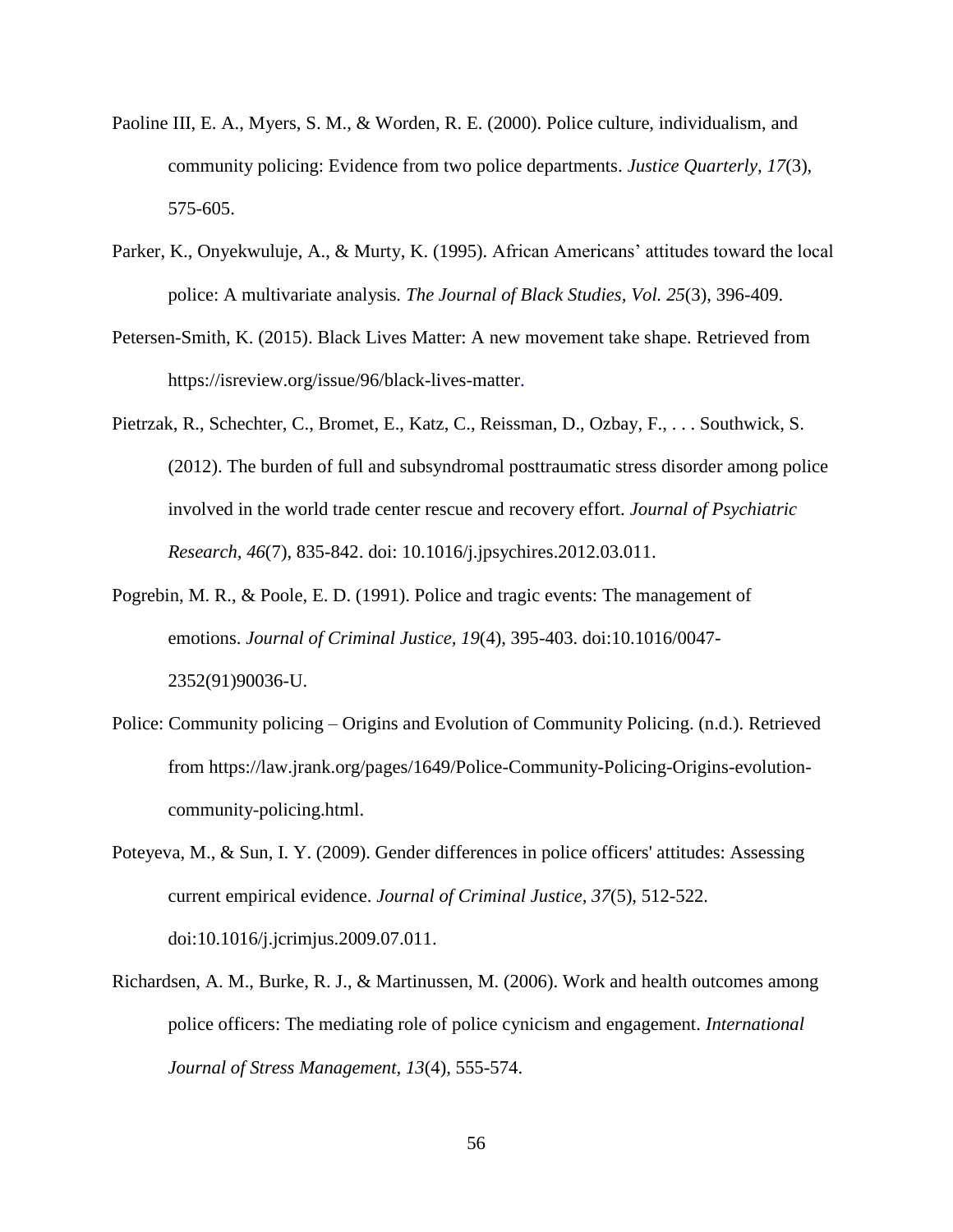- Rose, T., & Unnithan, P. (2015). In or out of the group? Police subculture and occupational stress. *Policing, 38*(2), 279-294.
- Schouten, R., & Brennan, D. V. (2016). Targeted violence against law enforcement officers. *Behavioral Sciences & the Law, 34*(5), 608-621. doi:10.1002/bsl.2256.
- Siegel, J. (2016). Dallas Police Department Known for Community Outreach. Retrieved from https://www.dailysignal.com/2016/07/08/before-shooting-dallas-police-departmentknown-for-community-outreach/.
- Song, J. (2016). Dallas Police praised for community outreach efforts. Retrieved from https://www.cbsnews.com/news/dallas-shooting-police-ambush-department-praisedcommunity-outreach/.
- Spitzer, S. (1969). An exploratory study of police attitudes as a factor in the process of criminalization. *Sociological Focus*, *2*(4), 45-60.
- Stratton, J., Parker, D., & Snibble, J. (1984). Post-traumatic stress: Study of police officers involved in shootings. *Psychological Reports, 55*(1), 127-131. doi:10.2466/pr0.1984.55.1.127.
- Stone, A. A., Bachrach, C. A., Jobe, J. B., Kurtzman, H. S., & Cain, V. S. (Eds.). (1999). *The science of self-report: Implications for research and practice.* Mahwah, NJ: Psychology Press.
- Sun, I. Y. (2003). Police officers' attitudes toward their role and work: A comparison of Black and White officers. *American Journal of Criminal Justice, 28*(1), 89-108. doi:10.1007/BF02885754.
- Tashakkori, A., & Teddlie, C. (1998). *Mixed methodology: Combining qualitative and quantitative approaches.* Thousand Oaks, CA: Sage.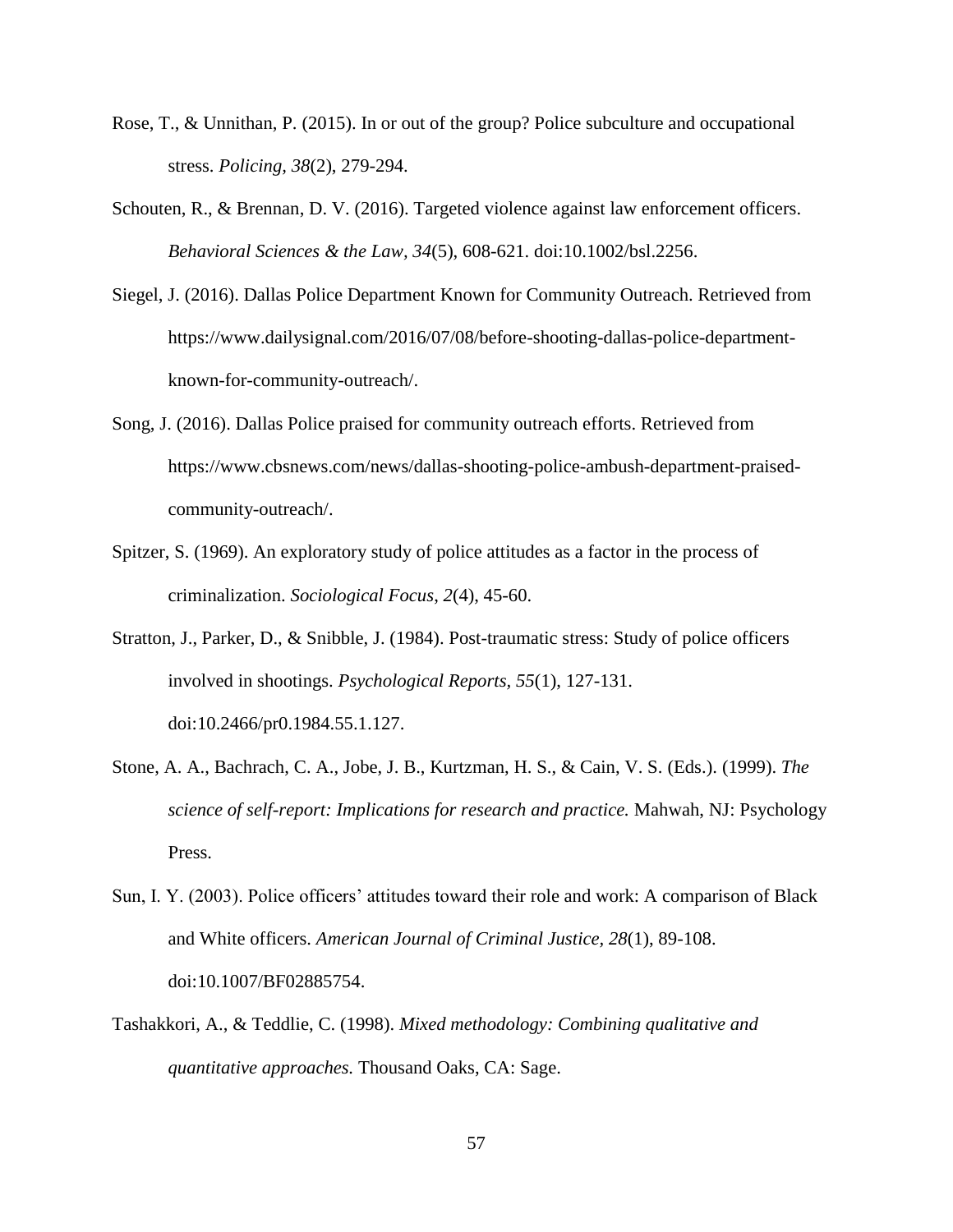- Trayvon Martin biography. (2014). Retrieved from https://www.biography.com/people/trayvonmartin-21283721.
- Tyler, T. R. (2004). Enhancing police legitimacy. *The Annals of the American Academy of Political and Social Science*, *593*(1), 84-99.
- US Department of Justice Civil Rights Division. (2015). *Investigation of the Ferguson Police Department.* Retrieved from https://www.justice.gov/sites/default/files/opa/pressreleases/attachments/2015/03/04/ferguson\_police\_department\_report.pdf.
- Villafranca, O. (2018). Dallas cop is 24<sup>th</sup> officer killed this year in the line of duty. Retrieved from https://www.cbsnews.com/news/dallas-home-depot-shooting-concern-for-officersafety-mounts/.
- Visser, S. (2016). Baton Rouge shooting: 3 officers dead: Shooter was Missouri man, sources say. Retrieved from https://www.cnn.com/2016/07/17/us/baton-route-policeshooting/index.html.
- Weitzer, R., & Tuch, S. (2004). Race and perceptions of police misconduct. *Social Problems, 51*(3), 305-325. doi:10.1525/sp.2004.51.3.305.
- Wiley, H. (2018). Dallas grand jury indicts Amber Guyger, fired officer who killed Botham Jean in alleged apartment mixup. Retrieved from

https://www.texastribune.org/2018/11/30/dallas-indicts-amber-guyger-cop-botham-jean/.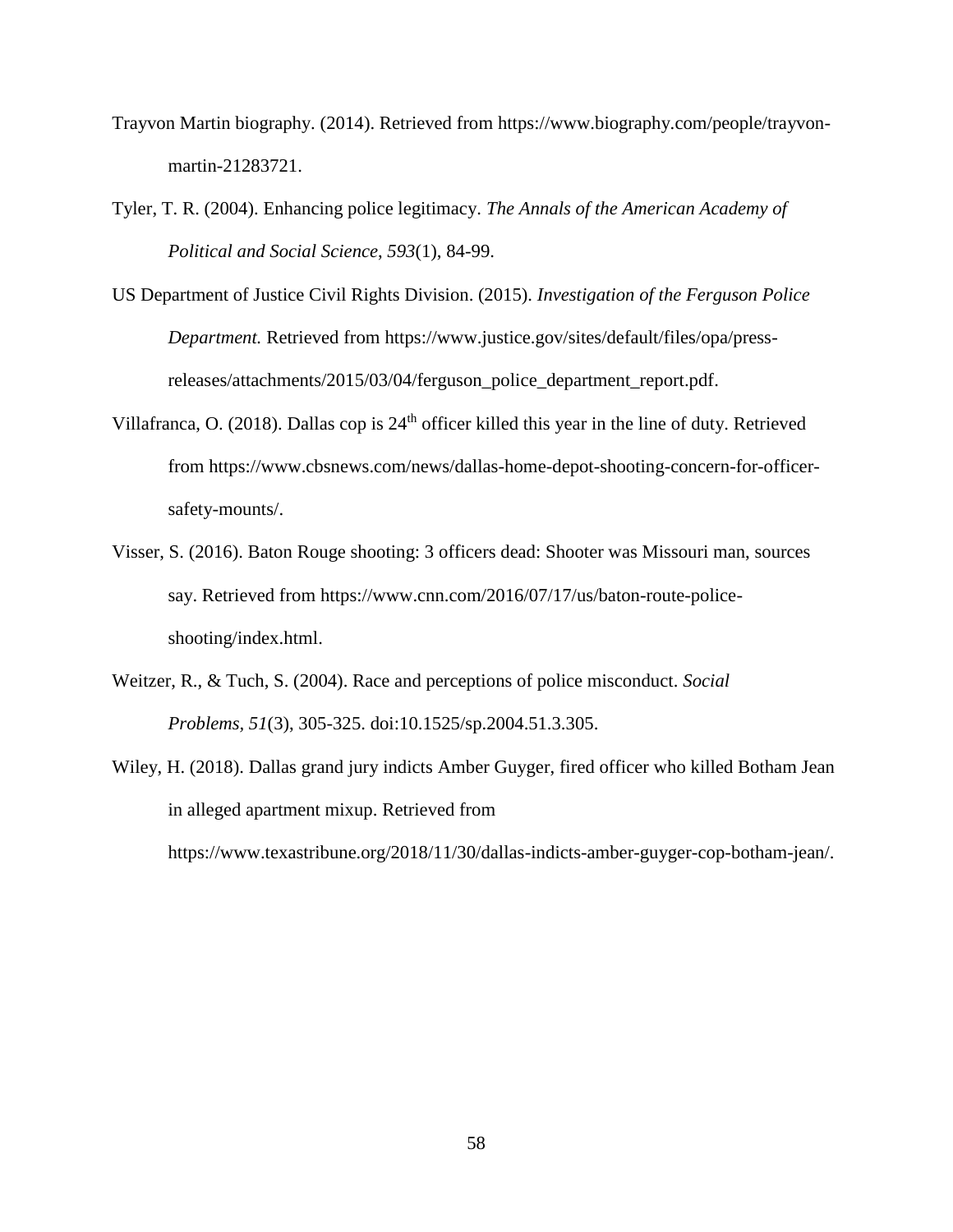# **APPENDIX**

# Cover Letter and Survey

Anazogini Anna Kubeer Texas Christian University M.S. Criminal Justice and Criminology Student (XXX)-XXX-XXXX a.kubeer@tcu.edu

To all officers of the Dallas Police Department:

I am a DPD officer and a Master of Science in Criminal Justice and Criminology student at Texas Christian University. I am in the process of writing my thesis and collecting data for that purpose. For my thesis, I am interested in the officers' perceptions of community support in regard to the shooting July 7-2016 at the Black Lives Matter protest in Dallas. Your input will be very helpful in understanding the impact of how officers actually feel about the community they serve.

This letter is to ask for your participation to complete the survey which will take approximately 10-15 minutes to complete. It asks for your level of agreement with the questions/statements contained within the survey. There are also a few short answer questions. Any input you provide by completing the survey will help me better understand your perceptions.

Participation in this study is completely voluntary, and you have the right not to participate. All collected data will be discussed in the aggregate/total. No individual officer will be identified in the study, and nobody other than the primary researchers involved with this study will have access to your responses. Your individual responses will not be shared with the Chain of Command. Your responses will remain anonymous.

It would be an understatement to say your participation in this study is greatly appreciated! As we all know, now is a trying time to be a police officer. You should be proud of your profession and your dedication to put others before yourself. The world of Criminal Justice is always changing, and this is great opportunity for your voice to be heard. I will happily share the total results of the study upon completion.

Please remember that the department offers free mental health options. Take advantage of them as needed.

Feel free to contact me if you have any questions or concerns.

Respectfully,

\_\_\_\_\_\_\_\_\_\_\_\_\_\_\_\_\_\_\_\_\_\_

Anazogini Anna Kubeer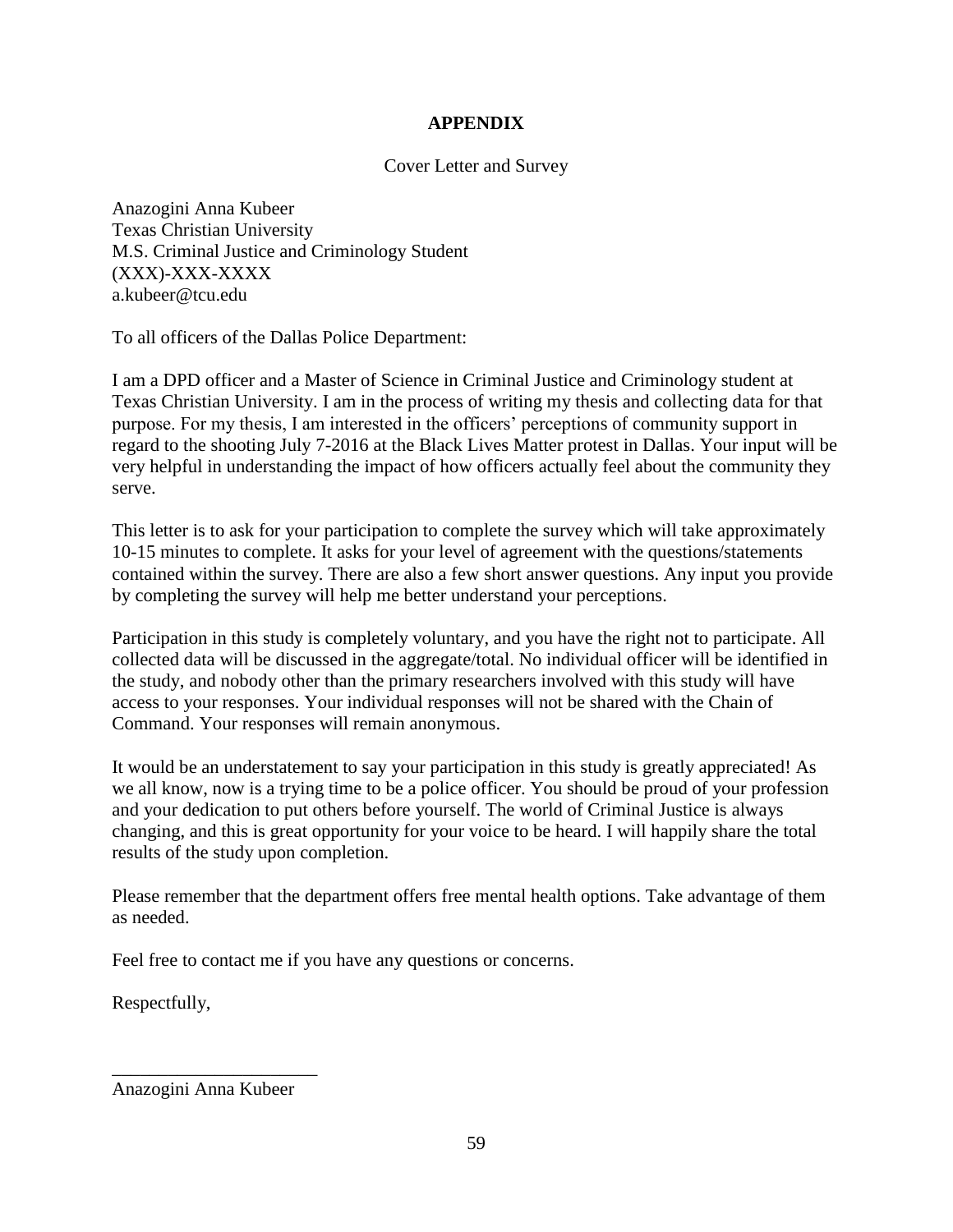#### **DPD Survey on a scale from 1 to 9**

- 1. **Before** the shooting on 7-7-16, to what extent did you feel support from the **Black** members of the Dallas community? 1-No support, 5-Neutral, 9-Full support
- 2. **Before** the shooting on 7-7-16, to what extent did you feel support from the **White** members of the Dallas community? 1-No support, 5-Neutral, 9-Full support
- 3. **Before** the shooting on 7-7-16, to what extent did you feel support from the **Hispanic/Latino** members of the Dallas community? 1-No support, 5-Neutral, 9-Full support
- 4. **Since** the shooting on 7-7-16, to what extent did you feel support from the **Black** members of the Dallas community?

1-No support, 5-Neutral, 9-Full support

5. **Since** the shooting on 7-7-16, to what extent did you feel support from the **White** members of the Dallas community?

1-No support, 5-Neutral, 9-Full support

6. **Since** the shooting on 7-7-16, to what extent did you feel support from the

**Hispanic/Latino** members of the Dallas community?

1-No support, 5-Neutral, 9-Full support

- 7. Were you working at the protest 7-7-2016 or did you respond to that location to assist? Yes, No
- 8. To what extent do you agree with the **Black Lives Matter** movement? 1-Do not agree, 5-Neutral, 9-Fully agree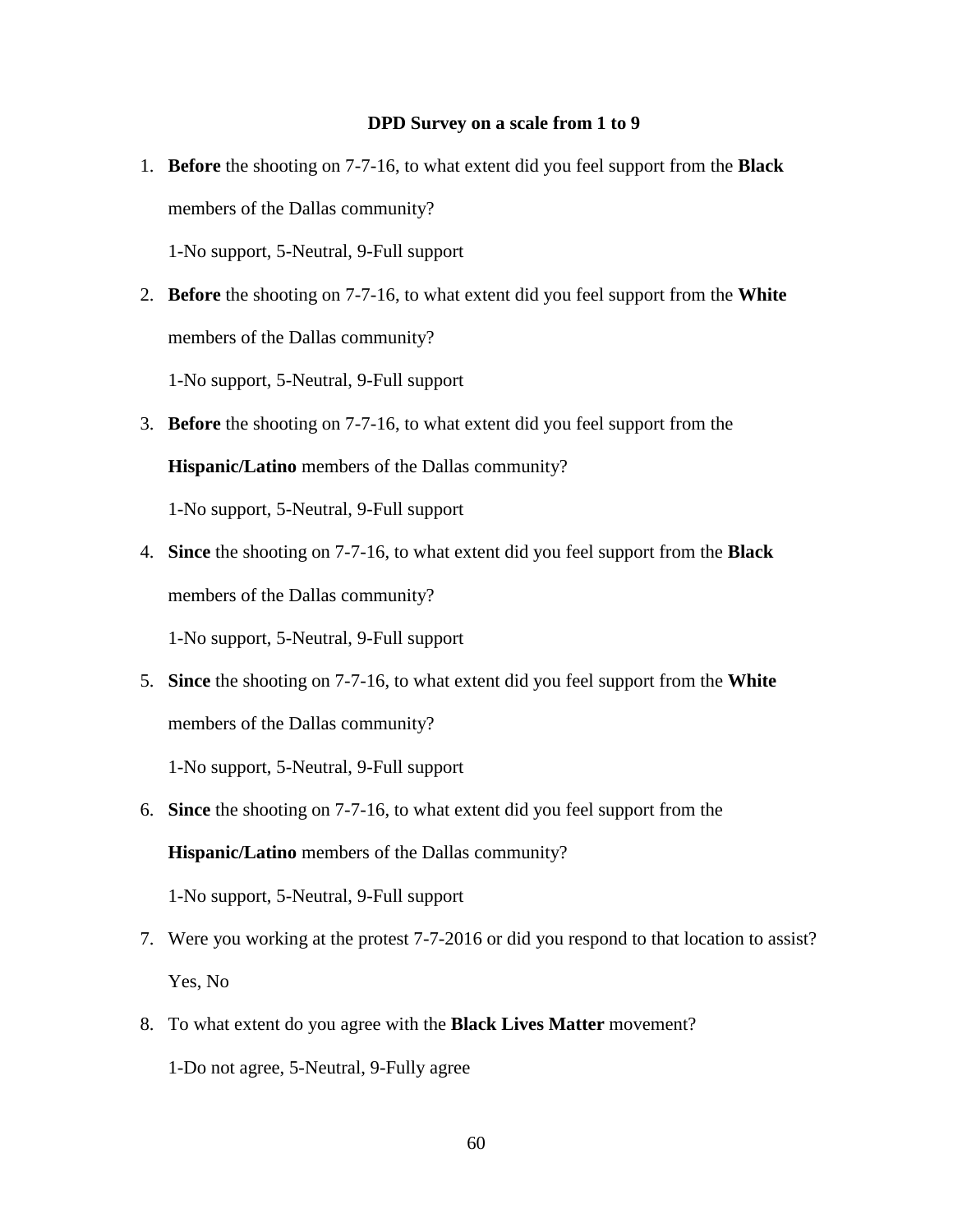- 9. To what extent do you agree with the **Blue Lives Matter** movement? 1-Do not agree, 5-Neutral, 9-Fully agree
- 10. To what extent do you feel unfairly treated by **Black** members of the Dallas community? 1-Never, 5-Somewhat, 9-Constantly
- 11. To what extent do you feel unfairly treated by **White** members of the Dallas community? 1-Never, 5-Somewhat, 9-Constantly
- 12. To what extent do you feel unfairly treated by **Hispanic/Latino** members of the Dallas community?

1-Never, 5-Somewhat, 9-Constantly

- 13. How familiar are you with the **Black Lives Matter** movement? Very familiar, Somewhat familiar, Slightly familiar, Not familiar
- 14. How familiar are you with the **Blue Lives Matter** movement? Very familiar, Somewhat familiar, Slightly familiar, Not familiar
- 15. How do you feel race relations have changed in the past two years in Dallas between its police and citizens?

Much worse, Worse, Same, Better, Much better

- 16. Do you think that relationships between Blacks and Whites will always be a problem for the United States or that a solution will eventually be worked out?
	- 1. Will always be a problem 2. Will eventually get worked out

## **Short Answer Questions**

1. How do you feel about the tenets of the Black Lives Matter group? Why do you feel this way? Please explain your thoughts in a few sentences.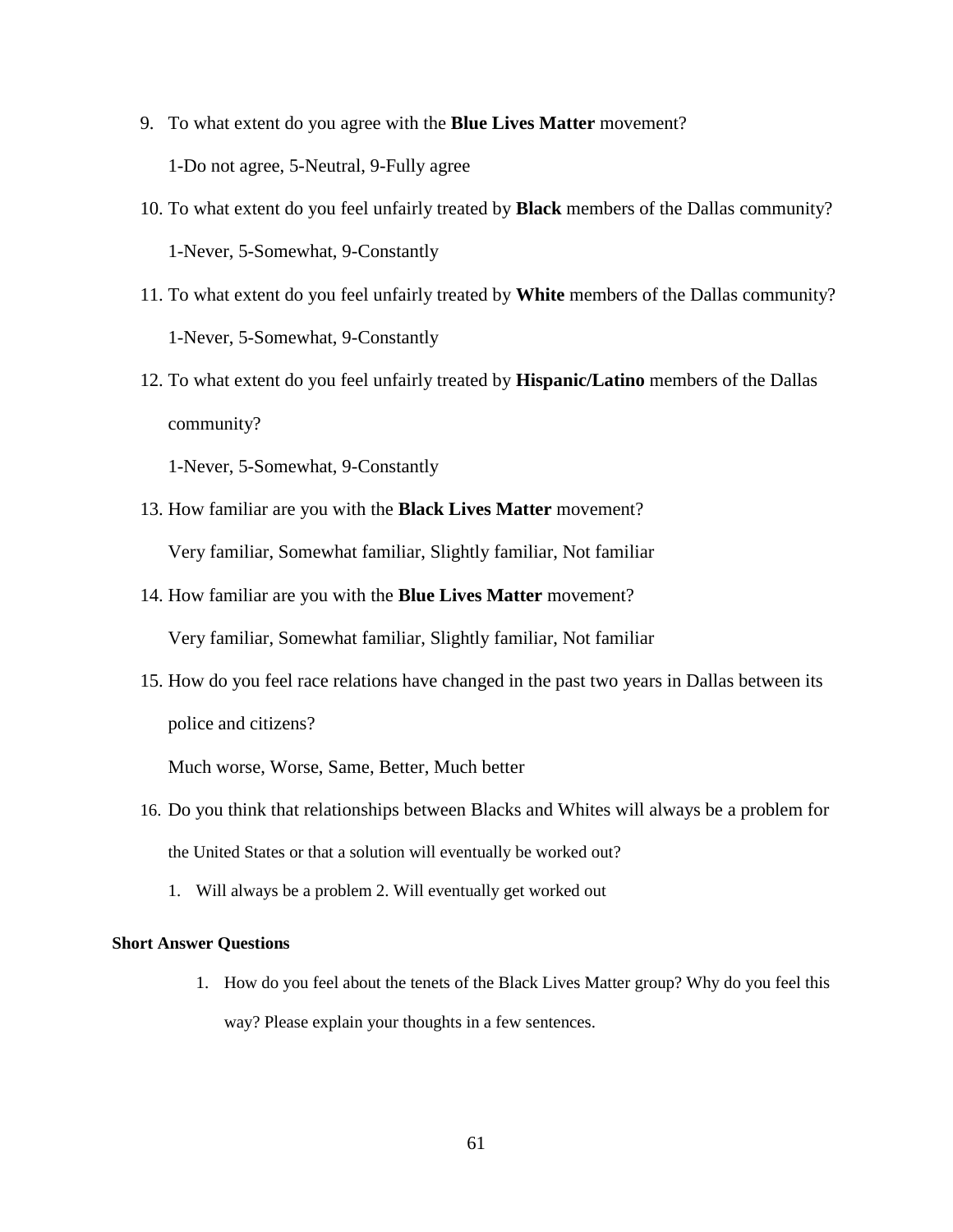- 2. How do you think DPD is an example for other departments when it comes to race relations? What type of example(s) does DPD set, and is the department moving in the right direction? Please explain your thoughts in a few sentences.
- 3. Do you feel torn between your profession as a police officer and the tenets of Black Lives Matter? Do you feel like you must choose a side? Please explain your thoughts in a few sentences.
- 4. Do you feel torn between your profession as a police officer and the tenets of Blue Lives Matter? Do you feel like you must choose a side? Please explain your thoughts in a few sentences.

#### **Demographics**

1. Where are you currently assigned?

Central, Northeast, Southeast, Northwest, Southwest, Northcentral, Southcentral, Headquarters

2. What is your current rank?

Police Office, Senior Corporal, Sergeant, Lieutenant, Major, Captain, Chief/Assistant Chief

3. What is your gender?

Male, Female

4. What is your race/ethnicity? (Select all that apply)

Asian, Black/African American, Hispanic, Other, White

- 5. How many years have you been employed with the Dallas Police Department?
- 6. How many years of any previous police experience do you have?
- 7. Were you employed with the Dallas Police Department before July 2016? Yes, No
- 8. What is your highest educational attainment?

High School Diploma, Associates, Bachelors, Masters, PhD, Juris Doctorat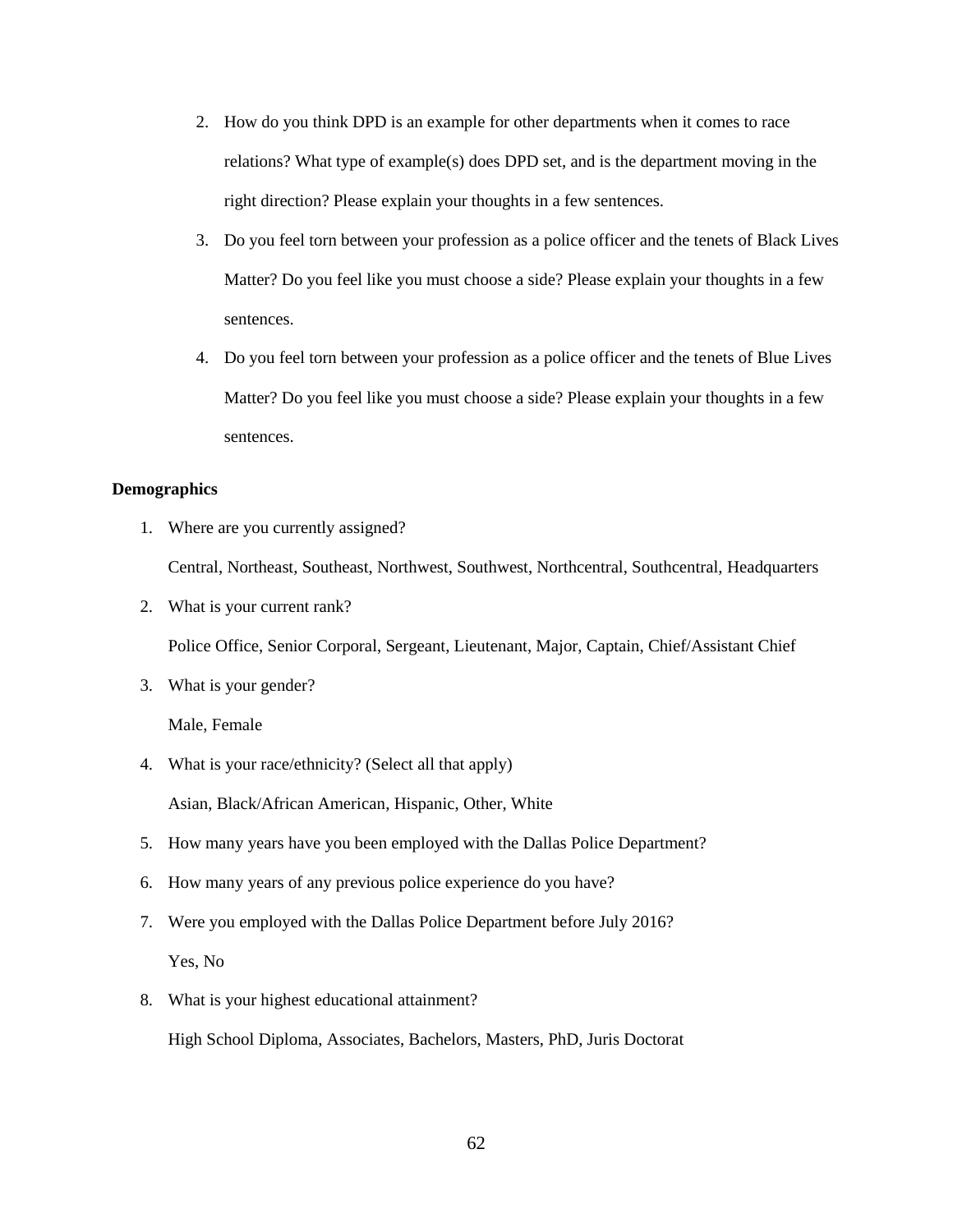# VITA\*

| Personal<br>Background      | Anazogini Anna Kubeer (Okonkwo)<br>Born April 20, 1984, Fort Worth, Texas<br>Daughter of Pius Okonkwo and Katherine Phillips<br>Married Kevin Kubeer December 21, 2012                                                                                                                                                          |
|-----------------------------|---------------------------------------------------------------------------------------------------------------------------------------------------------------------------------------------------------------------------------------------------------------------------------------------------------------------------------|
| Education                   | Diploma, Hirschi High School, Wichita Falls, TX<br>2002<br>Bachelor of Arts, English, Prairie View A&M University,<br>Prairie View, 2005<br>Master of Science, Criminal Justice & Criminology, Texas<br>Christian University,<br>Fort Worth, 2019                                                                               |
| Experience                  | Retail Banker, Woodforest National Bank,<br>Fort Worth, 2006-2011<br>Baha'i International Community Secretary, Baha'i World Centre,<br>Haifa, Israel 2012-2013<br>Officer of Correspondence Analyst, Baha'i World Centre,<br>Haifa, Israel 2011-2012<br>Police Officer, Dallas Police Department,<br>Dallas, March 2015-present |
| Professional<br>Memberships | Sigma Tau Delta<br>Alpha Phi Sigma                                                                                                                                                                                                                                                                                              |